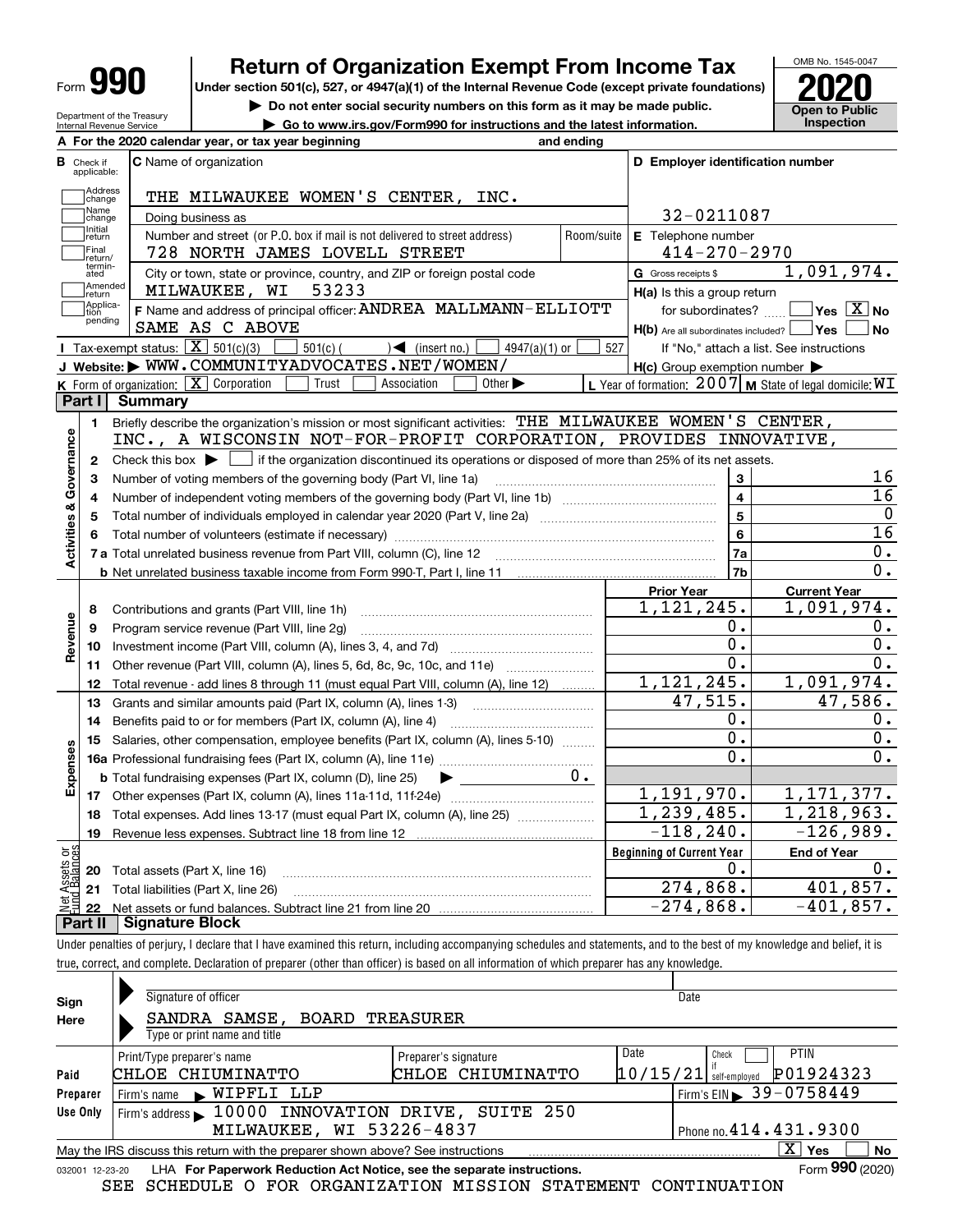|              | $\overline{\mathbf{x}}$                                                                                                                                            |
|--------------|--------------------------------------------------------------------------------------------------------------------------------------------------------------------|
| 1            | Briefly describe the organization's mission:<br>THE MISSION OF THE MILWAUKEE WOMEN'S CENTER, INC. IS TO PROVIDE                                                    |
|              | INNOVATIVE, CULTURALLY COMPETENT HOLISTIC CARE THAT WILL EMPOWER MEN,<br>WOMEN, AND CHILDREN TO LIVE SAFE, INDEPENDENT, AND HEALTHY LIVES.                         |
|              |                                                                                                                                                                    |
| $\mathbf{2}$ | Did the organization undertake any significant program services during the year which were not listed on the                                                       |
|              | $\sqrt{}$ Yes $\sqrt{X}$ No<br>prior Form 990 or 990-EZ?                                                                                                           |
|              | If "Yes," describe these new services on Schedule O.<br>$\overline{\mathsf{Yes} \mathbb{X}}$ No                                                                    |
| 3            | Did the organization cease conducting, or make significant changes in how it conducts, any program services?<br>If "Yes," describe these changes on Schedule O.    |
| 4            | Describe the organization's program service accomplishments for each of its three largest program services, as measured by expenses.                               |
|              | Section 501(c)(3) and 501(c)(4) organizations are required to report the amount of grants and allocations to others, the total expenses, and                       |
| 4a           | revenue, if any, for each program service reported.<br>$1,125,755$ $\cdot$ including grants of \$<br>47,586. ) (Revenue \$<br>$0 \cdot$ )<br>(Code:<br>Expenses \$ |
|              | DURING 2020, THE MILWAUKEE WOMEN'S CENTER SERVED 1,133 MEN, WOMEN,<br>AND                                                                                          |
|              | CHILDREN. SERVICES PROVIDED INCLUDE: EMERGENCY TRANSPORTATION AND                                                                                                  |
|              | SHELTER FOR INDIVIDUALS AND FAMILIES AFFECTED BY DOMESTIC VIOLENCE AND                                                                                             |
|              | HOMELESSNESS; A 24-HOUR CRISIS HOTLINE; FOOD, CLOTHING, TOILETRIES, AND                                                                                            |
|              | PERSONAL CARE ITEMS; COUNSELING AND SUPPORT GROUPS TO ADDRESS DOMESTIC                                                                                             |
|              | VIOLENCE, SUBSTANCE USE DISORDERS, AND HEALTHY PARENTING; SPECIALIZED<br>SERVICES AND SUPPORT FOR CHILDREN AND OLDER ABUSED WOMEN; CASE                            |
|              | MANAGEMENT TO HELP THOSE IN OUR CARE MEET THEIR HOUSING, EMPLOYMENT,                                                                                               |
|              | LEGAL, AND OTHER BASIC NEEDS; BATTERERS' PREVENTION AND INTERVENTION                                                                                               |
|              | EDUCATION; FATHERHOOD PROGRAMMING; INTENSIVE OUTPATIENT SUBSTANCE USE                                                                                              |
|              | DISORDER TREATMENT; AND CAREER APPROPRIATE FREE CLOTHING AND                                                                                                       |
|              | ACCESSORIES TO MEN AND WOMEN SEEKING EMPLOYMENT OPPORTUNITIES. THE                                                                                                 |
|              |                                                                                                                                                                    |
|              |                                                                                                                                                                    |
|              |                                                                                                                                                                    |
|              |                                                                                                                                                                    |
|              |                                                                                                                                                                    |
|              |                                                                                                                                                                    |
|              |                                                                                                                                                                    |
| 4c           | $\angle$ (Expenses \$<br>including grants of \$<br>) (Revenue \$<br>(Code:                                                                                         |
|              |                                                                                                                                                                    |
|              |                                                                                                                                                                    |
|              |                                                                                                                                                                    |
|              |                                                                                                                                                                    |
|              |                                                                                                                                                                    |
|              |                                                                                                                                                                    |
|              |                                                                                                                                                                    |
|              |                                                                                                                                                                    |
|              |                                                                                                                                                                    |
| 4d           | Other program services (Describe on Schedule O.)                                                                                                                   |
|              | (Expenses \$<br>(Revenue \$<br>including grants of \$                                                                                                              |
| 4e           | 1, 125, 755.<br>Total program service expenses<br>Form 990 (2020)                                                                                                  |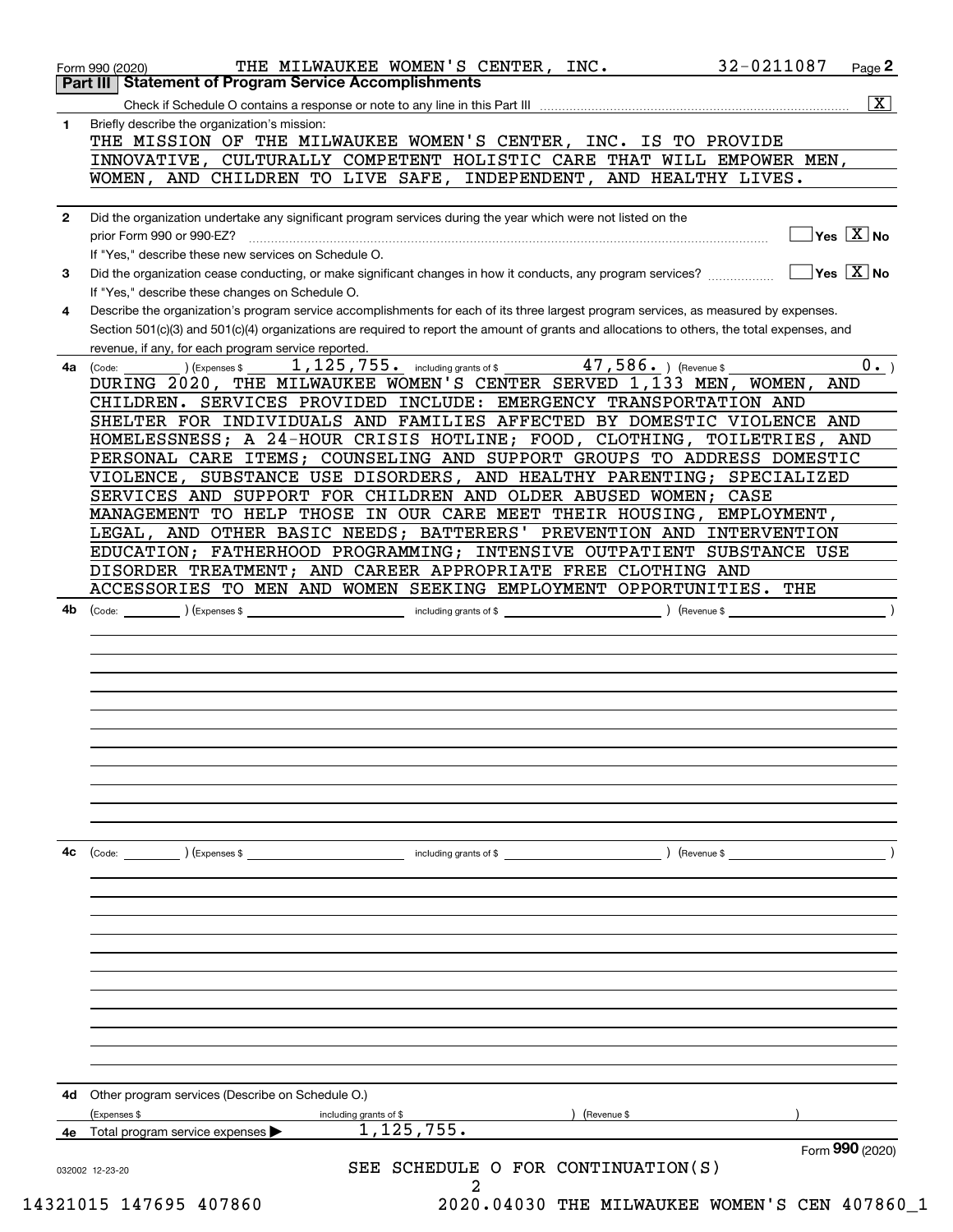|  | Form 990 (2020) |  |
|--|-----------------|--|

Form 990 (2020) THE MILWAUKEE WOMEN'S CENTER*,*INC. 32-0211087 <sub>Page</sub> 3<br>**Part IV | Checklist of Required Schedules** 

|     |                                                                                                                                       |                 | Yes         | No              |
|-----|---------------------------------------------------------------------------------------------------------------------------------------|-----------------|-------------|-----------------|
| 1.  | Is the organization described in section $501(c)(3)$ or $4947(a)(1)$ (other than a private foundation)?                               |                 |             |                 |
|     |                                                                                                                                       | 1.              | х           |                 |
| 2   |                                                                                                                                       | $\mathbf{2}$    | $\mathbf X$ |                 |
| 3   | Did the organization engage in direct or indirect political campaign activities on behalf of or in opposition to candidates for       |                 |             |                 |
|     |                                                                                                                                       | 3               |             | x               |
| 4   | Section 501(c)(3) organizations. Did the organization engage in lobbying activities, or have a section 501(h) election in effect      |                 |             |                 |
|     |                                                                                                                                       | 4               |             | x               |
| 5   | Is the organization a section 501(c)(4), 501(c)(5), or 501(c)(6) organization that receives membership dues, assessments, or          |                 |             |                 |
|     |                                                                                                                                       | 5               |             | x               |
| 6   | Did the organization maintain any donor advised funds or any similar funds or accounts for which donors have the right to             |                 |             | x               |
|     | provide advice on the distribution or investment of amounts in such funds or accounts? If "Yes," complete Schedule D, Part I          | 6               |             |                 |
| 7   | Did the organization receive or hold a conservation easement, including easements to preserve open space,                             | $\overline{7}$  |             | x               |
| 8   | Did the organization maintain collections of works of art, historical treasures, or other similar assets? If "Yes," complete          |                 |             |                 |
|     |                                                                                                                                       | 8               |             | x               |
| 9   | Did the organization report an amount in Part X, line 21, for escrow or custodial account liability, serve as a custodian for         |                 |             |                 |
|     | amounts not listed in Part X; or provide credit counseling, debt management, credit repair, or debt negotiation services?             |                 |             |                 |
|     |                                                                                                                                       | 9               |             | x               |
| 10  | Did the organization, directly or through a related organization, hold assets in donor-restricted endowments                          |                 |             |                 |
|     |                                                                                                                                       | 10              |             | x               |
| 11  | If the organization's answer to any of the following questions is "Yes," then complete Schedule D, Parts VI, VII, VIII, IX, or X      |                 |             |                 |
|     | as applicable.                                                                                                                        |                 |             |                 |
|     | a Did the organization report an amount for land, buildings, and equipment in Part X, line 10? If "Yes," complete Schedule D,         |                 |             |                 |
|     |                                                                                                                                       | 11a             | х           |                 |
|     | <b>b</b> Did the organization report an amount for investments - other securities in Part X, line 12, that is 5% or more of its total |                 |             |                 |
|     |                                                                                                                                       | 11b             |             | x               |
|     | c Did the organization report an amount for investments - program related in Part X, line 13, that is 5% or more of its total         |                 |             |                 |
|     |                                                                                                                                       | 11c             |             | х               |
|     | d Did the organization report an amount for other assets in Part X, line 15, that is 5% or more of its total assets reported in       |                 |             | х               |
|     | e Did the organization report an amount for other liabilities in Part X, line 25? If "Yes," complete Schedule D, Part X               | 11d<br>11e      | X           |                 |
| f   | Did the organization's separate or consolidated financial statements for the tax year include a footnote that addresses               |                 |             |                 |
|     | the organization's liability for uncertain tax positions under FIN 48 (ASC 740)? If "Yes," complete Schedule D, Part X                | 11f             | х           |                 |
|     | 12a Did the organization obtain separate, independent audited financial statements for the tax year? If "Yes," complete               |                 |             |                 |
|     |                                                                                                                                       | 12a             |             | x               |
|     | <b>b</b> Was the organization included in consolidated, independent audited financial statements for the tax year?                    |                 |             |                 |
|     | If "Yes," and if the organization answered "No" to line 12a, then completing Schedule D, Parts XI and XII is optional                 | 12b             | x           |                 |
| 13  |                                                                                                                                       | 13              |             | X               |
| 14a | Did the organization maintain an office, employees, or agents outside of the United States?                                           | 14a             |             | $\mathbf X$     |
|     | <b>b</b> Did the organization have aggregate revenues or expenses of more than \$10,000 from grantmaking, fundraising, business,      |                 |             |                 |
|     | investment, and program service activities outside the United States, or aggregate foreign investments valued at \$100,000            |                 |             |                 |
|     |                                                                                                                                       | 14b             |             | х               |
| 15  | Did the organization report on Part IX, column (A), line 3, more than \$5,000 of grants or other assistance to or for any             |                 |             |                 |
|     |                                                                                                                                       | 15              |             | x               |
| 16  | Did the organization report on Part IX, column (A), line 3, more than \$5,000 of aggregate grants or other assistance to              |                 |             | x               |
|     |                                                                                                                                       | 16              |             |                 |
| 17  | Did the organization report a total of more than \$15,000 of expenses for professional fundraising services on Part IX,               | 17              |             | x               |
| 18  | Did the organization report more than \$15,000 total of fundraising event gross income and contributions on Part VIII, lines          |                 |             |                 |
|     |                                                                                                                                       | 18              |             | x               |
| 19  | Did the organization report more than \$15,000 of gross income from gaming activities on Part VIII, line 9a? If "Yes."                |                 |             |                 |
|     |                                                                                                                                       | 19              |             | X               |
|     |                                                                                                                                       | <b>20a</b>      |             | $\mathbf X$     |
|     | b If "Yes" to line 20a, did the organization attach a copy of its audited financial statements to this return?                        | 20 <sub>b</sub> |             |                 |
| 21  | Did the organization report more than \$5,000 of grants or other assistance to any domestic organization or                           |                 |             |                 |
|     |                                                                                                                                       | 21              | х           |                 |
|     | 032003 12-23-20                                                                                                                       |                 |             | Form 990 (2020) |

032003 12-23-20

3 14321015 147695 407860 2020.04030 THE MILWAUKEE WOMEN'S CEN 407860\_1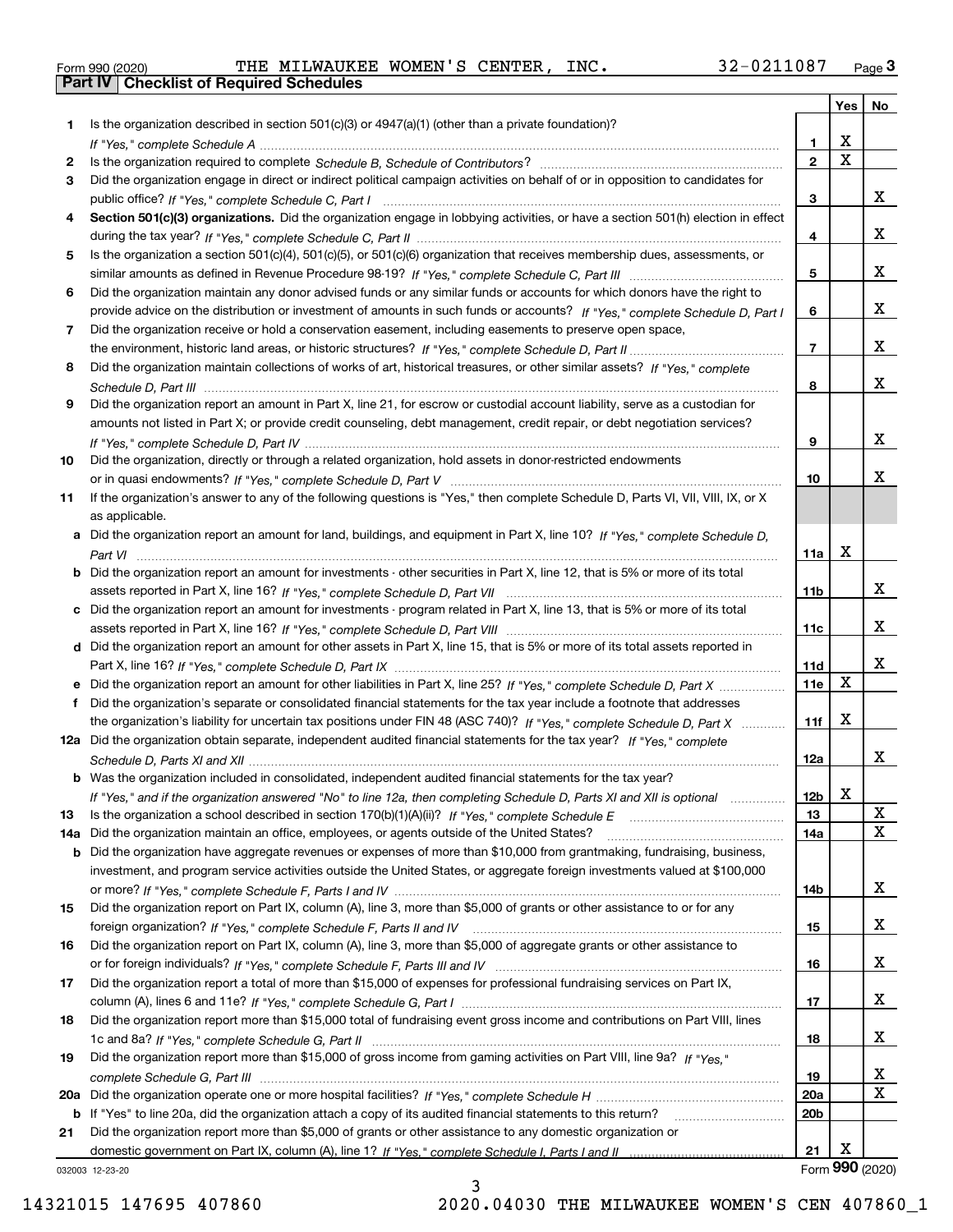|  | Form 990 (2020) |
|--|-----------------|
|  |                 |

Form 990 (2020) THE MILWAUKEE WOMEN'S CENTER,INC**.** 32-0211087 <sub>Page</sub> 4<br>**Part IV | Checklist of Required Schedules** <sub>(continued)</sub>

*(continued)*

|               |                                                                                                                                                                                                                                        |            | Yes | No                      |
|---------------|----------------------------------------------------------------------------------------------------------------------------------------------------------------------------------------------------------------------------------------|------------|-----|-------------------------|
| 22            | Did the organization report more than \$5,000 of grants or other assistance to or for domestic individuals on                                                                                                                          |            |     |                         |
|               |                                                                                                                                                                                                                                        | 22         | X   |                         |
| 23            | Did the organization answer "Yes" to Part VII, Section A, line 3, 4, or 5 about compensation of the organization's current                                                                                                             |            |     |                         |
|               | and former officers, directors, trustees, key employees, and highest compensated employees? If "Yes." complete                                                                                                                         |            |     |                         |
|               |                                                                                                                                                                                                                                        | 23         |     | x                       |
|               | 24a Did the organization have a tax-exempt bond issue with an outstanding principal amount of more than \$100,000 as of the                                                                                                            |            |     |                         |
|               | last day of the year, that was issued after December 31, 2002? If "Yes," answer lines 24b through 24d and complete                                                                                                                     |            |     |                         |
|               |                                                                                                                                                                                                                                        | 24a        |     | x                       |
|               | <b>b</b> Did the organization invest any proceeds of tax-exempt bonds beyond a temporary period exception?                                                                                                                             | 24b        |     |                         |
|               | c Did the organization maintain an escrow account other than a refunding escrow at any time during the year to defease                                                                                                                 |            |     |                         |
|               |                                                                                                                                                                                                                                        | 24c        |     |                         |
|               |                                                                                                                                                                                                                                        | 24d        |     |                         |
|               | 25a Section 501(c)(3), 501(c)(4), and 501(c)(29) organizations. Did the organization engage in an excess benefit                                                                                                                       |            |     |                         |
|               |                                                                                                                                                                                                                                        | 25a        |     | X                       |
|               | b Is the organization aware that it engaged in an excess benefit transaction with a disqualified person in a prior year, and                                                                                                           |            |     |                         |
|               | that the transaction has not been reported on any of the organization's prior Forms 990 or 990-EZ? If "Yes," complete                                                                                                                  |            |     |                         |
|               | Schedule L, Part I                                                                                                                                                                                                                     | 25b        |     | x                       |
| 26            | Did the organization report any amount on Part X, line 5 or 22, for receivables from or payables to any current                                                                                                                        |            |     |                         |
|               | or former officer, director, trustee, key employee, creator or founder, substantial contributor, or 35%                                                                                                                                |            |     |                         |
|               |                                                                                                                                                                                                                                        | 26         |     | x                       |
| 27            | Did the organization provide a grant or other assistance to any current or former officer, director, trustee, key employee,                                                                                                            |            |     |                         |
|               | creator or founder, substantial contributor or employee thereof, a grant selection committee member, or to a 35% controlled                                                                                                            |            |     |                         |
|               | entity (including an employee thereof) or family member of any of these persons? If "Yes," complete Schedule L, Part III                                                                                                               | 27         |     | x                       |
| 28            | Was the organization a party to a business transaction with one of the following parties (see Schedule L, Part IV                                                                                                                      |            |     |                         |
|               | instructions, for applicable filing thresholds, conditions, and exceptions):                                                                                                                                                           |            |     |                         |
|               | a A current or former officer, director, trustee, key employee, creator or founder, or substantial contributor? If                                                                                                                     |            |     |                         |
|               |                                                                                                                                                                                                                                        | 28a        |     | x                       |
|               |                                                                                                                                                                                                                                        | 28b        |     | $\overline{\text{x}}$   |
|               | c A 35% controlled entity of one or more individuals and/or organizations described in lines 28a or 28b? If                                                                                                                            |            |     |                         |
|               |                                                                                                                                                                                                                                        | 28c        |     | х                       |
| 29            |                                                                                                                                                                                                                                        | 29         |     | $\overline{\mathbf{x}}$ |
| 30            | Did the organization receive contributions of art, historical treasures, or other similar assets, or qualified conservation                                                                                                            |            |     |                         |
|               |                                                                                                                                                                                                                                        | 30         |     | x                       |
|               |                                                                                                                                                                                                                                        | 31         |     | $\overline{\mathbf{x}}$ |
| 31<br>32      | Did the organization liquidate, terminate, or dissolve and cease operations? If "Yes," complete Schedule N, Part I<br>Did the organization sell, exchange, dispose of, or transfer more than 25% of its net assets? If "Yes," complete |            |     |                         |
|               |                                                                                                                                                                                                                                        | 32         |     | х                       |
|               |                                                                                                                                                                                                                                        |            |     |                         |
|               | Did the organization own 100% of an entity disregarded as separate from the organization under Regulations                                                                                                                             |            |     | X                       |
|               |                                                                                                                                                                                                                                        | 33         |     |                         |
| 34            | Was the organization related to any tax-exempt or taxable entity? If "Yes," complete Schedule R, Part II, III, or IV, and                                                                                                              |            | X   |                         |
|               |                                                                                                                                                                                                                                        | 34         |     | X                       |
|               | 35a Did the organization have a controlled entity within the meaning of section 512(b)(13)?                                                                                                                                            | <b>35a</b> |     |                         |
|               | b If "Yes" to line 35a, did the organization receive any payment from or engage in any transaction with a controlled entity                                                                                                            |            |     |                         |
|               |                                                                                                                                                                                                                                        | 35b        |     |                         |
| 36            | Section 501(c)(3) organizations. Did the organization make any transfers to an exempt non-charitable related organization?                                                                                                             |            |     | x                       |
|               |                                                                                                                                                                                                                                        | 36         |     |                         |
| 37            | Did the organization conduct more than 5% of its activities through an entity that is not a related organization                                                                                                                       |            |     |                         |
|               | and that is treated as a partnership for federal income tax purposes? If "Yes," complete Schedule R, Part VI                                                                                                                           | 37         |     | x                       |
| 38            | Did the organization complete Schedule O and provide explanations in Schedule O for Part VI, lines 11b and 19?                                                                                                                         |            | х   |                         |
| <b>Part V</b> | Note: All Form 990 filers are required to complete Schedule O<br><b>Statements Regarding Other IRS Filings and Tax Compliance</b>                                                                                                      | 38         |     |                         |
|               | Check if Schedule O contains a response or note to any line in this Part V                                                                                                                                                             |            |     |                         |
|               |                                                                                                                                                                                                                                        |            |     |                         |
|               |                                                                                                                                                                                                                                        |            | Yes | No                      |
|               | 1a Enter the number reported in Box 3 of Form 1096. Enter -0- if not applicable<br>1a<br>0                                                                                                                                             |            |     |                         |
|               | <b>b</b> Enter the number of Forms W-2G included in line 1a. Enter -0- if not applicable<br>1b<br>c Did the organization comply with backup withholding rules for reportable payments to vendors and reportable gaming                 |            |     |                         |
|               | (gambling) winnings to prize winners?                                                                                                                                                                                                  |            |     |                         |
|               |                                                                                                                                                                                                                                        | 1c         |     | Form 990 (2020)         |
|               | 032004 12-23-20<br>4                                                                                                                                                                                                                   |            |     |                         |

14321015 147695 407860 2020.04030 THE MILWAUKEE WOMEN'S CEN 407860\_1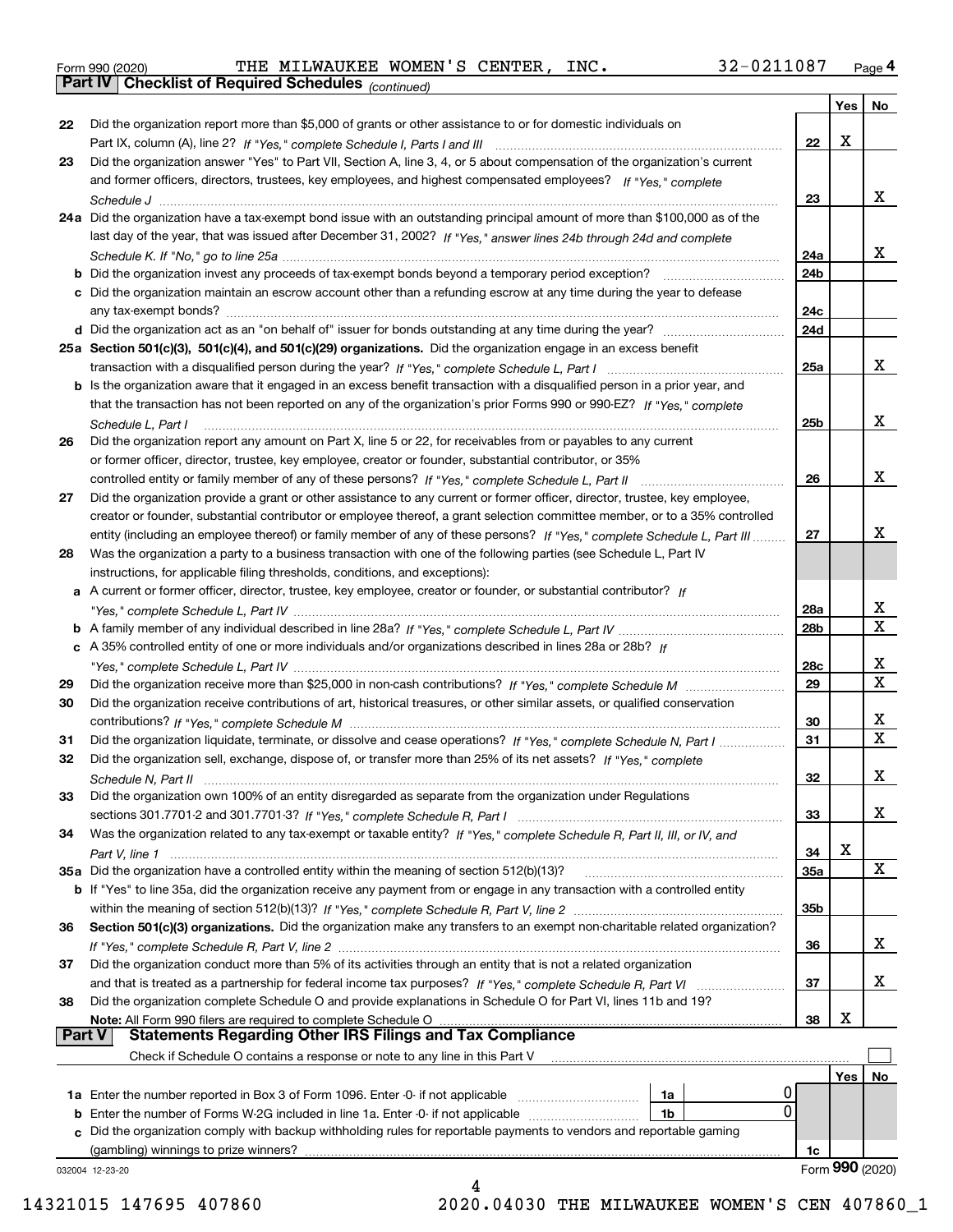| Form 990 (2020) |  | THE MILWAUKEE WOMEN'S CENTER, INC.                                                             |  | 32-0211087 | Page $5$ |
|-----------------|--|------------------------------------------------------------------------------------------------|--|------------|----------|
|                 |  | <b>Part V</b> Statements Regarding Other IRS Filings and Tax Compliance <sub>(continued)</sub> |  |            |          |

| Part V | Statements Regarding Other IRS Filings and Tax Compilance<br>(continued)                                                                                                                                   |     |     |    |
|--------|------------------------------------------------------------------------------------------------------------------------------------------------------------------------------------------------------------|-----|-----|----|
|        |                                                                                                                                                                                                            |     | Yes | No |
|        | 2a Enter the number of employees reported on Form W-3, Transmittal of Wage and Tax Statements,                                                                                                             |     |     |    |
|        | 0<br>filed for the calendar year ending with or within the year covered by this return <i>manumumumum</i><br>2a                                                                                            |     |     |    |
|        |                                                                                                                                                                                                            | 2b  |     |    |
|        |                                                                                                                                                                                                            |     |     |    |
|        | 3a Did the organization have unrelated business gross income of \$1,000 or more during the year?                                                                                                           | За  |     | х  |
|        | b If "Yes," has it filed a Form 990-T for this year? If "No" to line 3b, provide an explanation on Schedule O                                                                                              | 3b  |     |    |
|        | 4a At any time during the calendar year, did the organization have an interest in, or a signature or other authority over, a                                                                               |     |     | x  |
|        |                                                                                                                                                                                                            | 4a  |     |    |
|        | <b>b</b> If "Yes," enter the name of the foreign country                                                                                                                                                   |     |     |    |
|        | See instructions for filing requirements for FinCEN Form 114, Report of Foreign Bank and Financial Accounts (FBAR).                                                                                        |     |     | х  |
| 5а     | Was the organization a party to a prohibited tax shelter transaction at any time during the tax year?                                                                                                      | 5a  |     | x  |
|        |                                                                                                                                                                                                            | 5b  |     |    |
|        |                                                                                                                                                                                                            | 5c  |     |    |
| 6а     | Does the organization have annual gross receipts that are normally greater than \$100,000, and did the organization solicit<br>any contributions that were not tax deductible as charitable contributions? |     |     | x  |
|        |                                                                                                                                                                                                            | 6a  |     |    |
|        | <b>b</b> If "Yes," did the organization include with every solicitation an express statement that such contributions or gifts<br>were not tax deductible?                                                  | 6b  |     |    |
|        | Organizations that may receive deductible contributions under section 170(c).                                                                                                                              |     |     |    |
| 7      | Did the organization receive a payment in excess of \$75 made partly as a contribution and partly for goods and services provided to the payor?                                                            | 7a  |     | х  |
| а      | <b>b</b> If "Yes," did the organization notify the donor of the value of the goods or services provided?                                                                                                   | 7b  |     |    |
|        | c Did the organization sell, exchange, or otherwise dispose of tangible personal property for which it was required                                                                                        |     |     |    |
|        | to file Form 8282?                                                                                                                                                                                         | 7c  |     | х  |
|        | 7d<br>d If "Yes," indicate the number of Forms 8282 filed during the year                                                                                                                                  |     |     |    |
| е      | Did the organization receive any funds, directly or indirectly, to pay premiums on a personal benefit contract?                                                                                            | 7е  |     | х  |
| f      | Did the organization, during the year, pay premiums, directly or indirectly, on a personal benefit contract?                                                                                               | 7f  |     | х  |
| g      | If the organization received a contribution of qualified intellectual property, did the organization file Form 8899 as required?                                                                           | 7g  |     |    |
| h      | If the organization received a contribution of cars, boats, airplanes, or other vehicles, did the organization file a Form 1098-C?                                                                         | 7h  |     |    |
| 8      | Sponsoring organizations maintaining donor advised funds. Did a donor advised fund maintained by the                                                                                                       |     |     |    |
|        | sponsoring organization have excess business holdings at any time during the year?                                                                                                                         | 8   |     |    |
| 9      | Sponsoring organizations maintaining donor advised funds.                                                                                                                                                  |     |     |    |
| а      | Did the sponsoring organization make any taxable distributions under section 4966?                                                                                                                         | 9а  |     |    |
| b      | Did the sponsoring organization make a distribution to a donor, donor advisor, or related person?                                                                                                          | 9b  |     |    |
| 10     | Section 501(c)(7) organizations. Enter:                                                                                                                                                                    |     |     |    |
| a      | Initiation fees and capital contributions included on Part VIII, line 12<br>10a                                                                                                                            |     |     |    |
|        | b Gross receipts, included on Form 990, Part VIII, line 12, for public use of club facilities<br>10 <sub>b</sub>                                                                                           |     |     |    |
| 11.    | Section 501(c)(12) organizations. Enter:                                                                                                                                                                   |     |     |    |
|        | 11a                                                                                                                                                                                                        |     |     |    |
|        | <b>b</b> Gross income from other sources (Do not net amounts due or paid to other sources against                                                                                                          |     |     |    |
|        | 11b                                                                                                                                                                                                        |     |     |    |
|        | 12a Section 4947(a)(1) non-exempt charitable trusts. Is the organization filing Form 990 in lieu of Form 1041?                                                                                             | 12a |     |    |
|        | 12b<br><b>b</b> If "Yes," enter the amount of tax-exempt interest received or accrued during the year <i>manument</i> of                                                                                   |     |     |    |
| 13     | Section 501(c)(29) qualified nonprofit health insurance issuers.                                                                                                                                           |     |     |    |
|        | a Is the organization licensed to issue qualified health plans in more than one state?                                                                                                                     | 13a |     |    |
|        | Note: See the instructions for additional information the organization must report on Schedule O.                                                                                                          |     |     |    |
|        | <b>b</b> Enter the amount of reserves the organization is required to maintain by the states in which the                                                                                                  |     |     |    |
|        | 13 <sub>b</sub>                                                                                                                                                                                            |     |     |    |
|        | 13 <sub>c</sub>                                                                                                                                                                                            |     |     | x  |
| 14a    | Did the organization receive any payments for indoor tanning services during the tax year?                                                                                                                 | 14a |     |    |
|        |                                                                                                                                                                                                            | 14b |     |    |
| 15     | Is the organization subject to the section 4960 tax on payment(s) of more than \$1,000,000 in remuneration or                                                                                              |     |     | х  |
|        |                                                                                                                                                                                                            | 15  |     |    |
|        | If "Yes," see instructions and file Form 4720, Schedule N.                                                                                                                                                 | 16  |     | х  |
| 16     | Is the organization an educational institution subject to the section 4968 excise tax on net investment income?<br>If "Yes," complete Form 4720, Schedule O.                                               |     |     |    |
|        |                                                                                                                                                                                                            |     |     |    |

Form (2020) **990**

032005 12-23-20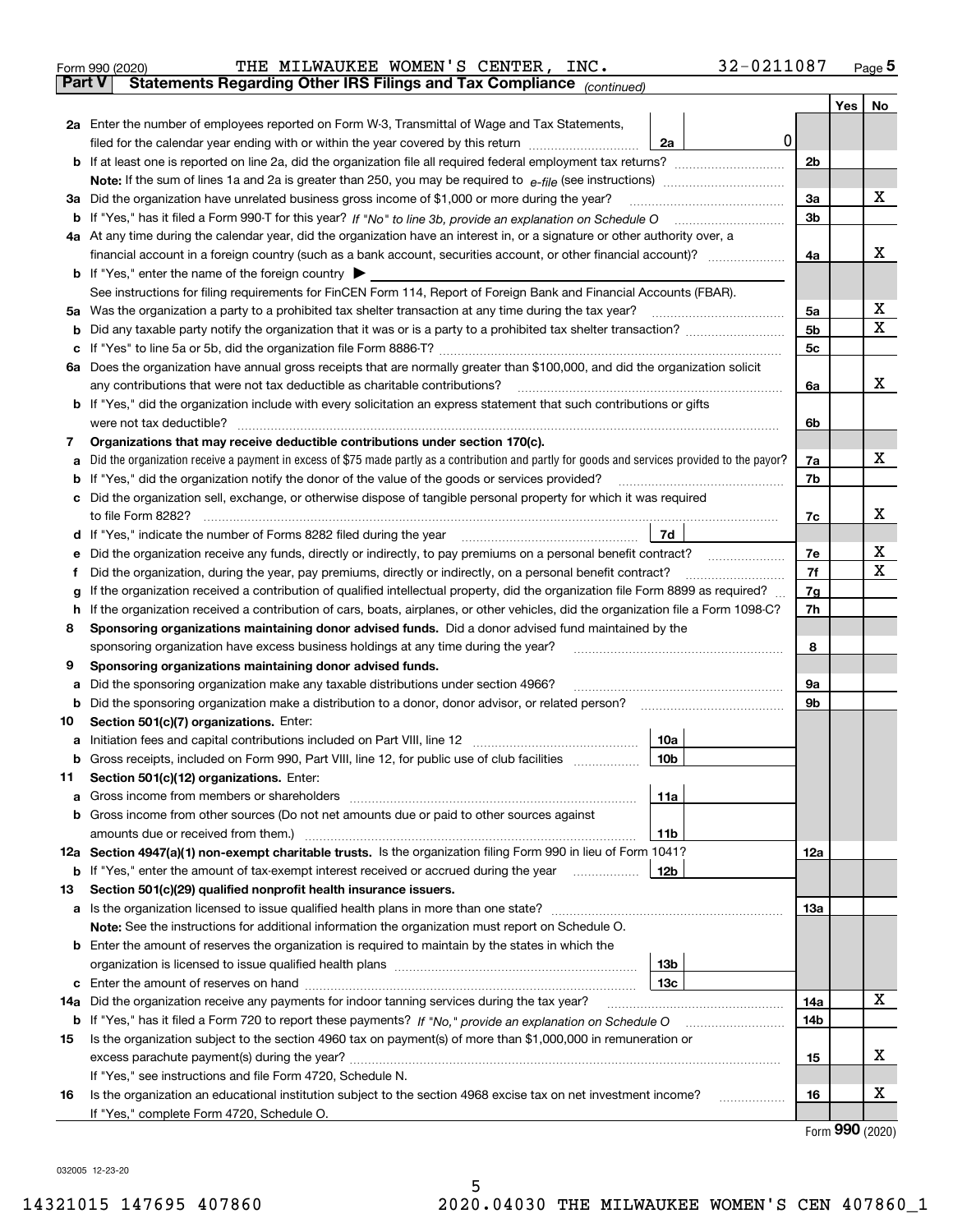|  | Form 990 (2020) |
|--|-----------------|
|  |                 |

THE MILWAUKEE WOMEN'S CENTER, INC. 32-0211087

Check if Schedule O contains a response or note to any line in this Part VI

 $\boxed{\text{X}}$ 

*For each "Yes" response to lines 2 through 7b below, and for a "No" response to line 8a, 8b, or 10b below, describe the circumstances, processes, or changes on Schedule O. See instructions.* Form 990 (2020) **Form 990 (2020)** THE MILWAUKEE WOMEN'S CENTER, INC. 32-0211087 Page 6<br>**Part VI** | Governance, Management, and Disclosure *For each "Yes" response to lines 2 through 7b below, and for a "No" response* 

|              |                                                                                                                                                                                                                         |    |    |                 | Yes | No                      |
|--------------|-------------------------------------------------------------------------------------------------------------------------------------------------------------------------------------------------------------------------|----|----|-----------------|-----|-------------------------|
|              | 1a Enter the number of voting members of the governing body at the end of the tax year                                                                                                                                  | 1a | 16 |                 |     |                         |
|              | If there are material differences in voting rights among members of the governing body, or if the governing                                                                                                             |    |    |                 |     |                         |
|              | body delegated broad authority to an executive committee or similar committee, explain on Schedule O.                                                                                                                   |    |    |                 |     |                         |
|              | Enter the number of voting members included on line 1a, above, who are independent                                                                                                                                      | 1b | 16 |                 |     |                         |
| $\mathbf{2}$ | Did any officer, director, trustee, or key employee have a family relationship or a business relationship with any other                                                                                                |    |    |                 |     |                         |
|              | officer, director, trustee, or key employee?                                                                                                                                                                            |    |    | 2               |     | X                       |
| з            | Did the organization delegate control over management duties customarily performed by or under the direct supervision                                                                                                   |    |    |                 |     |                         |
|              | of officers, directors, trustees, or key employees to a management company or other person?                                                                                                                             |    |    | 3               |     | $\frac{X}{X}$           |
| 4            | Did the organization make any significant changes to its governing documents since the prior Form 990 was filed?                                                                                                        |    |    | 4               |     |                         |
| 5            |                                                                                                                                                                                                                         |    |    | 5               |     | $\overline{\mathbf{x}}$ |
| 6            | Did the organization have members or stockholders?                                                                                                                                                                      |    |    | 6               |     | $\overline{\textbf{x}}$ |
| 7a           | Did the organization have members, stockholders, or other persons who had the power to elect or appoint one or                                                                                                          |    |    |                 |     |                         |
|              |                                                                                                                                                                                                                         |    |    | 7a              |     | X                       |
| b            | Are any governance decisions of the organization reserved to (or subject to approval by) members, stockholders, or                                                                                                      |    |    |                 |     |                         |
|              | persons other than the governing body?                                                                                                                                                                                  |    |    | 7b              |     | х                       |
| 8            | Did the organization contemporaneously document the meetings held or written actions undertaken during the year by the following:                                                                                       |    |    |                 |     |                         |
| a            |                                                                                                                                                                                                                         |    |    | 8а              | х   |                         |
| b            |                                                                                                                                                                                                                         |    |    | 8b              | X   |                         |
| 9            | Is there any officer, director, trustee, or key employee listed in Part VII, Section A, who cannot be reached at the                                                                                                    |    |    |                 |     |                         |
|              |                                                                                                                                                                                                                         |    |    | 9               |     | x                       |
|              | Section B. Policies (This Section B requests information about policies not required by the Internal Revenue Code.)                                                                                                     |    |    |                 |     |                         |
|              |                                                                                                                                                                                                                         |    |    |                 | Yes | No                      |
|              |                                                                                                                                                                                                                         |    |    | 10a             |     | X                       |
|              | <b>b</b> If "Yes," did the organization have written policies and procedures governing the activities of such chapters, affiliates,                                                                                     |    |    |                 |     |                         |
|              |                                                                                                                                                                                                                         |    |    | 10 <sub>b</sub> |     |                         |
|              | 11a Has the organization provided a complete copy of this Form 990 to all members of its governing body before filing the form?                                                                                         |    |    | 11a             | x   |                         |
|              | <b>b</b> Describe in Schedule O the process, if any, used by the organization to review this Form 990.                                                                                                                  |    |    |                 |     |                         |
|              |                                                                                                                                                                                                                         |    |    | 12a             | X   |                         |
|              |                                                                                                                                                                                                                         |    |    | 12 <sub>b</sub> | X   |                         |
| b            | c Did the organization regularly and consistently monitor and enforce compliance with the policy? If "Yes," describe                                                                                                    |    |    |                 |     |                         |
|              |                                                                                                                                                                                                                         |    |    | 12c             | x   |                         |
| 13           | in Schedule O how this was done manufactured and continuum control of the Schedule O how this was done manufactured and continuum control of the Schedule O how this was done                                           |    |    | 13              | X   |                         |
| 14           | Did the organization have a written document retention and destruction policy? manufactured and the organization have a written document retention and destruction policy?                                              |    |    | 14              | X   |                         |
| 15           |                                                                                                                                                                                                                         |    |    |                 |     |                         |
|              | Did the process for determining compensation of the following persons include a review and approval by independent<br>persons, comparability data, and contemporaneous substantiation of the deliberation and decision? |    |    |                 |     |                         |
|              | The organization's CEO, Executive Director, or top management official manufactured content of the organization's CEO, Executive Director, or top management official                                                   |    |    | 15a             |     | Y                       |
|              |                                                                                                                                                                                                                         |    |    |                 |     | ∡⊾<br>$\mathbf X$       |
|              |                                                                                                                                                                                                                         |    |    | 15b             |     |                         |
|              | If "Yes" to line 15a or 15b, describe the process in Schedule O (see instructions).<br>16a Did the organization invest in, contribute assets to, or participate in a joint venture or similar arrangement with a        |    |    |                 |     |                         |
|              |                                                                                                                                                                                                                         |    |    |                 |     | х                       |
|              | taxable entity during the year?<br>b If "Yes," did the organization follow a written policy or procedure requiring the organization to evaluate its participation                                                       |    |    | 16a             |     |                         |
|              |                                                                                                                                                                                                                         |    |    |                 |     |                         |
|              | in joint venture arrangements under applicable federal tax law, and take steps to safeguard the organization's                                                                                                          |    |    |                 |     |                         |
|              | <b>Section C. Disclosure</b>                                                                                                                                                                                            |    |    | 16b             |     |                         |
|              |                                                                                                                                                                                                                         |    |    |                 |     |                         |
| 17           | List the states with which a copy of this Form 990 is required to be filed $\blacktriangleright\!\!\mathsf{W}\mathbf{I}$                                                                                                |    |    |                 |     |                         |
| 18           | Section 6104 requires an organization to make its Forms 1023 (1024 or 1024-A, if applicable), 990, and 990-T (Section 501(c)(3)s only) available                                                                        |    |    |                 |     |                         |
|              | for public inspection. Indicate how you made these available. Check all that apply.                                                                                                                                     |    |    |                 |     |                         |
|              | $\lfloor X \rfloor$ Upon request<br>Own website<br>Another's website<br>Other (explain on Schedule O)                                                                                                                   |    |    |                 |     |                         |
| 19           | Describe on Schedule O whether (and if so, how) the organization made its governing documents, conflict of interest policy, and financial                                                                               |    |    |                 |     |                         |
|              | statements available to the public during the tax year.                                                                                                                                                                 |    |    |                 |     |                         |
| 20           | State the name, address, and telephone number of the person who possesses the organization's books and records                                                                                                          |    |    |                 |     |                         |
|              | WILLIAM KOCH $-414-270-2945$<br>53233                                                                                                                                                                                   |    |    |                 |     |                         |
|              | 728 NORTH JAMES LOVELL STREET,<br>MILWAUKEE,<br>WI                                                                                                                                                                      |    |    |                 |     | Form 990 (2020)         |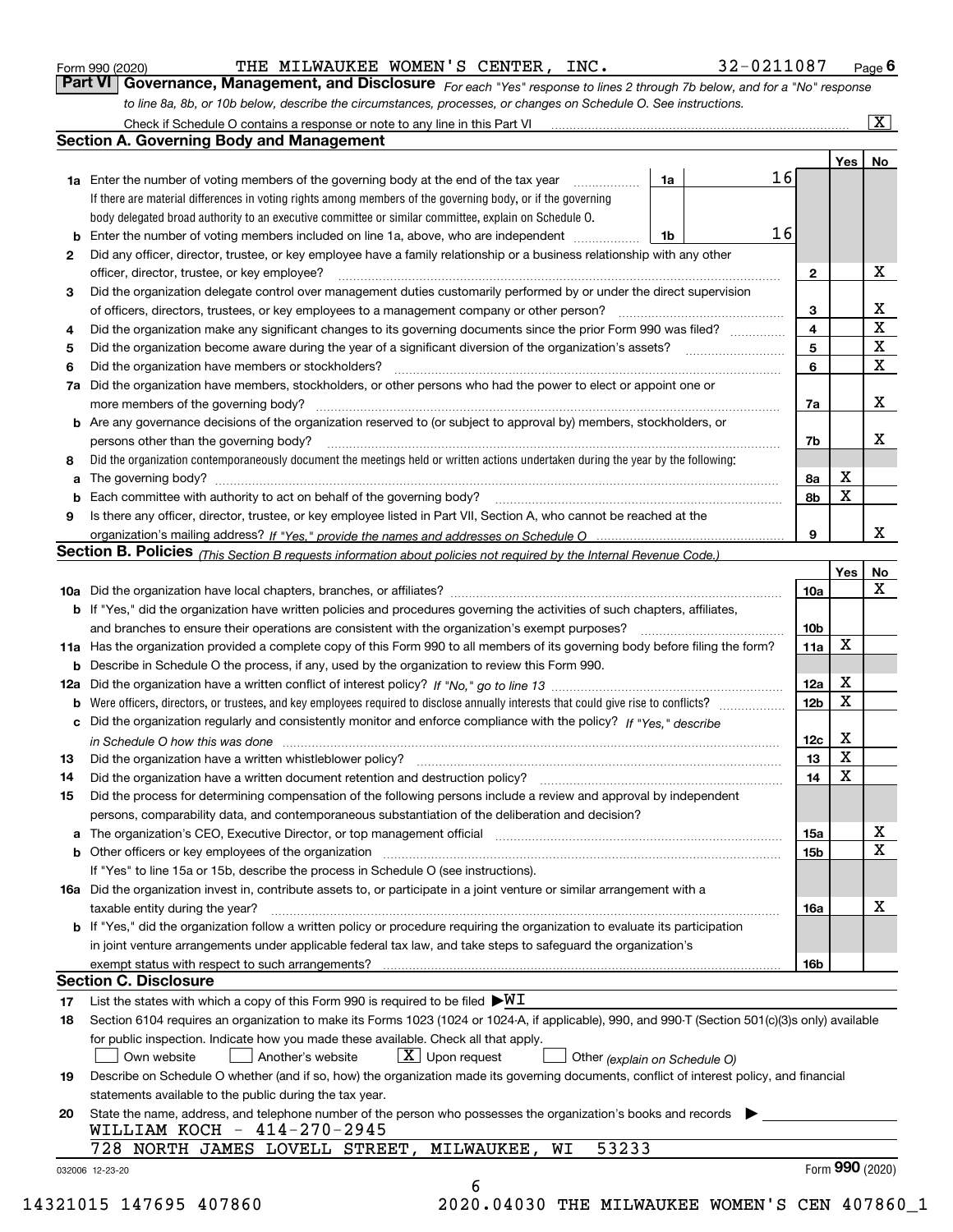|  | Form 990 (2020) |
|--|-----------------|
|  |                 |

<code>Form</code> 990 (2020) THE <code>MILWAUKEE WOMEN'S CENTER</code> , <code>INC</code> .  $32\text{--}0211087$   $_\text{Page}$ 

 $\mathcal{L}^{\text{max}}$ 

**7Part VII Compensation of Officers, Directors, Trustees, Key Employees, Highest Compensated Employees, and Independent Contractors**

Check if Schedule O contains a response or note to any line in this Part VII

**Section A. Officers, Directors, Trustees, Key Employees, and Highest Compensated Employees**

**1a**  Complete this table for all persons required to be listed. Report compensation for the calendar year ending with or within the organization's tax year. **•** List all of the organization's current officers, directors, trustees (whether individuals or organizations), regardless of amount of compensation.

Enter -0- in columns (D), (E), and (F) if no compensation was paid.

 $\bullet$  List all of the organization's  $\,$ current key employees, if any. See instructions for definition of "key employee."

**•** List the organization's five current highest compensated employees (other than an officer, director, trustee, or key employee) who received reportable compensation (Box 5 of Form W-2 and/or Box 7 of Form 1099-MISC) of more than \$100,000 from the organization and any related organizations.

**•** List all of the organization's former officers, key employees, and highest compensated employees who received more than \$100,000 of reportable compensation from the organization and any related organizations.

**former directors or trustees**  ¥ List all of the organization's that received, in the capacity as a former director or trustee of the organization, more than \$10,000 of reportable compensation from the organization and any related organizations.

See instructions for the order in which to list the persons above.

Check this box if neither the organization nor any related organization compensated any current officer, director, or trustee.  $\mathcal{L}^{\text{max}}$ 

| (A)                            | (B)                    |                               |                                                                  | (C)         |              |                                 |           | (D)                 | (E)                              | (F)                      |
|--------------------------------|------------------------|-------------------------------|------------------------------------------------------------------|-------------|--------------|---------------------------------|-----------|---------------------|----------------------------------|--------------------------|
| Name and title                 | Average                |                               | Position<br>(do not check more than one                          |             | Reportable   | Reportable                      | Estimated |                     |                                  |                          |
|                                | hours per              |                               | box, unless person is both an<br>officer and a director/trustee) |             |              |                                 |           | compensation        | compensation                     | amount of                |
|                                | week                   |                               |                                                                  |             |              |                                 |           | from                | from related                     | other                    |
|                                | (list any<br>hours for |                               |                                                                  |             |              |                                 |           | the<br>organization | organizations<br>(W-2/1099-MISC) | compensation<br>from the |
|                                | related                |                               |                                                                  |             |              |                                 |           | (W-2/1099-MISC)     |                                  | organization             |
|                                | organizations          |                               |                                                                  |             |              |                                 |           |                     |                                  | and related              |
|                                | below                  | ndividual trustee or director | In stitutional trustee                                           |             | Key employee | Highest compensated<br>employee |           |                     |                                  | organizations            |
|                                | line)                  |                               |                                                                  | Officer     |              |                                 | Former    |                     |                                  |                          |
| ANDREA MALLMANN-ELLIOTT<br>(1) | 3.00                   |                               |                                                                  |             |              |                                 |           |                     |                                  |                          |
| CHIEF EXECUTIVE OFFICER        | 42.00                  |                               |                                                                  | $\mathbf X$ |              |                                 |           | $\mathbf{0}$ .      | 142,883.                         | 637.                     |
| WILLIAM KOCH<br>(2)            | 3.00                   |                               |                                                                  |             |              |                                 |           |                     |                                  |                          |
| CHIEF FINANCIAL OFFICER        | 42.00                  |                               |                                                                  | Χ           |              |                                 |           | $\mathbf 0$ .       | 117,553.                         | 615.                     |
| MAUDWELLA KIRKENDOLL<br>(3)    | 3.00                   |                               |                                                                  |             |              |                                 |           |                     |                                  |                          |
| CHIEF OPERATING OFFICER        | 42.00                  |                               |                                                                  | X           |              |                                 |           | $\mathbf 0$ .       | 118,396.                         | 11,442.                  |
| JODI WIRE<br>(4)               | 1.00                   |                               |                                                                  |             |              |                                 |           |                     |                                  |                          |
| PRESIDENT                      | 1.00                   | X                             |                                                                  | X           |              |                                 |           | $\mathbf 0$ .       | 0.                               | $\mathbf 0$ .            |
| <b>BRYAN HOUSE</b><br>(5)      | 1.00                   |                               |                                                                  |             |              |                                 |           |                     |                                  |                          |
| VICE PRESIDENT                 | 1.00                   | $\mathbf x$                   |                                                                  | X           |              |                                 |           | $\mathbf 0$ .       | 0.                               | $\mathbf 0$ .            |
| (6)<br>SHARON JORDAN           | 1.00                   |                               |                                                                  |             |              |                                 |           |                     |                                  |                          |
| <b>SECRETARY</b>               | 1.00                   | $\mathbf X$                   |                                                                  | X           |              |                                 |           | $\mathbf 0$ .       | 0.                               | $\mathbf 0$ .            |
| SANDRA SAMSE<br>(7)            | 1.00                   |                               |                                                                  |             |              |                                 |           |                     |                                  |                          |
| <b>TREASURER</b>               | 1.00                   | $\mathbf X$                   |                                                                  | X           |              |                                 |           | 0.                  | 0.                               | 0.                       |
| SHEREE DALLAS-BRANCH<br>(8)    | 1.00                   |                               |                                                                  |             |              |                                 |           |                     |                                  |                          |
| <b>BOARD MEMBER</b>            | 1.00                   | $\mathbf X$                   |                                                                  |             |              |                                 |           | $\mathbf 0$ .       | $0$ .                            | $0_{.}$                  |
| ANNE DELEO<br>(9)              | 1.00                   |                               |                                                                  |             |              |                                 |           |                     |                                  |                          |
| <b>BOARD MEMBER</b>            | 1.00                   | X                             |                                                                  |             |              |                                 |           | $\mathbf 0$ .       | 0.                               | 0.                       |
| (10) NATASHA DOTSON            | 1.00                   |                               |                                                                  |             |              |                                 |           |                     |                                  |                          |
| <b>BOARD MEMBER</b>            | 1.00                   | X                             |                                                                  |             |              |                                 |           | $\mathbf 0$ .       | 0.                               | 0.                       |
| (11) VALERIE GABRIEL           | 1.00                   |                               |                                                                  |             |              |                                 |           |                     |                                  |                          |
| <b>BOARD MEMBER</b>            | 1.00                   | X                             |                                                                  |             |              |                                 |           | $\mathbf 0$ .       | Ο.                               | $\mathbf 0$ .            |
| (12) ERIN HENRY                | 1.00                   |                               |                                                                  |             |              |                                 |           |                     |                                  |                          |
| <b>BOARD MEMBER</b>            | 1.00                   | X                             |                                                                  |             |              |                                 |           | $\mathbf 0$ .       | 0.                               | $\mathbf 0$ .            |
| (13) BETSY HOYLMAN             | 1.00                   |                               |                                                                  |             |              |                                 |           |                     |                                  |                          |
| <b>BOARD MEMBER</b>            | 1.00                   | $\mathbf x$                   |                                                                  |             |              |                                 |           | $\mathbf 0$ .       | $\mathbf 0$ .                    | $\mathbf 0$ .            |
| (14) GARY INGRAM               | 1.00                   |                               |                                                                  |             |              |                                 |           |                     |                                  |                          |
| <b>BOARD MEMBER</b>            | 1.00                   | X                             |                                                                  |             |              |                                 |           | $\mathbf 0$ .       | $\mathbf 0$ .                    | 0.                       |
| (15) PAMELA KLEIN              | 1.00                   |                               |                                                                  |             |              |                                 |           |                     |                                  |                          |
| <b>BOARD MEMBER</b>            | 1.00                   | X                             |                                                                  |             |              |                                 |           | $\mathbf 0$ .       | 0.                               | $\mathbf 0$ .            |
| (16) JIM LIEDTKE               | 1.00                   |                               |                                                                  |             |              |                                 |           |                     |                                  |                          |
| <b>BOARD MEMBER</b>            | 1.00                   | $\mathbf X$                   |                                                                  |             |              |                                 |           | $\mathbf 0$ .       | 0.                               | $\mathbf 0$ .            |
| (17) ASHLEY PAVLIC             | 1.00                   |                               |                                                                  |             |              |                                 |           |                     |                                  |                          |
| <b>BOARD MEMBER</b>            | 1.00                   | $\mathbf X$                   |                                                                  |             |              |                                 |           | $\mathbf 0$ .       | 0.                               | 0.<br>$\overline{2}$     |

7

032007 12-23-20

Form (2020) **990**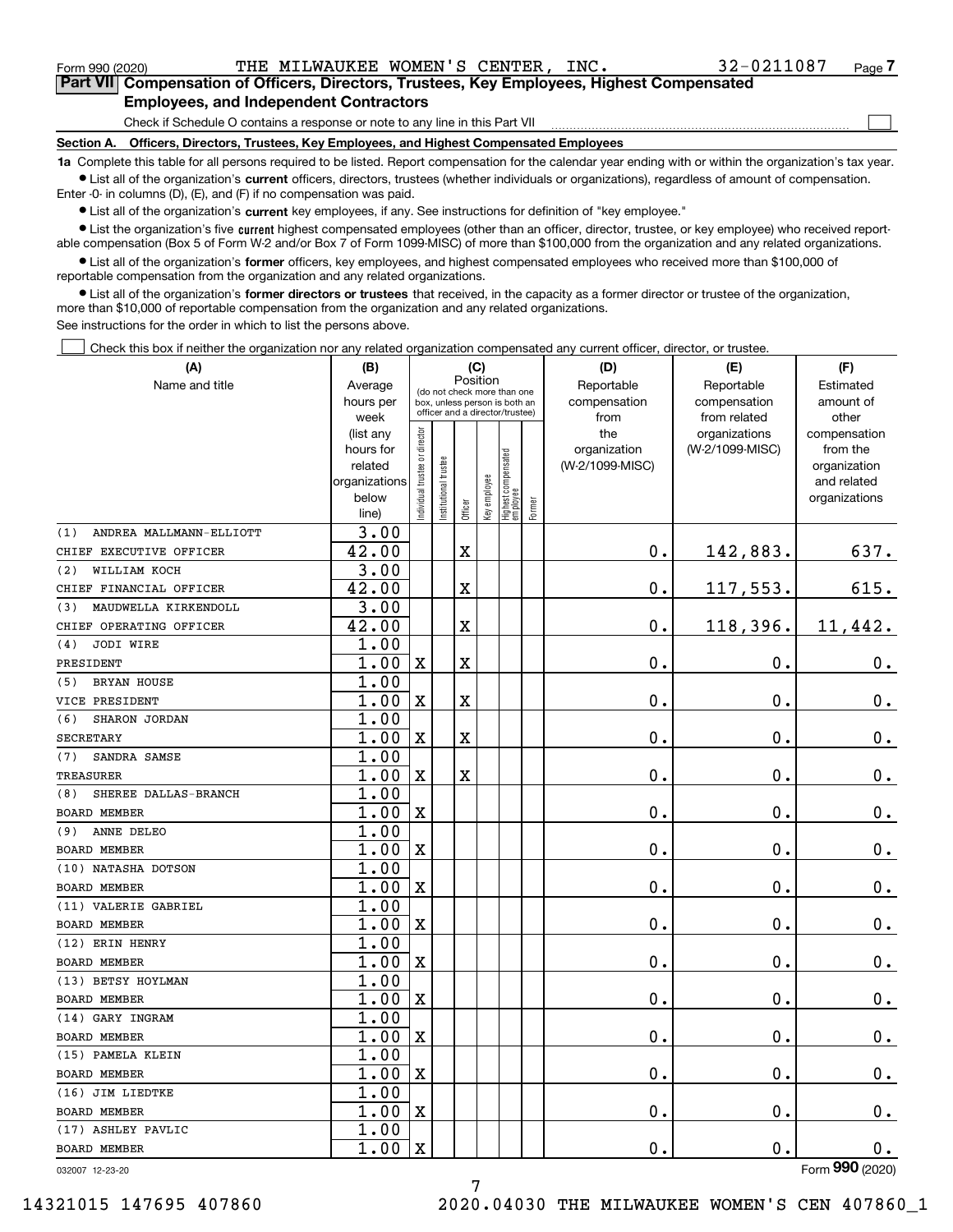| THE MILWAUKEE WOMEN'S CENTER,<br>Form 990 (2020)                                                                                                     |               |                                                              |                       |         |              |                                  |        | INC.                    | 32-0211087      |                  |              |               | Page 8 |
|------------------------------------------------------------------------------------------------------------------------------------------------------|---------------|--------------------------------------------------------------|-----------------------|---------|--------------|----------------------------------|--------|-------------------------|-----------------|------------------|--------------|---------------|--------|
| <b>Part VII</b><br>Section A. Officers, Directors, Trustees, Key Employees, and Highest Compensated Employees (continued)                            |               |                                                              |                       |         |              |                                  |        |                         |                 |                  |              |               |        |
| (A)                                                                                                                                                  | (B)           |                                                              |                       | (C)     |              |                                  |        | (D)                     | (E)             |                  |              | (F)           |        |
| Name and title                                                                                                                                       | Average       |                                                              |                       |         | Position     |                                  |        | Reportable              | Reportable      |                  |              | Estimated     |        |
|                                                                                                                                                      | hours per     | (do not check more than one<br>box, unless person is both an |                       |         |              |                                  |        | compensation            | compensation    |                  | amount of    |               |        |
|                                                                                                                                                      | week          |                                                              |                       |         |              | officer and a director/trustee)  |        | from                    | from related    |                  | other        |               |        |
|                                                                                                                                                      | (list any     |                                                              |                       |         |              |                                  |        | the                     | organizations   |                  |              | compensation  |        |
|                                                                                                                                                      | hours for     |                                                              |                       |         |              |                                  |        | organization            | (W-2/1099-MISC) |                  |              | from the      |        |
|                                                                                                                                                      | related       |                                                              |                       |         |              |                                  |        | (W-2/1099-MISC)         |                 |                  |              | organization  |        |
|                                                                                                                                                      | organizations |                                                              |                       |         |              |                                  |        |                         |                 |                  |              | and related   |        |
|                                                                                                                                                      | below         | Individual trustee or director                               | Institutional trustee |         | Key employee |                                  |        |                         |                 |                  |              | organizations |        |
|                                                                                                                                                      | line)         |                                                              |                       | Officer |              | Highest compensated<br> employee | Former |                         |                 |                  |              |               |        |
| (18) ALEXANDRA URRUTIA-COMAS                                                                                                                         | 1.00          |                                                              |                       |         |              |                                  |        |                         |                 |                  |              |               |        |
| <b>BOARD MEMBER</b>                                                                                                                                  | 1.00          | $\mathbf X$                                                  |                       |         |              |                                  |        | 0.                      |                 | 0.               |              |               | 0.     |
| (19) KATE VENNE                                                                                                                                      | 1.00          |                                                              |                       |         |              |                                  |        |                         |                 |                  |              |               |        |
| <b>BOARD MEMBER</b>                                                                                                                                  | 1.00          | $\mathbf X$                                                  |                       |         |              |                                  |        | 0.                      |                 | 0.               |              |               | $0$ .  |
|                                                                                                                                                      |               |                                                              |                       |         |              |                                  |        |                         |                 |                  |              |               |        |
|                                                                                                                                                      |               |                                                              |                       |         |              |                                  |        |                         |                 |                  |              |               |        |
|                                                                                                                                                      |               |                                                              |                       |         |              |                                  |        |                         |                 |                  |              |               |        |
|                                                                                                                                                      |               |                                                              |                       |         |              |                                  |        |                         |                 |                  |              |               |        |
|                                                                                                                                                      |               |                                                              |                       |         |              |                                  |        |                         |                 |                  |              |               |        |
|                                                                                                                                                      |               |                                                              |                       |         |              |                                  |        |                         |                 |                  |              |               |        |
|                                                                                                                                                      |               |                                                              |                       |         |              |                                  |        |                         |                 |                  |              |               |        |
|                                                                                                                                                      |               |                                                              |                       |         |              |                                  |        |                         |                 |                  |              |               |        |
|                                                                                                                                                      |               |                                                              |                       |         |              |                                  |        |                         |                 |                  |              |               |        |
|                                                                                                                                                      |               |                                                              |                       |         |              |                                  |        |                         |                 |                  |              |               |        |
|                                                                                                                                                      |               |                                                              |                       |         |              |                                  |        |                         |                 |                  |              |               |        |
|                                                                                                                                                      |               |                                                              |                       |         |              |                                  |        |                         |                 |                  |              |               |        |
|                                                                                                                                                      |               |                                                              |                       |         |              |                                  |        |                         |                 |                  |              |               |        |
|                                                                                                                                                      |               |                                                              |                       |         |              |                                  |        |                         |                 |                  |              |               |        |
|                                                                                                                                                      |               |                                                              |                       |         |              |                                  |        |                         |                 |                  |              |               |        |
|                                                                                                                                                      |               |                                                              |                       |         |              |                                  |        |                         |                 |                  |              |               |        |
|                                                                                                                                                      |               |                                                              |                       |         |              |                                  |        | $\mathbf 0$ .           | 378,832.        |                  |              | 12,694.       |        |
| c Total from continuation sheets to Part VII, Section A                                                                                              |               |                                                              |                       |         |              |                                  |        | 0.                      |                 | $\overline{0}$ . |              |               | $0$ .  |
|                                                                                                                                                      |               |                                                              |                       |         |              |                                  |        | $\overline{0}$ .        | 378,832.        |                  |              | 12,694.       |        |
| Total number of individuals (including but not limited to those listed above) who received more than \$100,000 of reportable<br>$\mathbf{2}$         |               |                                                              |                       |         |              |                                  |        |                         |                 |                  |              |               |        |
| compensation from the organization $\blacktriangleright$                                                                                             |               |                                                              |                       |         |              |                                  |        |                         |                 |                  |              |               | 0      |
|                                                                                                                                                      |               |                                                              |                       |         |              |                                  |        |                         |                 |                  |              | Yes           | No     |
| 3<br>Did the organization list any former officer, director, trustee, key employee, or highest compensated employee on                               |               |                                                              |                       |         |              |                                  |        |                         |                 |                  |              |               |        |
|                                                                                                                                                      |               |                                                              |                       |         |              |                                  |        |                         |                 |                  | З            |               | х      |
| line 1a? If "Yes," complete Schedule J for such individual manufactured contained and the line 1a? If "Yes," complete Schedule J for such individual |               |                                                              |                       |         |              |                                  |        |                         |                 |                  |              |               |        |
| For any individual listed on line 1a, is the sum of reportable compensation and other compensation from the organization                             |               |                                                              |                       |         |              |                                  |        |                         |                 |                  |              |               |        |
|                                                                                                                                                      |               |                                                              |                       |         |              |                                  |        |                         |                 |                  | 4            |               | х      |
| Did any person listed on line 1a receive or accrue compensation from any unrelated organization or individual for services<br>5                      |               |                                                              |                       |         |              |                                  |        |                         |                 |                  |              |               |        |
|                                                                                                                                                      |               |                                                              |                       |         |              |                                  |        |                         |                 |                  | 5            |               | х      |
| <b>Section B. Independent Contractors</b>                                                                                                            |               |                                                              |                       |         |              |                                  |        |                         |                 |                  |              |               |        |
| Complete this table for your five highest compensated independent contractors that received more than \$100,000 of compensation from<br>1            |               |                                                              |                       |         |              |                                  |        |                         |                 |                  |              |               |        |
| the organization. Report compensation for the calendar year ending with or within the organization's tax year.                                       |               |                                                              |                       |         |              |                                  |        |                         |                 |                  |              |               |        |
| (A)                                                                                                                                                  |               |                                                              |                       |         |              |                                  |        | (B)                     |                 |                  | (C)          |               |        |
| Name and business address                                                                                                                            |               |                                                              | <b>NONE</b>           |         |              |                                  |        | Description of services |                 |                  | Compensation |               |        |
|                                                                                                                                                      |               |                                                              |                       |         |              |                                  |        |                         |                 |                  |              |               |        |
|                                                                                                                                                      |               |                                                              |                       |         |              |                                  |        |                         |                 |                  |              |               |        |
|                                                                                                                                                      |               |                                                              |                       |         |              |                                  |        |                         |                 |                  |              |               |        |
|                                                                                                                                                      |               |                                                              |                       |         |              |                                  |        |                         |                 |                  |              |               |        |
|                                                                                                                                                      |               |                                                              |                       |         |              |                                  |        |                         |                 |                  |              |               |        |
|                                                                                                                                                      |               |                                                              |                       |         |              |                                  |        |                         |                 |                  |              |               |        |
|                                                                                                                                                      |               |                                                              |                       |         |              |                                  |        |                         |                 |                  |              |               |        |
|                                                                                                                                                      |               |                                                              |                       |         |              |                                  |        |                         |                 |                  |              |               |        |
|                                                                                                                                                      |               |                                                              |                       |         |              |                                  |        |                         |                 |                  |              |               |        |
|                                                                                                                                                      |               |                                                              |                       |         |              |                                  |        |                         |                 |                  |              |               |        |
|                                                                                                                                                      |               |                                                              |                       |         |              |                                  |        |                         |                 |                  |              |               |        |
| Total number of independent contractors (including but not limited to those listed above) who received more than<br>2                                |               |                                                              |                       |         |              |                                  |        |                         |                 |                  |              |               |        |
| \$100,000 of compensation from the organization                                                                                                      |               |                                                              |                       |         | 0            |                                  |        |                         |                 |                  |              |               |        |

Form (2020) **990**

032008 12-23-20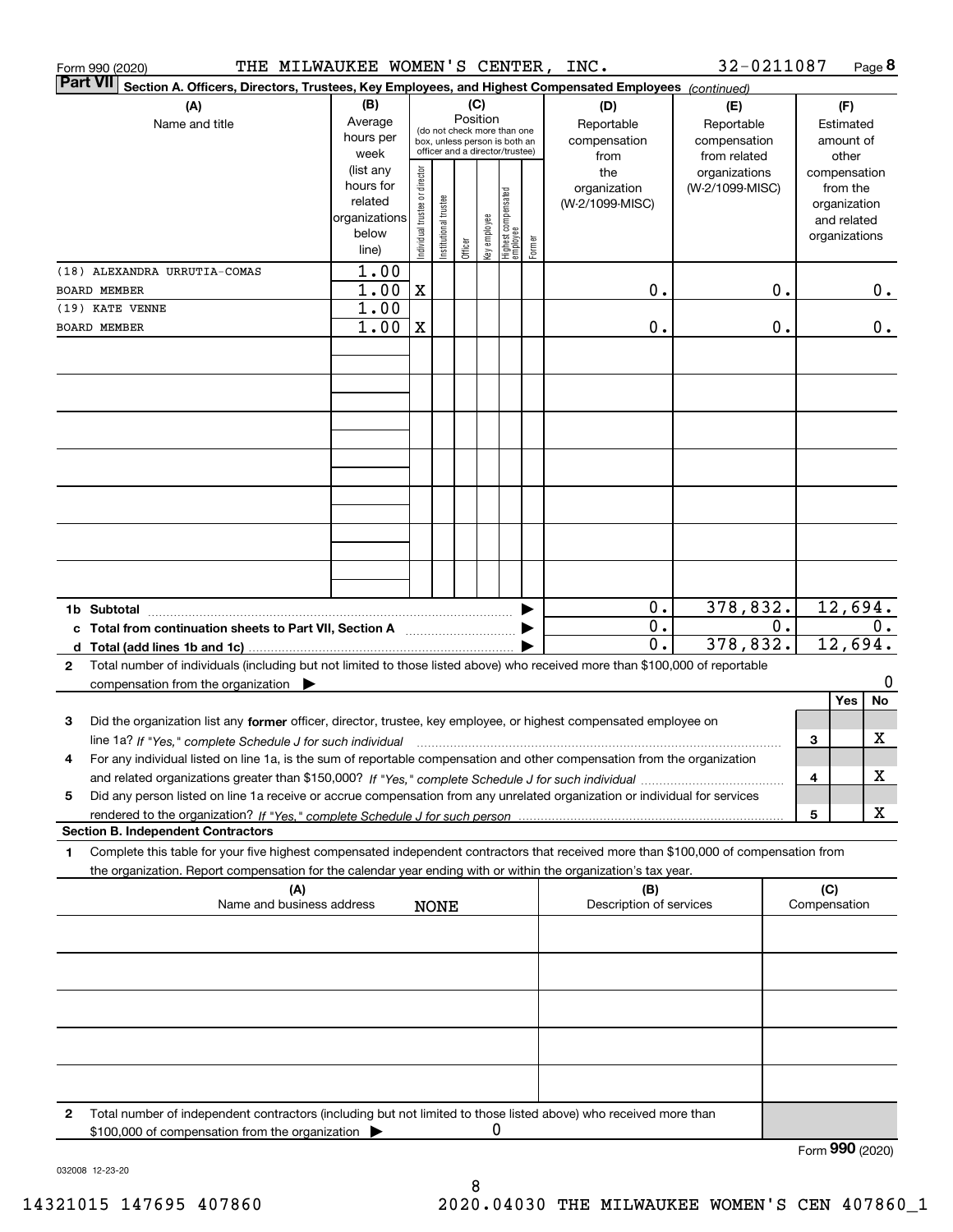|                                                           |                  |        | THE MILWAUKEE WOMEN'S CENTER,<br>Form 990 (2020)                                                                      |                      |                       |                      | INC.                                                                                                       | 32-0211087                    | Page 9                                                          |
|-----------------------------------------------------------|------------------|--------|-----------------------------------------------------------------------------------------------------------------------|----------------------|-----------------------|----------------------|------------------------------------------------------------------------------------------------------------|-------------------------------|-----------------------------------------------------------------|
|                                                           | <b>Part VIII</b> |        | <b>Statement of Revenue</b>                                                                                           |                      |                       |                      |                                                                                                            |                               |                                                                 |
|                                                           |                  |        | Check if Schedule O contains a response or note to any line in this Part VIII                                         |                      |                       |                      | $\begin{array}{c c c c c c c} \hline \text{ } & \text{(B)} & \text{ } & \text{(C)} & \text{ } \end{array}$ |                               |                                                                 |
|                                                           |                  |        |                                                                                                                       |                      |                       | (A)<br>Total revenue | Related or exempt<br>function revenue                                                                      | Unrelated<br>business revenue | (D)<br>Revenue excluded<br>from tax under<br>sections 512 - 514 |
|                                                           |                  |        | 1a<br>1 a Federated campaigns                                                                                         |                      | 37,814.               |                      |                                                                                                            |                               |                                                                 |
| Contributions, Gifts, Grants<br>and Other Similar Amounts |                  | b      | 1 <sub>b</sub><br>Membership dues                                                                                     |                      |                       |                      |                                                                                                            |                               |                                                                 |
|                                                           |                  | с      | 1 <sub>c</sub><br>Fundraising events                                                                                  |                      |                       |                      |                                                                                                            |                               |                                                                 |
|                                                           |                  |        | 1 <sub>d</sub><br>d Related organizations                                                                             |                      |                       |                      |                                                                                                            |                               |                                                                 |
|                                                           |                  | е      | Government grants (contributions)<br>1e                                                                               |                      | 1,053,769.            |                      |                                                                                                            |                               |                                                                 |
|                                                           |                  |        | f All other contributions, gifts, grants, and                                                                         |                      |                       |                      |                                                                                                            |                               |                                                                 |
|                                                           |                  |        | similar amounts not included above<br>1f                                                                              |                      | 391.                  |                      |                                                                                                            |                               |                                                                 |
|                                                           |                  | a      | $1g$ \$<br>Noncash contributions included in lines 1a-1f                                                              |                      |                       |                      |                                                                                                            |                               |                                                                 |
|                                                           |                  | h.     |                                                                                                                       |                      |                       | 1,091,974.           |                                                                                                            |                               |                                                                 |
|                                                           |                  |        |                                                                                                                       | <b>Business Code</b> |                       |                      |                                                                                                            |                               |                                                                 |
|                                                           | 2 a              |        | <u> 1989 - Johann Harry Harry Harry Harry Harry Harry Harry Harry Harry Harry Harry Harry Harry Harry Harry Harry</u> |                      |                       |                      |                                                                                                            |                               |                                                                 |
|                                                           |                  | b      | <u> 1989 - Johann Barn, mars and de Brasilian (b. 1989)</u>                                                           |                      |                       |                      |                                                                                                            |                               |                                                                 |
| Program Service<br>Revenue                                |                  | с<br>d | <u> 1989 - Johann Harry Harry Harry Harry Harry Harry Harry Harry Harry Harry Harry Harry Harry Harry Harry Harry</u> |                      |                       |                      |                                                                                                            |                               |                                                                 |
|                                                           |                  | е      | <u> 1989 - Johann Stein, mars an de Brasilia (b. 1989)</u>                                                            |                      |                       |                      |                                                                                                            |                               |                                                                 |
|                                                           |                  |        |                                                                                                                       |                      |                       |                      |                                                                                                            |                               |                                                                 |
|                                                           |                  | g      |                                                                                                                       |                      | ▶                     |                      |                                                                                                            |                               |                                                                 |
|                                                           | 3                |        | Investment income (including dividends, interest, and                                                                 |                      |                       |                      |                                                                                                            |                               |                                                                 |
|                                                           |                  |        |                                                                                                                       |                      | ▶                     |                      |                                                                                                            |                               |                                                                 |
|                                                           | 4                |        | Income from investment of tax-exempt bond proceeds                                                                    |                      |                       |                      |                                                                                                            |                               |                                                                 |
|                                                           | 5                |        |                                                                                                                       |                      |                       |                      |                                                                                                            |                               |                                                                 |
|                                                           |                  |        | (i) Real                                                                                                              | (ii) Personal        |                       |                      |                                                                                                            |                               |                                                                 |
|                                                           | 6а               |        | 6а<br>Gross rents                                                                                                     |                      |                       |                      |                                                                                                            |                               |                                                                 |
|                                                           |                  | b      | 6b<br>Less: rental expenses                                                                                           |                      |                       |                      |                                                                                                            |                               |                                                                 |
|                                                           |                  | c      | Rental income or (loss)<br>6с                                                                                         |                      |                       |                      |                                                                                                            |                               |                                                                 |
|                                                           |                  |        | d Net rental income or (loss)                                                                                         |                      |                       |                      |                                                                                                            |                               |                                                                 |
|                                                           |                  |        | (i) Securities<br>7 a Gross amount from sales of                                                                      | (ii) Other           |                       |                      |                                                                                                            |                               |                                                                 |
|                                                           |                  |        | assets other than inventory<br>7a                                                                                     |                      |                       |                      |                                                                                                            |                               |                                                                 |
|                                                           |                  |        | <b>b</b> Less: cost or other basis                                                                                    |                      |                       |                      |                                                                                                            |                               |                                                                 |
| evenue                                                    |                  |        | 7b<br>and sales expenses                                                                                              |                      |                       |                      |                                                                                                            |                               |                                                                 |
|                                                           |                  |        | 7c<br>c Gain or (loss)                                                                                                |                      |                       |                      |                                                                                                            |                               |                                                                 |
| Œ                                                         |                  |        |                                                                                                                       |                      |                       |                      |                                                                                                            |                               |                                                                 |
| <b>Other</b>                                              |                  |        | 8 a Gross income from fundraising events (not<br>including \$                                                         |                      |                       |                      |                                                                                                            |                               |                                                                 |
|                                                           |                  |        | <u>of</u> of<br>contributions reported on line 1c). See                                                               |                      |                       |                      |                                                                                                            |                               |                                                                 |
|                                                           |                  |        |                                                                                                                       | 8a                   |                       |                      |                                                                                                            |                               |                                                                 |
|                                                           |                  |        | b Less: direct expenses                                                                                               | 8b                   |                       |                      |                                                                                                            |                               |                                                                 |
|                                                           |                  |        | c Net income or (loss) from fundraising events                                                                        |                      |                       |                      |                                                                                                            |                               |                                                                 |
|                                                           |                  |        | 9 a Gross income from gaming activities. See                                                                          |                      |                       |                      |                                                                                                            |                               |                                                                 |
|                                                           |                  |        |                                                                                                                       | 9a                   |                       |                      |                                                                                                            |                               |                                                                 |
|                                                           |                  |        | <b>b</b> Less: direct expenses <b>manually</b>                                                                        | 9 <sub>b</sub>       |                       |                      |                                                                                                            |                               |                                                                 |
|                                                           |                  |        | c Net income or (loss) from gaming activities _______________                                                         |                      |                       |                      |                                                                                                            |                               |                                                                 |
|                                                           |                  |        | 10 a Gross sales of inventory, less returns                                                                           |                      |                       |                      |                                                                                                            |                               |                                                                 |
|                                                           |                  |        |                                                                                                                       | 10a                  |                       |                      |                                                                                                            |                               |                                                                 |
|                                                           |                  |        | <b>b</b> Less: cost of goods sold                                                                                     | 10 <sub>b</sub>      |                       |                      |                                                                                                            |                               |                                                                 |
|                                                           |                  |        | c Net income or (loss) from sales of inventory                                                                        |                      |                       |                      |                                                                                                            |                               |                                                                 |
|                                                           |                  |        |                                                                                                                       | <b>Business Code</b> |                       |                      |                                                                                                            |                               |                                                                 |
|                                                           | 11 a             |        | <u> 1989 - Johann Barn, mars eta bainar eta bainar eta baina eta baina eta baina eta baina eta baina eta baina e</u>  |                      |                       |                      |                                                                                                            |                               |                                                                 |
| evenue                                                    |                  | b      | the contract of the contract of the contract of the contract of the contract of                                       |                      |                       |                      |                                                                                                            |                               |                                                                 |
|                                                           |                  | с      | the control of the control of the control of the control of the control of                                            |                      |                       |                      |                                                                                                            |                               |                                                                 |
| Miscellaneous                                             |                  |        |                                                                                                                       |                      |                       |                      |                                                                                                            |                               |                                                                 |
|                                                           |                  |        |                                                                                                                       |                      | $\blacktriangleright$ | 1,091,974.           |                                                                                                            |                               |                                                                 |
|                                                           | 12               |        |                                                                                                                       |                      | ▶                     |                      | 0.                                                                                                         | 0.                            | 0.                                                              |

032009 12-23-20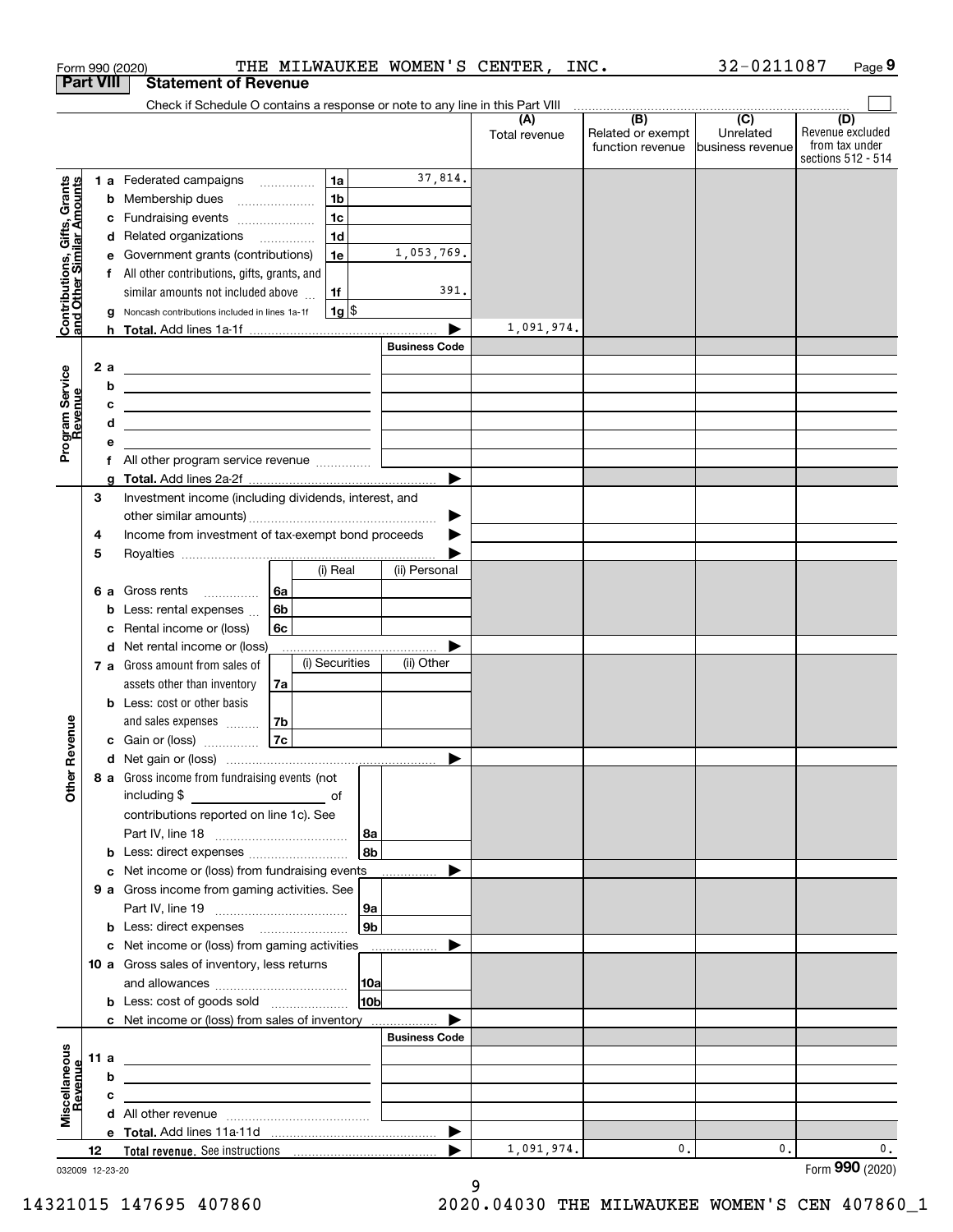**Part IX Statement of Functional Expenses**

*Section 501(c)(3) and 501(c)(4) organizations must complete all columns. All other organizations must complete column (A).*

<code>Form</code> 990 (2020) THE <code>MILWAUKEE WOMEN'S CENTER</code> , <code>INC</code> .  $32\text{--}0211087$  <code>Page</code> **10**

|              |                                                                                                                                                                                                            |                       |                                                 |                                                      | ΙX.                            |
|--------------|------------------------------------------------------------------------------------------------------------------------------------------------------------------------------------------------------------|-----------------------|-------------------------------------------------|------------------------------------------------------|--------------------------------|
|              | Do not include amounts reported on lines 6b,<br>7b, 8b, 9b, and 10b of Part VIII.                                                                                                                          | (A)<br>Total expenses | $\overline{(B)}$<br>Program service<br>expenses | $\overline{C}$<br>Management and<br>general expenses | (D)<br>Fundraising<br>expenses |
| 1.           | Grants and other assistance to domestic organizations                                                                                                                                                      |                       |                                                 |                                                      |                                |
|              | and domestic governments. See Part IV, line 21                                                                                                                                                             | 36,466.               | 36,466.                                         |                                                      |                                |
| $\mathbf{2}$ | Grants and other assistance to domestic                                                                                                                                                                    |                       |                                                 |                                                      |                                |
|              | individuals. See Part IV, line 22                                                                                                                                                                          | 11,120.               | 11,120.                                         |                                                      |                                |
| 3            | Grants and other assistance to foreign                                                                                                                                                                     |                       |                                                 |                                                      |                                |
|              | organizations, foreign governments, and foreign                                                                                                                                                            |                       |                                                 |                                                      |                                |
|              | individuals. See Part IV, lines 15 and 16                                                                                                                                                                  |                       |                                                 |                                                      |                                |
| 4            | Benefits paid to or for members                                                                                                                                                                            |                       |                                                 |                                                      |                                |
| 5            | Compensation of current officers, directors,                                                                                                                                                               |                       |                                                 |                                                      |                                |
|              | trustees, and key employees                                                                                                                                                                                |                       |                                                 |                                                      |                                |
| 6            | Compensation not included above to disqualified                                                                                                                                                            |                       |                                                 |                                                      |                                |
|              | persons (as defined under section 4958(f)(1)) and                                                                                                                                                          |                       |                                                 |                                                      |                                |
|              | persons described in section 4958(c)(3)(B)                                                                                                                                                                 |                       |                                                 |                                                      |                                |
| 7            |                                                                                                                                                                                                            |                       |                                                 |                                                      |                                |
| 8            | Pension plan accruals and contributions (include                                                                                                                                                           |                       |                                                 |                                                      |                                |
|              | section 401(k) and 403(b) employer contributions)                                                                                                                                                          |                       |                                                 |                                                      |                                |
| 9            |                                                                                                                                                                                                            |                       |                                                 |                                                      |                                |
| 10           |                                                                                                                                                                                                            |                       |                                                 |                                                      |                                |
| 11           | Fees for services (nonemployees):                                                                                                                                                                          |                       |                                                 |                                                      |                                |
| a            |                                                                                                                                                                                                            | 835,395.              | 775,432.                                        | 59,963.                                              |                                |
| b            |                                                                                                                                                                                                            |                       |                                                 |                                                      |                                |
| c            |                                                                                                                                                                                                            |                       |                                                 |                                                      |                                |
| d            |                                                                                                                                                                                                            |                       |                                                 |                                                      |                                |
| е            | Professional fundraising services. See Part IV, line 17                                                                                                                                                    |                       |                                                 |                                                      |                                |
| f            | Investment management fees                                                                                                                                                                                 |                       |                                                 |                                                      |                                |
| $\mathbf{q}$ | Other. (If line 11g amount exceeds 10% of line 25,                                                                                                                                                         |                       |                                                 |                                                      |                                |
|              | column (A) amount, list line 11g expenses on Sch O.)                                                                                                                                                       | 164,471.              | 145,004.                                        | 19,467.                                              |                                |
| 12           |                                                                                                                                                                                                            |                       |                                                 |                                                      |                                |
| 13           |                                                                                                                                                                                                            | 39,728.               | 35,875.                                         | 3,853.                                               |                                |
| 14           |                                                                                                                                                                                                            |                       |                                                 |                                                      |                                |
| 15           |                                                                                                                                                                                                            |                       |                                                 |                                                      |                                |
| 16           |                                                                                                                                                                                                            | 109,775.              | 103,033.                                        | 6,742.                                               |                                |
| 17           | Travel                                                                                                                                                                                                     | 1,806.                | 1,037.                                          | 769.                                                 |                                |
| 18           | Payments of travel or entertainment expenses                                                                                                                                                               |                       |                                                 |                                                      |                                |
|              | for any federal, state, or local public officials                                                                                                                                                          |                       |                                                 |                                                      |                                |
| 19           | Conferences, conventions, and meetings                                                                                                                                                                     | $\overline{1,791}$ .  | 1,712.                                          | 79.                                                  |                                |
| 20           | Interest                                                                                                                                                                                                   |                       |                                                 |                                                      |                                |
| 21           |                                                                                                                                                                                                            |                       |                                                 |                                                      |                                |
| 22           | Depreciation, depletion, and amortization                                                                                                                                                                  | 16,915.               | 16,076.                                         | 839.                                                 |                                |
| 23           | Insurance                                                                                                                                                                                                  |                       |                                                 |                                                      |                                |
| 24           | Other expenses. Itemize expenses not covered<br>above (List miscellaneous expenses on line 24e. If<br>line 24e amount exceeds 10% of line 25, column (A)<br>amount, list line 24e expenses on Schedule 0.) |                       |                                                 |                                                      |                                |
| а            | <u> 1989 - Johann Barn, amerikansk politiker (d. 1989)</u>                                                                                                                                                 |                       |                                                 |                                                      |                                |
| b            | <u> 1989 - Johann Barbara, martin amerikan basar dan berasal dalam basar dalam basar dalam basar dalam basar dala</u>                                                                                      |                       |                                                 |                                                      |                                |
| с            | <u> 1989 - Johann Stein, marwolaethau a bhann an t-Amhain an t-Amhain an t-Amhain an t-Amhain an t-Amhain an t-A</u>                                                                                       |                       |                                                 |                                                      |                                |
| d            | <u> 1980 - Johann Barbara, martxa alemaniar arg</u>                                                                                                                                                        |                       |                                                 |                                                      |                                |
|              | e All other expenses                                                                                                                                                                                       | 1,496.                |                                                 | 1,496.                                               |                                |
| 25           | Total functional expenses. Add lines 1 through 24e                                                                                                                                                         | 1,218,963.            | 1, 125, 755.                                    | 93,208.                                              | $\overline{0}$ .               |
| 26           | Joint costs. Complete this line only if the organization                                                                                                                                                   |                       |                                                 |                                                      |                                |
|              | reported in column (B) joint costs from a combined                                                                                                                                                         |                       |                                                 |                                                      |                                |
|              | educational campaign and fundraising solicitation.<br>Check here         if following SOP 98-2 (ASC 958-720)                                                                                               |                       |                                                 |                                                      |                                |
|              |                                                                                                                                                                                                            |                       |                                                 |                                                      |                                |

10

032010 12-23-20

Form (2020) **990**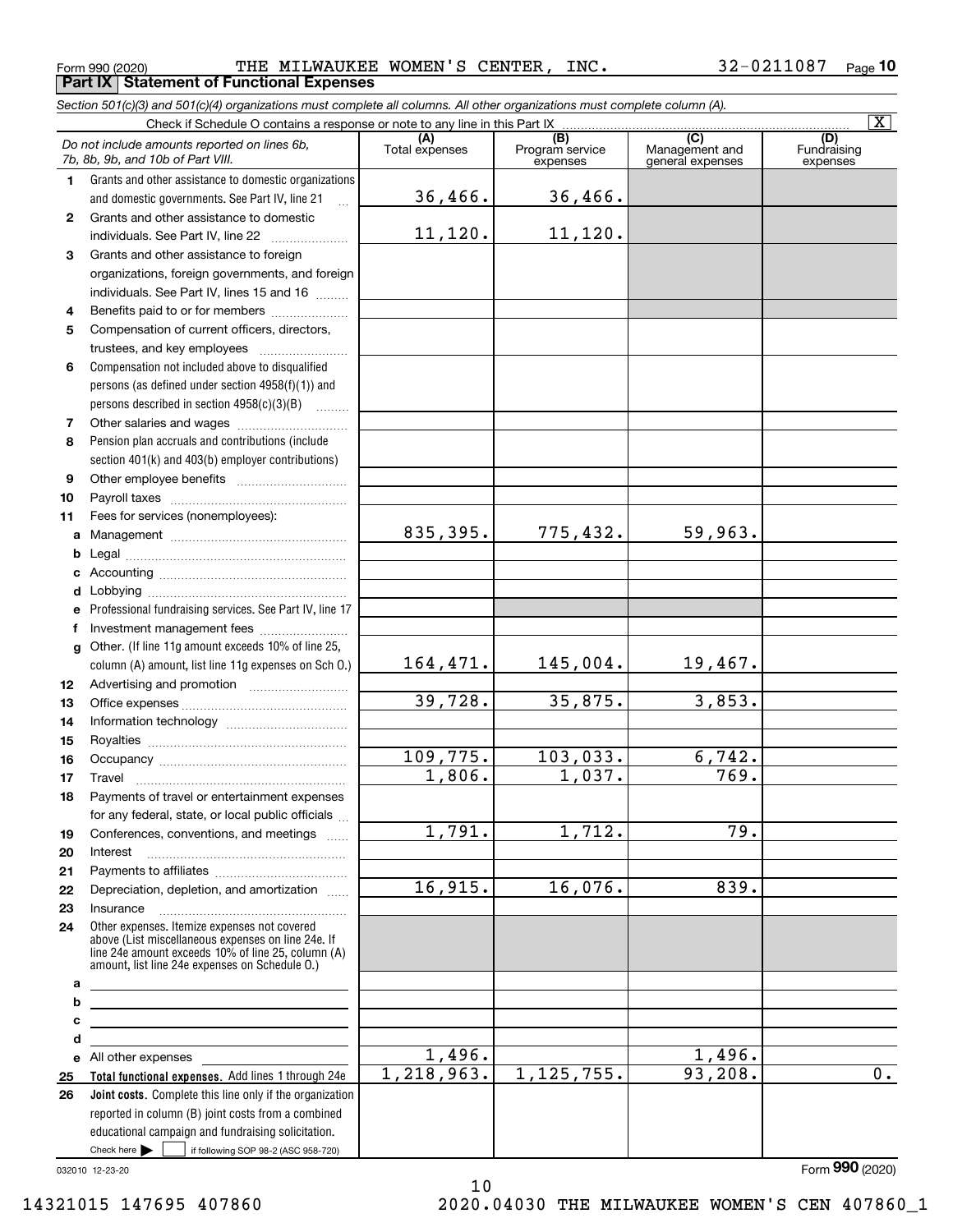### <code>Form</code> 990 (2020) THE <code>MILWAUKEE WOMEN'S CENTER</code> , <code>INC</code> .  $32\text{--}0211087$  <code>Page</code>

**11**

|                             |    | Check if Schedule O contains a response or note to any line in this Part X [11] manufacture in the schedule O contains a response or note to any line in this Part X [11] manufacture in the state of the state of the state o |  |           |                          |                 |                    |
|-----------------------------|----|--------------------------------------------------------------------------------------------------------------------------------------------------------------------------------------------------------------------------------|--|-----------|--------------------------|-----------------|--------------------|
|                             |    |                                                                                                                                                                                                                                |  |           | (A)<br>Beginning of year |                 | (B)<br>End of year |
|                             | 1  |                                                                                                                                                                                                                                |  |           |                          | 1               |                    |
|                             | 2  |                                                                                                                                                                                                                                |  |           |                          | $\mathbf 2$     |                    |
|                             | 3  |                                                                                                                                                                                                                                |  |           |                          | 3               |                    |
|                             | 4  |                                                                                                                                                                                                                                |  |           | 4                        |                 |                    |
|                             | 5  | Loans and other receivables from any current or former officer, director,                                                                                                                                                      |  |           |                          |                 |                    |
|                             |    | trustee, key employee, creator or founder, substantial contributor, or 35%                                                                                                                                                     |  |           |                          |                 |                    |
|                             |    | controlled entity or family member of any of these persons                                                                                                                                                                     |  |           |                          | 5               |                    |
|                             | 6  | Loans and other receivables from other disqualified persons (as defined                                                                                                                                                        |  |           |                          |                 |                    |
|                             |    | under section $4958(f)(1)$ , and persons described in section $4958(c)(3)(B)$                                                                                                                                                  |  |           |                          | 6               |                    |
|                             | 7  |                                                                                                                                                                                                                                |  |           | $\overline{7}$           |                 |                    |
| Assets                      | 8  |                                                                                                                                                                                                                                |  |           |                          | 8               |                    |
|                             | 9  | Prepaid expenses and deferred charges [11] [11] prepaid expenses and deferred charges [11] [11] minimum materials                                                                                                              |  |           |                          | 9               |                    |
|                             |    | <b>10a</b> Land, buildings, and equipment: cost or other                                                                                                                                                                       |  |           |                          |                 |                    |
|                             |    | basis. Complete Part VI of Schedule D    10a   836, 243.                                                                                                                                                                       |  |           |                          |                 |                    |
|                             |    | <b>b</b> Less: accumulated depreciation                                                                                                                                                                                        |  | 836, 243. | $0$ .                    | 10 <sub>c</sub> | $0$ .              |
|                             | 11 |                                                                                                                                                                                                                                |  | 11        |                          |                 |                    |
|                             | 12 |                                                                                                                                                                                                                                |  | 12        |                          |                 |                    |
|                             | 13 |                                                                                                                                                                                                                                |  | 13        |                          |                 |                    |
|                             | 14 |                                                                                                                                                                                                                                |  | 14        |                          |                 |                    |
|                             | 15 |                                                                                                                                                                                                                                |  |           | 15                       |                 |                    |
|                             | 16 |                                                                                                                                                                                                                                |  | $0$ .     | 16                       | $0$ .           |                    |
|                             | 17 |                                                                                                                                                                                                                                |  |           | 17                       |                 |                    |
|                             | 18 |                                                                                                                                                                                                                                |  | 18        |                          |                 |                    |
|                             | 19 | Deferred revenue material contracts and a contract of the contract of the contract of the contract of the contract of the contract of the contract of the contract of the contract of the contract of the contract of the cont |  |           | 19                       |                 |                    |
|                             | 20 |                                                                                                                                                                                                                                |  |           |                          | 20              |                    |
|                             | 21 | Escrow or custodial account liability. Complete Part IV of Schedule D                                                                                                                                                          |  |           |                          | 21              |                    |
|                             | 22 | Loans and other payables to any current or former officer, director,                                                                                                                                                           |  |           |                          |                 |                    |
| Liabilities                 |    | trustee, key employee, creator or founder, substantial contributor, or 35%                                                                                                                                                     |  |           |                          |                 |                    |
|                             |    | controlled entity or family member of any of these persons                                                                                                                                                                     |  |           |                          | 22              |                    |
|                             | 23 | Secured mortgages and notes payable to unrelated third parties                                                                                                                                                                 |  |           |                          | 23              |                    |
|                             | 24 |                                                                                                                                                                                                                                |  |           |                          | 24              |                    |
|                             | 25 | Other liabilities (including federal income tax, payables to related third                                                                                                                                                     |  |           |                          |                 |                    |
|                             |    | parties, and other liabilities not included on lines 17-24). Complete Part X                                                                                                                                                   |  |           |                          |                 |                    |
|                             |    | of Schedule D                                                                                                                                                                                                                  |  |           | 274,868.                 | 25              | 401,857.           |
|                             | 26 | Total liabilities. Add lines 17 through 25                                                                                                                                                                                     |  |           | $\overline{274,868}$ .   | 26              | 401,857.           |
|                             |    | Organizations that follow FASB ASC 958, check here $\blacktriangleright \lfloor X \rfloor$                                                                                                                                     |  |           |                          |                 |                    |
|                             |    | and complete lines 27, 28, 32, and 33.                                                                                                                                                                                         |  |           |                          |                 |                    |
|                             | 27 |                                                                                                                                                                                                                                |  |           | $-274,868.$              | 27              | $-401,857.$        |
|                             | 28 |                                                                                                                                                                                                                                |  |           |                          | 28              |                    |
|                             |    | Organizations that do not follow FASB ASC 958, check here $\blacktriangleright \lfloor$                                                                                                                                        |  |           |                          |                 |                    |
|                             |    | and complete lines 29 through 33.                                                                                                                                                                                              |  |           |                          |                 |                    |
|                             | 29 |                                                                                                                                                                                                                                |  |           |                          | 29              |                    |
|                             | 30 | Paid-in or capital surplus, or land, building, or equipment fund                                                                                                                                                               |  |           |                          | 30              |                    |
|                             | 31 | Retained earnings, endowment, accumulated income, or other funds                                                                                                                                                               |  |           |                          | 31              |                    |
| Net Assets or Fund Balances | 32 |                                                                                                                                                                                                                                |  |           | $-274,868.$              | 32              | $-401,857.$        |
|                             | 33 |                                                                                                                                                                                                                                |  |           | 0.                       | 33              | 0.                 |
|                             |    |                                                                                                                                                                                                                                |  |           |                          |                 |                    |

Form (2020) **990**

**Part X Balance Sheet**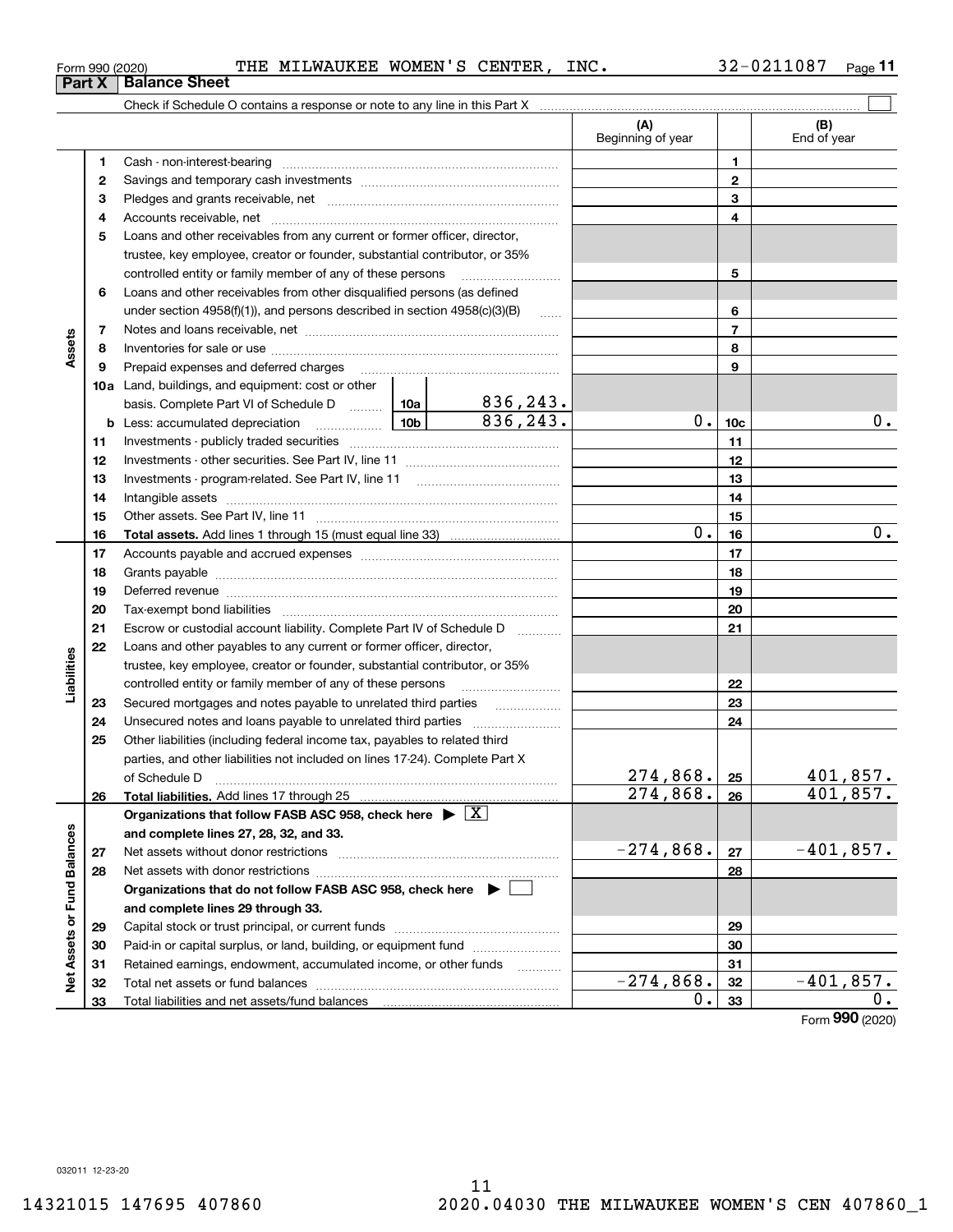|    | THE MILWAUKEE WOMEN'S CENTER, INC.<br>Form 990 (2020)                                                                                                                                                                          |                | 32-0211087     |            | Page $12$        |
|----|--------------------------------------------------------------------------------------------------------------------------------------------------------------------------------------------------------------------------------|----------------|----------------|------------|------------------|
|    | Part XI<br><b>Reconciliation of Net Assets</b>                                                                                                                                                                                 |                |                |            |                  |
|    |                                                                                                                                                                                                                                |                |                |            |                  |
|    |                                                                                                                                                                                                                                |                |                |            |                  |
| 1  |                                                                                                                                                                                                                                | 1              | 1,091,974.     |            |                  |
| 2  |                                                                                                                                                                                                                                | $\mathbf{2}$   | 1,218,963.     |            |                  |
| З  | Revenue less expenses. Subtract line 2 from line 1                                                                                                                                                                             | 3              | $-126,989.$    |            |                  |
| 4  |                                                                                                                                                                                                                                | $\overline{4}$ | $-274,868.$    |            |                  |
| 5  | Net unrealized gains (losses) on investments [11] matter contracts and the state of the state of the state of the state of the state of the state of the state of the state of the state of the state of the state of the stat | 5              |                |            |                  |
| 6  | Donated services and use of facilities [111] processes and the service of facilities [11] processes and use of facilities [11] processes and the service of facilities [11] processes and the service of the service of the se | 6              |                |            |                  |
| 7  | Investment expenses www.communication.com/www.communication.com/www.communication.com/www.com                                                                                                                                  | $\overline{7}$ |                |            |                  |
| 8  | Prior period adjustments material contents and content of the content of the content of the content of the content of the content of the content of the content of the content of the content of the content of the content of | 8              |                |            |                  |
| 9  | Other changes in net assets or fund balances (explain on Schedule O)                                                                                                                                                           | 9              |                |            | $\overline{0}$ . |
| 10 | Net assets or fund balances at end of year. Combine lines 3 through 9 (must equal Part X, line 32,                                                                                                                             |                |                |            |                  |
|    |                                                                                                                                                                                                                                | 10             | $-401,857.$    |            |                  |
|    | Part XII Financial Statements and Reporting                                                                                                                                                                                    |                |                |            |                  |
|    |                                                                                                                                                                                                                                |                |                |            |                  |
|    |                                                                                                                                                                                                                                |                |                | <b>Yes</b> | <b>No</b>        |
| 1  | $\mathbf{X}$ Accrual<br>Accounting method used to prepare the Form 990: <u>In Cash</u><br>Other                                                                                                                                |                |                |            |                  |
|    | If the organization changed its method of accounting from a prior year or checked "Other," explain in Schedule O.                                                                                                              |                |                |            |                  |
|    |                                                                                                                                                                                                                                |                | 2a             |            | х                |
|    | If "Yes," check a box below to indicate whether the financial statements for the year were compiled or reviewed on a                                                                                                           |                |                |            |                  |
|    | separate basis, consolidated basis, or both:                                                                                                                                                                                   |                |                |            |                  |
|    | Both consolidated and separate basis<br>Separate basis<br>Consolidated basis                                                                                                                                                   |                |                |            |                  |
|    | <b>b</b> Were the organization's financial statements audited by an independent accountant?                                                                                                                                    |                | 2 <sub>b</sub> | Х          |                  |
|    | If "Yes," check a box below to indicate whether the financial statements for the year were audited on a separate basis,                                                                                                        |                |                |            |                  |
|    | consolidated basis, or both:                                                                                                                                                                                                   |                |                |            |                  |
|    | X Consolidated basis<br>Both consolidated and separate basis<br>Separate basis                                                                                                                                                 |                |                |            |                  |
|    | c If "Yes" to line 2a or 2b, does the organization have a committee that assumes responsibility for oversight of the audit,                                                                                                    |                |                |            |                  |
|    |                                                                                                                                                                                                                                |                | 2c             | х          |                  |
|    | If the organization changed either its oversight process or selection process during the tax year, explain on Schedule O.                                                                                                      |                |                |            |                  |
|    | 3a As a result of a federal award, was the organization required to undergo an audit or audits as set forth in the Single Audit                                                                                                |                |                |            |                  |
|    |                                                                                                                                                                                                                                |                | 3a             | x          |                  |
|    | <b>b</b> If "Yes," did the organization undergo the required audit or audits? If the organization did not undergo the required audit                                                                                           |                |                |            |                  |
|    |                                                                                                                                                                                                                                |                | 3b             | х<br>ś     |                  |

Form (2020) **990**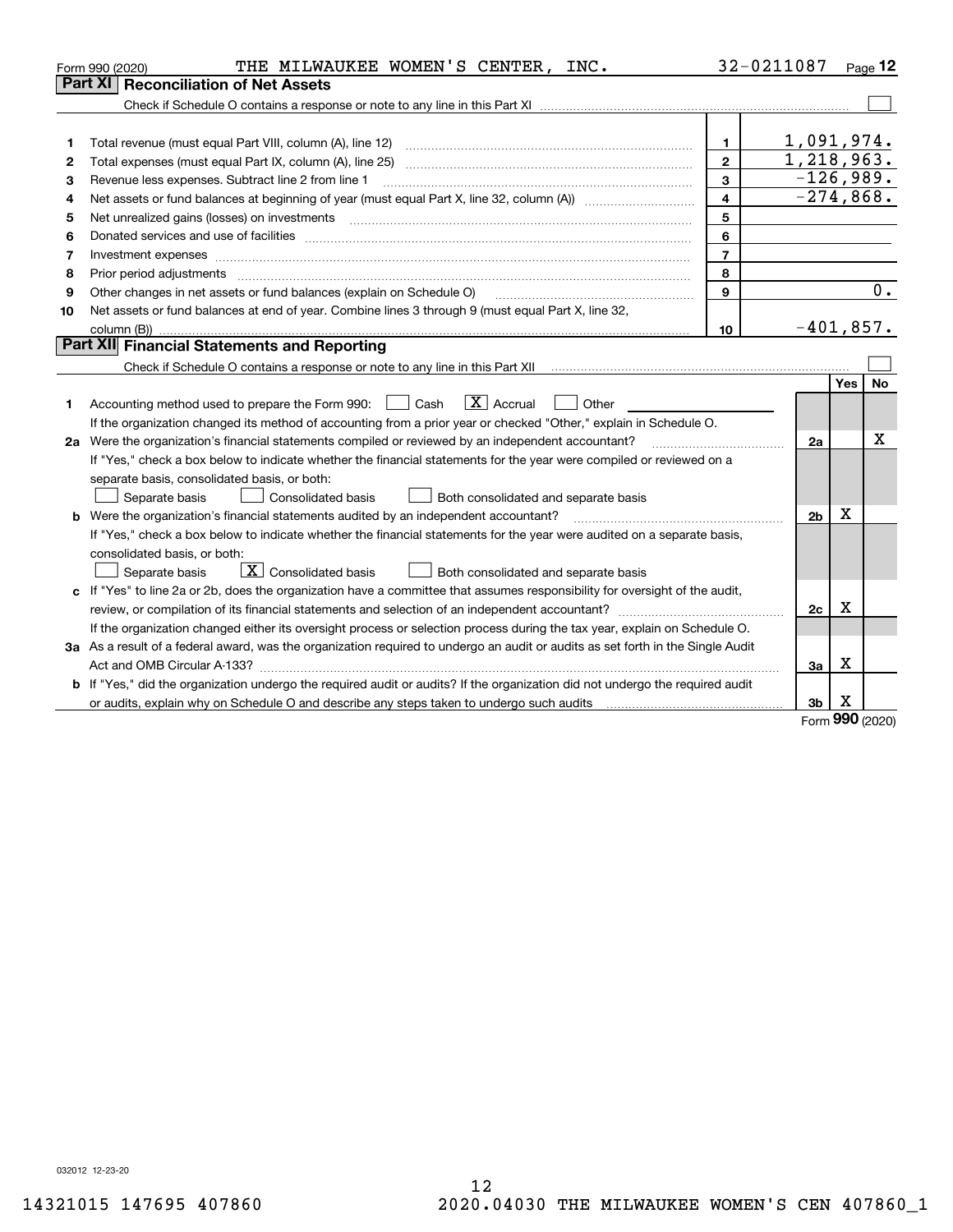| <b>SCHEDULE A</b> |
|-------------------|
|-------------------|

**(Form 990 or 990-EZ)**

# **Public Charity Status and Public Support**

**Complete if the organization is a section 501(c)(3) organization or a section 4947(a)(1) nonexempt charitable trust. | Attach to Form 990 or Form 990-EZ.** 

| OMB No. 1545-0047     |
|-----------------------|
| 2020                  |
| <b>Open to Public</b> |

|                  | Department of the Treasury<br>Internal Revenue Service |      |                                                                                    | Attach to Form 990 or Form 990-EZ.<br>Go to www.irs.gov/Form990 for instructions and the latest information.                                 |     |                                |                            |    | <b>Open to Public</b><br>Inspection   |
|------------------|--------------------------------------------------------|------|------------------------------------------------------------------------------------|----------------------------------------------------------------------------------------------------------------------------------------------|-----|--------------------------------|----------------------------|----|---------------------------------------|
|                  | Name of the organization                               |      |                                                                                    |                                                                                                                                              |     |                                |                            |    | <b>Employer identification number</b> |
|                  |                                                        |      |                                                                                    | THE MILWAUKEE WOMEN'S CENTER,                                                                                                                |     | INC.                           |                            |    | 32-0211087                            |
| Part I           |                                                        |      |                                                                                    | Reason for Public Charity Status. (All organizations must complete this part.) See instructions.                                             |     |                                |                            |    |                                       |
|                  |                                                        |      |                                                                                    | The organization is not a private foundation because it is: (For lines 1 through 12, check only one box.)                                    |     |                                |                            |    |                                       |
| 1.               |                                                        |      |                                                                                    | A church, convention of churches, or association of churches described in section 170(b)(1)(A)(i).                                           |     |                                |                            |    |                                       |
| 2                |                                                        |      |                                                                                    | A school described in section 170(b)(1)(A)(ii). (Attach Schedule E (Form 990 or 990-EZ).)                                                    |     |                                |                            |    |                                       |
| 3                |                                                        |      |                                                                                    | A hospital or a cooperative hospital service organization described in section 170(b)(1)(A)(iii).                                            |     |                                |                            |    |                                       |
| 4                |                                                        |      |                                                                                    | A medical research organization operated in conjunction with a hospital described in section 170(b)(1)(A)(iii). Enter the hospital's name,   |     |                                |                            |    |                                       |
|                  | city, and state:                                       |      |                                                                                    |                                                                                                                                              |     |                                |                            |    |                                       |
| 5                |                                                        |      |                                                                                    | An organization operated for the benefit of a college or university owned or operated by a governmental unit described in                    |     |                                |                            |    |                                       |
|                  |                                                        |      | section 170(b)(1)(A)(iv). (Complete Part II.)                                      |                                                                                                                                              |     |                                |                            |    |                                       |
| 6                |                                                        |      |                                                                                    | A federal, state, or local government or governmental unit described in section 170(b)(1)(A)(v).                                             |     |                                |                            |    |                                       |
| 7                |                                                        |      |                                                                                    | An organization that normally receives a substantial part of its support from a governmental unit or from the general public described in    |     |                                |                            |    |                                       |
|                  |                                                        |      | section 170(b)(1)(A)(vi). (Complete Part II.)                                      |                                                                                                                                              |     |                                |                            |    |                                       |
| 8                |                                                        |      |                                                                                    | A community trust described in section 170(b)(1)(A)(vi). (Complete Part II.)                                                                 |     |                                |                            |    |                                       |
| 9                |                                                        |      |                                                                                    | An agricultural research organization described in section 170(b)(1)(A)(ix) operated in conjunction with a land-grant college                |     |                                |                            |    |                                       |
|                  |                                                        |      |                                                                                    | or university or a non-land-grant college of agriculture (see instructions). Enter the name, city, and state of the college or               |     |                                |                            |    |                                       |
|                  | university:                                            |      |                                                                                    |                                                                                                                                              |     |                                |                            |    |                                       |
| 10               |                                                        |      |                                                                                    | An organization that normally receives (1) more than 33 1/3% of its support from contributions, membership fees, and gross receipts from     |     |                                |                            |    |                                       |
|                  |                                                        |      |                                                                                    | activities related to its exempt functions, subject to certain exceptions; and (2) no more than 33 1/3% of its support from gross investment |     |                                |                            |    |                                       |
|                  |                                                        |      |                                                                                    | income and unrelated business taxable income (less section 511 tax) from businesses acquired by the organization after June 30, 1975.        |     |                                |                            |    |                                       |
|                  |                                                        |      | See section 509(a)(2). (Complete Part III.)                                        |                                                                                                                                              |     |                                |                            |    |                                       |
| 11               |                                                        |      |                                                                                    | An organization organized and operated exclusively to test for public safety. See section 509(a)(4).                                         |     |                                |                            |    |                                       |
| $12 \mid X \mid$ |                                                        |      |                                                                                    | An organization organized and operated exclusively for the benefit of, to perform the functions of, or to carry out the purposes of one or   |     |                                |                            |    |                                       |
|                  |                                                        |      |                                                                                    | more publicly supported organizations described in section 509(a)(1) or section 509(a)(2). See section 509(a)(3). Check the box in           |     |                                |                            |    |                                       |
|                  |                                                        |      |                                                                                    | lines 12a through 12d that describes the type of supporting organization and complete lines 12e, 12f, and 12g.                               |     |                                |                            |    |                                       |
| а                |                                                        |      |                                                                                    | Type I. A supporting organization operated, supervised, or controlled by its supported organization(s), typically by giving                  |     |                                |                            |    |                                       |
|                  |                                                        |      |                                                                                    | the supported organization(s) the power to regularly appoint or elect a majority of the directors or trustees of the supporting              |     |                                |                            |    |                                       |
|                  |                                                        |      | organization. You must complete Part IV, Sections A and B.                         |                                                                                                                                              |     |                                |                            |    |                                       |
| b                | $\lfloor x \rfloor$                                    |      |                                                                                    | Type II. A supporting organization supervised or controlled in connection with its supported organization(s), by having                      |     |                                |                            |    |                                       |
|                  |                                                        |      |                                                                                    | control or management of the supporting organization vested in the same persons that control or manage the supported                         |     |                                |                            |    |                                       |
|                  |                                                        |      | organization(s). You must complete Part IV, Sections A and C.                      |                                                                                                                                              |     |                                |                            |    |                                       |
| с                |                                                        |      |                                                                                    | Type III functionally integrated. A supporting organization operated in connection with, and functionally integrated with,                   |     |                                |                            |    |                                       |
|                  |                                                        |      |                                                                                    | its supported organization(s) (see instructions). You must complete Part IV, Sections A, D, and E.                                           |     |                                |                            |    |                                       |
| d                |                                                        |      |                                                                                    | Type III non-functionally integrated. A supporting organization operated in connection with its supported organization(s)                    |     |                                |                            |    |                                       |
|                  |                                                        |      |                                                                                    | that is not functionally integrated. The organization generally must satisfy a distribution requirement and an attentiveness                 |     |                                |                            |    |                                       |
|                  |                                                        |      |                                                                                    | requirement (see instructions). You must complete Part IV, Sections A and D, and Part V.                                                     |     |                                |                            |    |                                       |
| е                |                                                        |      |                                                                                    | Check this box if the organization received a written determination from the IRS that it is a Type I, Type II, Type III                      |     |                                |                            |    |                                       |
|                  |                                                        |      |                                                                                    | functionally integrated, or Type III non-functionally integrated supporting organization.                                                    |     |                                |                            |    |                                       |
|                  | f Enter the number of supported organizations          |      |                                                                                    |                                                                                                                                              |     |                                |                            |    | 1                                     |
|                  | (i) Name of supported                                  |      | Provide the following information about the supported organization(s).<br>(ii) EIN | (iii) Type of organization                                                                                                                   |     | iv) Is the organization listed | (v) Amount of monetary     |    | (vi) Amount of other                  |
|                  | organization                                           |      |                                                                                    | (described on lines 1-10                                                                                                                     |     | in your governing document?    | support (see instructions) |    | support (see instructions)            |
|                  |                                                        |      |                                                                                    | above (see instructions))                                                                                                                    | Yes | No                             |                            |    |                                       |
|                  | COMMUNITY                                              |      |                                                                                    |                                                                                                                                              |     |                                |                            |    |                                       |
|                  | ADVOCATES ,                                            | INC. | 39-1249426                                                                         | 7                                                                                                                                            | х   |                                |                            | 0. | $0$ .                                 |
|                  |                                                        |      |                                                                                    |                                                                                                                                              |     |                                |                            |    |                                       |
|                  |                                                        |      |                                                                                    |                                                                                                                                              |     |                                |                            |    |                                       |
|                  |                                                        |      |                                                                                    |                                                                                                                                              |     |                                |                            |    |                                       |
|                  |                                                        |      |                                                                                    |                                                                                                                                              |     |                                |                            |    |                                       |
|                  |                                                        |      |                                                                                    |                                                                                                                                              |     |                                |                            |    |                                       |
|                  |                                                        |      |                                                                                    |                                                                                                                                              |     |                                |                            |    |                                       |
|                  |                                                        |      |                                                                                    |                                                                                                                                              |     |                                |                            |    |                                       |
| Total            |                                                        |      |                                                                                    |                                                                                                                                              |     |                                |                            | 0. | 0.                                    |

**Total**

LHA For Paperwork Reduction Act Notice, see the Instructions for Form 990 or 990-EZ. <sub>032021</sub> o1-25-21 Schedule A (Form 990 or 990-EZ) 2020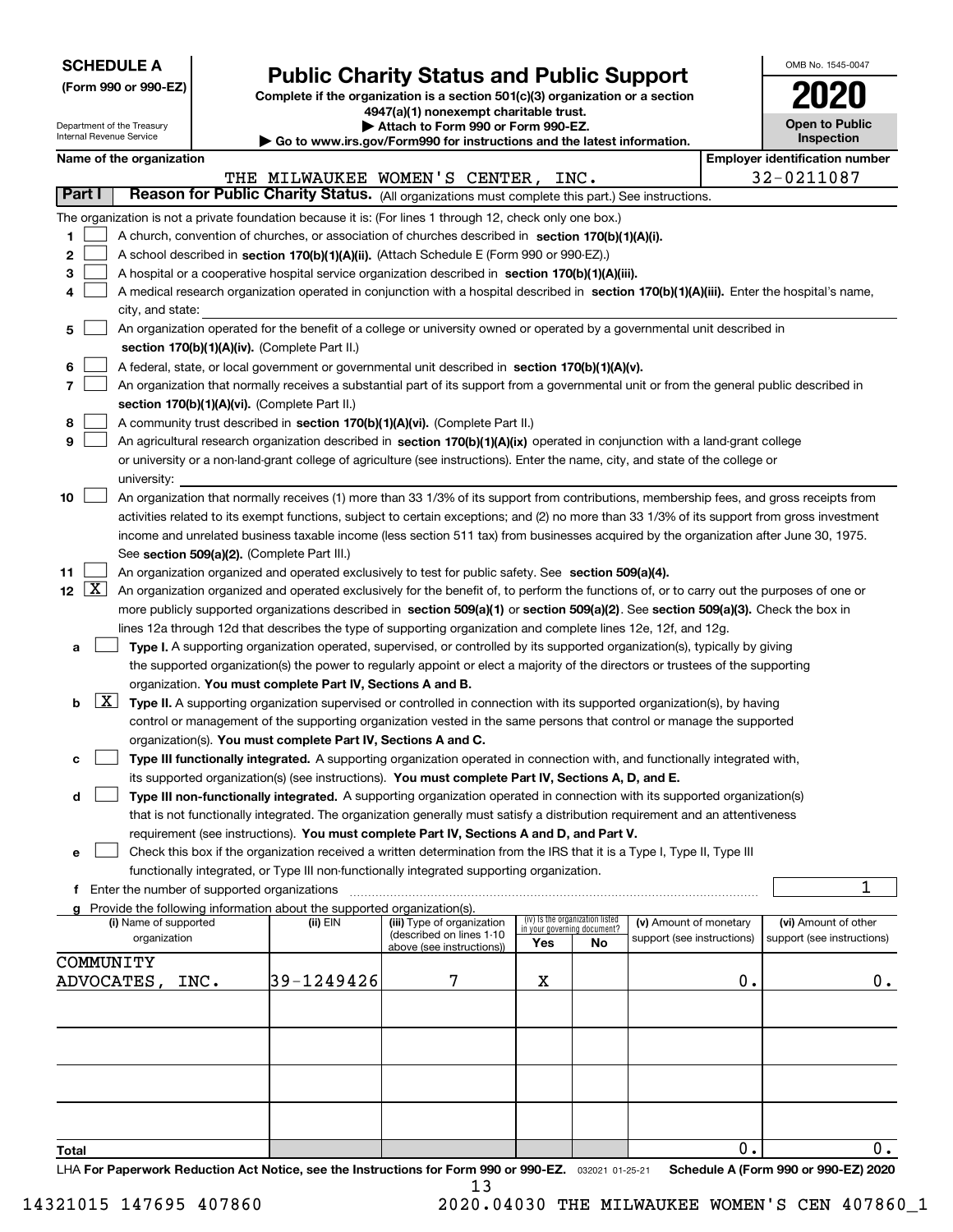#### Schedule A (Form 990 or 990-EZ) 2020 Page THE MILWAUKEE WOMEN'S CENTER, INC. 32-0211087 **Part II** Support Schedule for Organizations Described in Sections 170(b)(1)(A)(iv) and 170(b)(1)(A)(vi)

|  | 32-0211087 Page 2 |  |
|--|-------------------|--|
|--|-------------------|--|

(Complete only if you checked the box on line 5, 7, or 8 of Part I or if the organization failed to qualify under Part III. If the organization fails to qualify under the tests listed below, please complete Part III.)

|    | <b>Section A. Public Support</b>                                                                                                               |          |                 |            |            |                                      |           |
|----|------------------------------------------------------------------------------------------------------------------------------------------------|----------|-----------------|------------|------------|--------------------------------------|-----------|
|    | Calendar year (or fiscal year beginning in) $\blacktriangleright$                                                                              | (a) 2016 | <b>(b)</b> 2017 | $(c)$ 2018 | $(d)$ 2019 | (e) 2020                             | (f) Total |
|    | <b>1</b> Gifts, grants, contributions, and                                                                                                     |          |                 |            |            |                                      |           |
|    | membership fees received. (Do not                                                                                                              |          |                 |            |            |                                      |           |
|    | include any "unusual grants.")                                                                                                                 |          |                 |            |            |                                      |           |
|    | 2 Tax revenues levied for the organ-                                                                                                           |          |                 |            |            |                                      |           |
|    | ization's benefit and either paid to                                                                                                           |          |                 |            |            |                                      |           |
|    | or expended on its behalf                                                                                                                      |          |                 |            |            |                                      |           |
|    | 3 The value of services or facilities                                                                                                          |          |                 |            |            |                                      |           |
|    | furnished by a governmental unit to                                                                                                            |          |                 |            |            |                                      |           |
|    | the organization without charge                                                                                                                |          |                 |            |            |                                      |           |
|    | 4 Total. Add lines 1 through 3                                                                                                                 |          |                 |            |            |                                      |           |
| 5  | The portion of total contributions                                                                                                             |          |                 |            |            |                                      |           |
|    | by each person (other than a                                                                                                                   |          |                 |            |            |                                      |           |
|    | governmental unit or publicly                                                                                                                  |          |                 |            |            |                                      |           |
|    | supported organization) included                                                                                                               |          |                 |            |            |                                      |           |
|    | on line 1 that exceeds 2% of the                                                                                                               |          |                 |            |            |                                      |           |
|    | amount shown on line 11,                                                                                                                       |          |                 |            |            |                                      |           |
|    | column (f)                                                                                                                                     |          |                 |            |            |                                      |           |
|    | 6 Public support. Subtract line 5 from line 4.                                                                                                 |          |                 |            |            |                                      |           |
|    | <b>Section B. Total Support</b>                                                                                                                |          |                 |            |            |                                      |           |
|    | Calendar year (or fiscal year beginning in) $\blacktriangleright$                                                                              | (a) 2016 | (b) 2017        | $(c)$ 2018 | $(d)$ 2019 | (e) 2020                             | (f) Total |
|    | 7 Amounts from line 4                                                                                                                          |          |                 |            |            |                                      |           |
|    | 8 Gross income from interest,                                                                                                                  |          |                 |            |            |                                      |           |
|    | dividends, payments received on                                                                                                                |          |                 |            |            |                                      |           |
|    | securities loans, rents, royalties,                                                                                                            |          |                 |            |            |                                      |           |
|    | and income from similar sources                                                                                                                |          |                 |            |            |                                      |           |
| 9. | Net income from unrelated business                                                                                                             |          |                 |            |            |                                      |           |
|    | activities, whether or not the                                                                                                                 |          |                 |            |            |                                      |           |
|    | business is regularly carried on                                                                                                               |          |                 |            |            |                                      |           |
|    | <b>10</b> Other income. Do not include gain                                                                                                    |          |                 |            |            |                                      |           |
|    | or loss from the sale of capital                                                                                                               |          |                 |            |            |                                      |           |
|    | assets (Explain in Part VI.)                                                                                                                   |          |                 |            |            |                                      |           |
|    | <b>11 Total support.</b> Add lines 7 through 10                                                                                                |          |                 |            |            |                                      |           |
|    | <b>12</b> Gross receipts from related activities, etc. (see instructions)                                                                      |          |                 |            |            | 12                                   |           |
|    | 13 First 5 years. If the Form 990 is for the organization's first, second, third, fourth, or fifth tax year as a section 501(c)(3)             |          |                 |            |            |                                      |           |
|    |                                                                                                                                                |          |                 |            |            |                                      |           |
|    | <b>Section C. Computation of Public Support Percentage</b>                                                                                     |          |                 |            |            |                                      |           |
|    | 14 Public support percentage for 2020 (line 6, column (f), divided by line 11, column (f) <i>mummumumum</i>                                    |          |                 |            |            | 14                                   | %         |
|    |                                                                                                                                                |          |                 |            |            | 15                                   | %         |
|    | 16a 33 1/3% support test - 2020. If the organization did not check the box on line 13, and line 14 is 33 1/3% or more, check this box and      |          |                 |            |            |                                      |           |
|    | stop here. The organization qualifies as a publicly supported organization                                                                     |          |                 |            |            |                                      |           |
|    | b 33 1/3% support test - 2019. If the organization did not check a box on line 13 or 16a, and line 15 is 33 1/3% or more, check this box       |          |                 |            |            |                                      |           |
|    | and stop here. The organization qualifies as a publicly supported organization                                                                 |          |                 |            |            |                                      |           |
|    | 17a 10% -facts-and-circumstances test - 2020. If the organization did not check a box on line 13, 16a, or 16b, and line 14 is 10% or more,     |          |                 |            |            |                                      |           |
|    | and if the organization meets the facts-and-circumstances test, check this box and stop here. Explain in Part VI how the organization          |          |                 |            |            |                                      |           |
|    | meets the facts-and-circumstances test. The organization qualifies as a publicly supported organization                                        |          |                 |            |            |                                      |           |
|    | <b>b 10% -facts-and-circumstances test - 2019.</b> If the organization did not check a box on line 13, 16a, 16b, or 17a, and line 15 is 10% or |          |                 |            |            |                                      |           |
|    | more, and if the organization meets the facts-and-circumstances test, check this box and stop here. Explain in Part VI how the                 |          |                 |            |            |                                      |           |
|    | organization meets the facts-and-circumstances test. The organization qualifies as a publicly supported organization                           |          |                 |            |            |                                      |           |
| 18 | Private foundation. If the organization did not check a box on line 13, 16a, 16b, 17a, or 17b, check this box and see instructions             |          |                 |            |            |                                      |           |
|    |                                                                                                                                                |          |                 |            |            | Schedule A (Form 990 or 990-F7) 2020 |           |

**Schedule A (Form 990 or 990-EZ) 2020**

032022 01-25-21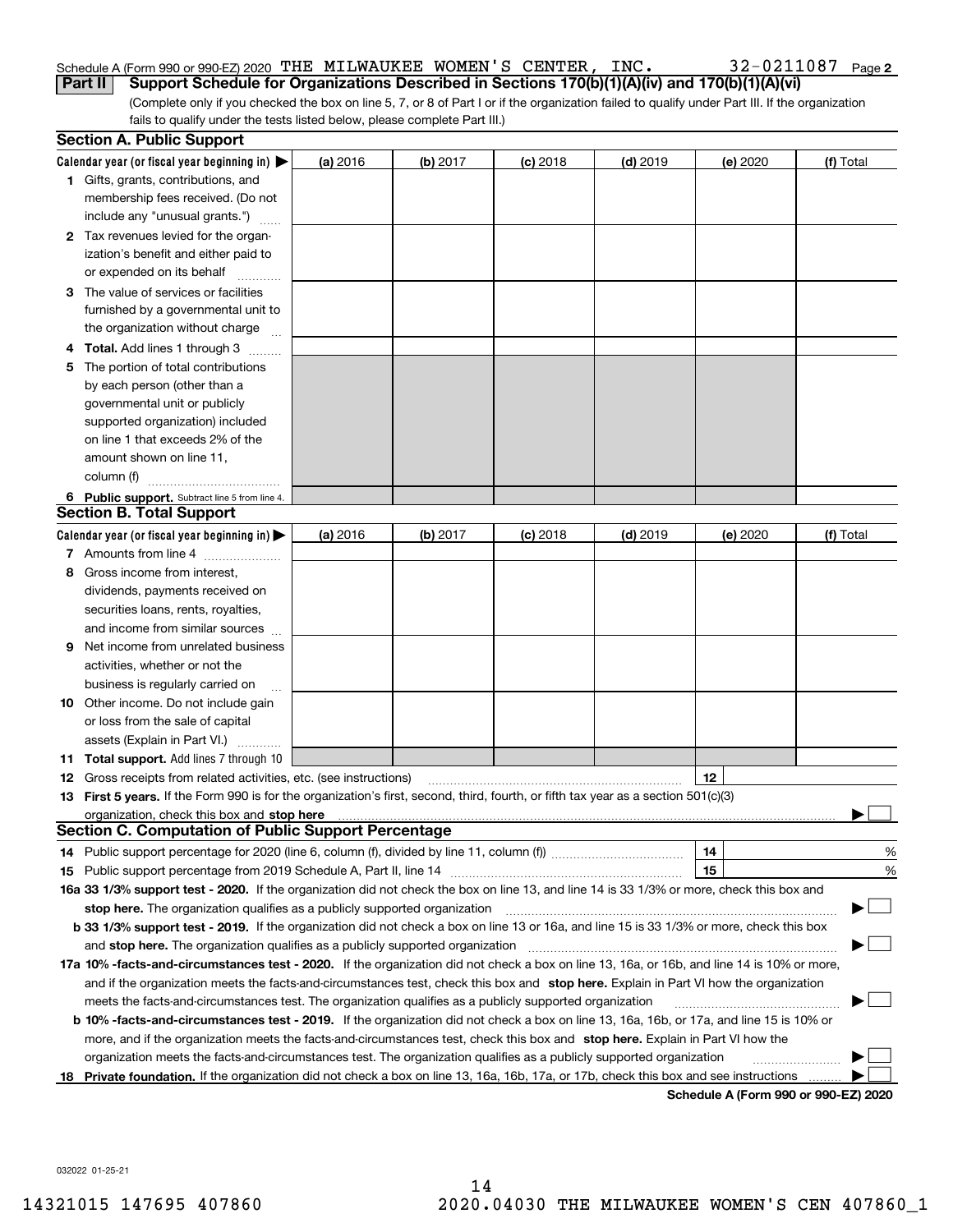#### Schedule A (Form 990 or 990-EZ) 2020 Page THE MILWAUKEE WOMEN'S CENTER, INC. 32-0211087 **Part III Support Schedule for Organizations Described in Section 509(a)(2)**

(Complete only if you checked the box on line 10 of Part I or if the organization failed to qualify under Part II. If the organization fails to qualify under the tests listed below, please complete Part II.)

|    | <b>Section A. Public Support</b>                                                                                                                                                         |          |          |            |            |          |                                      |
|----|------------------------------------------------------------------------------------------------------------------------------------------------------------------------------------------|----------|----------|------------|------------|----------|--------------------------------------|
|    | Calendar year (or fiscal year beginning in) $\blacktriangleright$                                                                                                                        | (a) 2016 | (b) 2017 | $(c)$ 2018 | $(d)$ 2019 | (e) 2020 | (f) Total                            |
|    | 1 Gifts, grants, contributions, and                                                                                                                                                      |          |          |            |            |          |                                      |
|    | membership fees received. (Do not                                                                                                                                                        |          |          |            |            |          |                                      |
|    | include any "unusual grants.")                                                                                                                                                           |          |          |            |            |          |                                      |
|    | 2 Gross receipts from admissions,<br>merchandise sold or services per-<br>formed, or facilities furnished in<br>any activity that is related to the<br>organization's tax-exempt purpose |          |          |            |            |          |                                      |
|    | 3 Gross receipts from activities that<br>are not an unrelated trade or bus-                                                                                                              |          |          |            |            |          |                                      |
|    | iness under section 513                                                                                                                                                                  |          |          |            |            |          |                                      |
|    | 4 Tax revenues levied for the organ-                                                                                                                                                     |          |          |            |            |          |                                      |
|    | ization's benefit and either paid to<br>or expended on its behalf<br>.                                                                                                                   |          |          |            |            |          |                                      |
|    | 5 The value of services or facilities                                                                                                                                                    |          |          |            |            |          |                                      |
|    | furnished by a governmental unit to                                                                                                                                                      |          |          |            |            |          |                                      |
|    | the organization without charge                                                                                                                                                          |          |          |            |            |          |                                      |
|    | <b>6 Total.</b> Add lines 1 through 5                                                                                                                                                    |          |          |            |            |          |                                      |
|    | 7a Amounts included on lines 1, 2, and<br>3 received from disqualified persons                                                                                                           |          |          |            |            |          |                                      |
|    | <b>b</b> Amounts included on lines 2 and 3 received<br>from other than disqualified persons that<br>exceed the greater of \$5,000 or 1% of the<br>amount on line 13 for the year         |          |          |            |            |          |                                      |
|    | c Add lines 7a and 7b                                                                                                                                                                    |          |          |            |            |          |                                      |
|    | 8 Public support. (Subtract line 7c from line 6.)                                                                                                                                        |          |          |            |            |          |                                      |
|    | <b>Section B. Total Support</b>                                                                                                                                                          |          |          |            |            |          |                                      |
|    | Calendar year (or fiscal year beginning in) $\blacktriangleright$                                                                                                                        | (a) 2016 | (b) 2017 | $(c)$ 2018 | $(d)$ 2019 | (e) 2020 | (f) Total                            |
|    | 9 Amounts from line 6                                                                                                                                                                    |          |          |            |            |          |                                      |
|    | 10a Gross income from interest,<br>dividends, payments received on<br>securities loans, rents, royalties,<br>and income from similar sources                                             |          |          |            |            |          |                                      |
|    | <b>b</b> Unrelated business taxable income<br>(less section 511 taxes) from businesses                                                                                                   |          |          |            |            |          |                                      |
|    | acquired after June 30, 1975                                                                                                                                                             |          |          |            |            |          |                                      |
|    | c Add lines 10a and 10b<br>11 Net income from unrelated business<br>activities not included in line 10b,<br>whether or not the business is<br>regularly carried on                       |          |          |            |            |          |                                      |
|    | 12 Other income. Do not include gain<br>or loss from the sale of capital<br>assets (Explain in Part VI.)                                                                                 |          |          |            |            |          |                                      |
|    | <b>13</b> Total support. (Add lines 9, 10c, 11, and 12.)                                                                                                                                 |          |          |            |            |          |                                      |
|    | 14 First 5 years. If the Form 990 is for the organization's first, second, third, fourth, or fifth tax year as a section 501(c)(3) organization,                                         |          |          |            |            |          |                                      |
|    | check this box and stop here measurements are constructed as the state of the state of the state of the state o                                                                          |          |          |            |            |          |                                      |
|    | Section C. Computation of Public Support Percentage                                                                                                                                      |          |          |            |            |          |                                      |
|    | 15 Public support percentage for 2020 (line 8, column (f), divided by line 13, column (f))                                                                                               |          |          |            |            | 15       | %                                    |
|    | 16 Public support percentage from 2019 Schedule A, Part III, line 15                                                                                                                     |          |          |            |            | 16       | %                                    |
|    | <b>Section D. Computation of Investment Income Percentage</b>                                                                                                                            |          |          |            |            |          |                                      |
|    | 17 Investment income percentage for 2020 (line 10c, column (f), divided by line 13, column (f))                                                                                          |          |          |            |            | 17       | %                                    |
|    | <b>18</b> Investment income percentage from <b>2019</b> Schedule A, Part III, line 17                                                                                                    |          |          |            |            | 18       | %                                    |
|    | 19a 33 1/3% support tests - 2020. If the organization did not check the box on line 14, and line 15 is more than 33 1/3%, and line 17 is not                                             |          |          |            |            |          |                                      |
|    | more than 33 1/3%, check this box and stop here. The organization qualifies as a publicly supported organization                                                                         |          |          |            |            |          | ▶                                    |
|    | b 33 1/3% support tests - 2019. If the organization did not check a box on line 14 or line 19a, and line 16 is more than 33 1/3%, and                                                    |          |          |            |            |          |                                      |
|    | line 18 is not more than 33 1/3%, check this box and stop here. The organization qualifies as a publicly supported organization                                                          |          |          |            |            |          |                                      |
| 20 | <b>Private foundation.</b> If the organization did not check a box on line 14, 19a, or 19b, check this box and see instructions                                                          |          |          |            |            |          |                                      |
|    | 032023 01-25-21                                                                                                                                                                          |          | 15       |            |            |          | Schedule A (Form 990 or 990-EZ) 2020 |

 <sup>14321015 147695 407860 2020.04030</sup> THE MILWAUKEE WOMEN'S CEN 407860\_1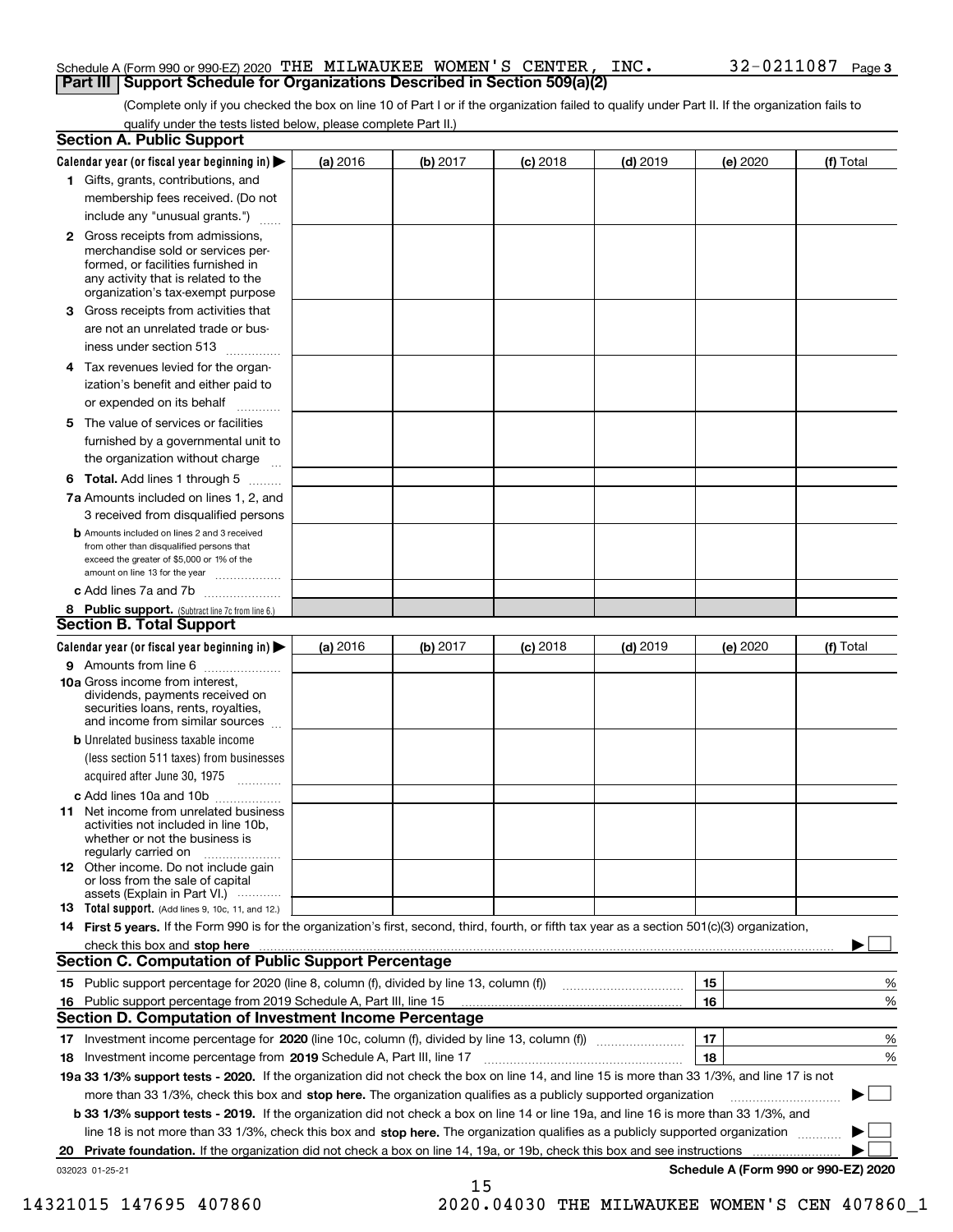**Yes**

**No**

## **Part IV Supporting Organizations**

(Complete only if you checked a box in line 12 on Part I. If you checked box 12a, Part I, complete Sections A and B. If you checked box 12b, Part I, complete Sections A and C. If you checked box 12c, Part I, complete Sections A, D, and E. If you checked box 12d, Part I, complete Sections A and D, and complete Part V.)

### **Section A. All Supporting Organizations**

- **1** Are all of the organization's supported organizations listed by name in the organization's governing documents? If "No," describe in **Part VI** how the supported organizations are designated. If designated by *class or purpose, describe the designation. If historic and continuing relationship, explain.*
- **2** Did the organization have any supported organization that does not have an IRS determination of status under section 509(a)(1) or (2)? If "Yes," explain in Part VI how the organization determined that the supported *organization was described in section 509(a)(1) or (2).*
- **3a** Did the organization have a supported organization described in section 501(c)(4), (5), or (6)? If "Yes," answer *lines 3b and 3c below.*
- **b** Did the organization confirm that each supported organization qualified under section 501(c)(4), (5), or (6) and satisfied the public support tests under section 509(a)(2)? If "Yes," describe in **Part VI** when and how the *organization made the determination.*
- **c**Did the organization ensure that all support to such organizations was used exclusively for section 170(c)(2)(B) purposes? If "Yes," explain in **Part VI** what controls the organization put in place to ensure such use.
- **4a***If* Was any supported organization not organized in the United States ("foreign supported organization")? *"Yes," and if you checked box 12a or 12b in Part I, answer lines 4b and 4c below.*
- **b** Did the organization have ultimate control and discretion in deciding whether to make grants to the foreign supported organization? If "Yes," describe in **Part VI** how the organization had such control and discretion *despite being controlled or supervised by or in connection with its supported organizations.*
- **c** Did the organization support any foreign supported organization that does not have an IRS determination under sections 501(c)(3) and 509(a)(1) or (2)? If "Yes," explain in **Part VI** what controls the organization used *to ensure that all support to the foreign supported organization was used exclusively for section 170(c)(2)(B) purposes.*
- **5a** Did the organization add, substitute, or remove any supported organizations during the tax year? If "Yes," answer lines 5b and 5c below (if applicable). Also, provide detail in **Part VI,** including (i) the names and EIN *numbers of the supported organizations added, substituted, or removed; (ii) the reasons for each such action; (iii) the authority under the organization's organizing document authorizing such action; and (iv) how the action was accomplished (such as by amendment to the organizing document).*
- **b** Type I or Type II only. Was any added or substituted supported organization part of a class already designated in the organization's organizing document?
- **cSubstitutions only.**  Was the substitution the result of an event beyond the organization's control?
- **6** Did the organization provide support (whether in the form of grants or the provision of services or facilities) to **Part VI.** *If "Yes," provide detail in* support or benefit one or more of the filing organization's supported organizations? anyone other than (i) its supported organizations, (ii) individuals that are part of the charitable class benefited by one or more of its supported organizations, or (iii) other supporting organizations that also
- **7**Did the organization provide a grant, loan, compensation, or other similar payment to a substantial contributor *If "Yes," complete Part I of Schedule L (Form 990 or 990-EZ).* regard to a substantial contributor? (as defined in section 4958(c)(3)(C)), a family member of a substantial contributor, or a 35% controlled entity with
- **8** Did the organization make a loan to a disqualified person (as defined in section 4958) not described in line 7? *If "Yes," complete Part I of Schedule L (Form 990 or 990-EZ).*
- **9a** Was the organization controlled directly or indirectly at any time during the tax year by one or more in section 509(a)(1) or (2))? If "Yes," *provide detail in* <code>Part VI.</code> disqualified persons, as defined in section 4946 (other than foundation managers and organizations described
- **b** Did one or more disqualified persons (as defined in line 9a) hold a controlling interest in any entity in which the supporting organization had an interest? If "Yes," provide detail in P**art VI**.
- **c**Did a disqualified person (as defined in line 9a) have an ownership interest in, or derive any personal benefit from, assets in which the supporting organization also had an interest? If "Yes," provide detail in P**art VI.**
- **10a** Was the organization subject to the excess business holdings rules of section 4943 because of section supporting organizations)? If "Yes," answer line 10b below. 4943(f) (regarding certain Type II supporting organizations, and all Type III non-functionally integrated
- **b** Did the organization have any excess business holdings in the tax year? (Use Schedule C, Form 4720, to *determine whether the organization had excess business holdings.)*

032024 01-25-21



**Schedule A (Form 990 or 990-EZ) 2020**

16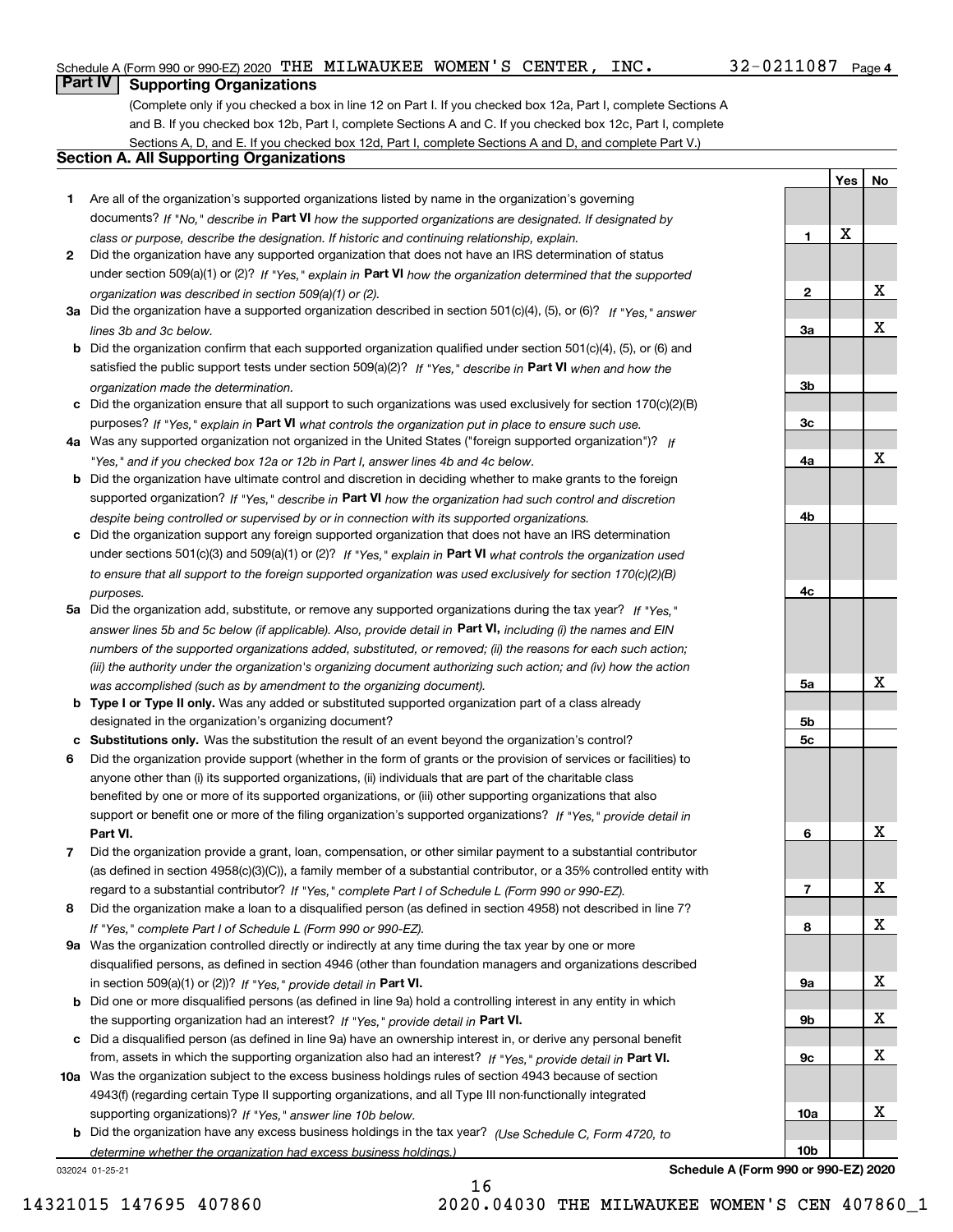### Schedule A (Form 990 or 990-EZ) 2020 Page THE MILWAUKEE WOMEN'S CENTER, INC. 32-0211087 **Part IV Supporting Organizations** *(continued)*

|              |                                                                                                                                                                                                                                              |              | Yes | No          |
|--------------|----------------------------------------------------------------------------------------------------------------------------------------------------------------------------------------------------------------------------------------------|--------------|-----|-------------|
| 11           | Has the organization accepted a gift or contribution from any of the following persons?                                                                                                                                                      |              |     |             |
|              | a A person who directly or indirectly controls, either alone or together with persons described in lines 11b and                                                                                                                             |              |     |             |
|              | 11c below, the governing body of a supported organization?                                                                                                                                                                                   | 11a          |     | х           |
|              | <b>b</b> A family member of a person described in line 11a above?                                                                                                                                                                            | 11b          |     | $\mathbf X$ |
|              | c A 35% controlled entity of a person described in line 11a or 11b above? If "Yes" to line 11a, 11b, or 11c, provide                                                                                                                         |              |     |             |
|              | detail in Part VI.                                                                                                                                                                                                                           | 11c          |     | X           |
|              | <b>Section B. Type I Supporting Organizations</b>                                                                                                                                                                                            |              |     |             |
|              |                                                                                                                                                                                                                                              |              | Yes | No          |
| 1.           | Did the governing body, members of the governing body, officers acting in their official capacity, or membership of one or                                                                                                                   |              |     |             |
|              | more supported organizations have the power to regularly appoint or elect at least a majority of the organization's officers,                                                                                                                |              |     |             |
|              | directors, or trustees at all times during the tax year? If "No," describe in Part VI how the supported organization(s)                                                                                                                      |              |     |             |
|              | effectively operated, supervised, or controlled the organization's activities. If the organization had more than one supported                                                                                                               |              |     |             |
|              | organization, describe how the powers to appoint and/or remove officers, directors, or trustees were allocated among the<br>supported organizations and what conditions or restrictions, if any, applied to such powers during the tax year. | 1            |     |             |
| $\mathbf{2}$ | Did the organization operate for the benefit of any supported organization other than the supported                                                                                                                                          |              |     |             |
|              | organization(s) that operated, supervised, or controlled the supporting organization? If "Yes," explain in                                                                                                                                   |              |     |             |
|              | Part VI how providing such benefit carried out the purposes of the supported organization(s) that operated,                                                                                                                                  |              |     |             |
|              | supervised, or controlled the supporting organization.                                                                                                                                                                                       | $\mathbf{2}$ |     |             |
|              | <b>Section C. Type II Supporting Organizations</b>                                                                                                                                                                                           |              |     |             |
|              |                                                                                                                                                                                                                                              |              | Yes | No          |
| 1.           | Were a majority of the organization's directors or trustees during the tax year also a majority of the directors                                                                                                                             |              |     |             |
|              | or trustees of each of the organization's supported organization(s)? If "No," describe in Part VI how control                                                                                                                                |              |     |             |
|              | or management of the supporting organization was vested in the same persons that controlled or managed                                                                                                                                       |              |     |             |
|              | the supported organization(s).                                                                                                                                                                                                               | 1            | X   |             |
|              | <b>Section D. All Type III Supporting Organizations</b>                                                                                                                                                                                      |              |     |             |
|              |                                                                                                                                                                                                                                              |              | Yes | No          |
| 1            | Did the organization provide to each of its supported organizations, by the last day of the fifth month of the                                                                                                                               |              |     |             |
|              | organization's tax year, (i) a written notice describing the type and amount of support provided during the prior tax                                                                                                                        |              |     |             |
|              | year, (ii) a copy of the Form 990 that was most recently filed as of the date of notification, and (iii) copies of the                                                                                                                       |              |     |             |
|              | organization's governing documents in effect on the date of notification, to the extent not previously provided?                                                                                                                             | 1            |     |             |
| 2            | Were any of the organization's officers, directors, or trustees either (i) appointed or elected by the supported                                                                                                                             |              |     |             |
|              | organization(s) or (ii) serving on the governing body of a supported organization? If "No," explain in Part VI how                                                                                                                           |              |     |             |
|              | the organization maintained a close and continuous working relationship with the supported organization(s).                                                                                                                                  | $\mathbf{2}$ |     |             |
| 3            | By reason of the relationship described in line 2, above, did the organization's supported organizations have a                                                                                                                              |              |     |             |
|              | significant voice in the organization's investment policies and in directing the use of the organization's                                                                                                                                   |              |     |             |
|              | income or assets at all times during the tax year? If "Yes," describe in Part VI the role the organization's                                                                                                                                 |              |     |             |
|              | supported organizations played in this regard.                                                                                                                                                                                               | з            |     |             |
|              | Section E. Type III Functionally Integrated Supporting Organizations                                                                                                                                                                         |              |     |             |
| 1            | Check the box next to the method that the organization used to satisfy the Integral Part Test during the year (see instructions).                                                                                                            |              |     |             |
| a            | The organization satisfied the Activities Test. Complete line 2 below.                                                                                                                                                                       |              |     |             |
| b            | The organization is the parent of each of its supported organizations. Complete line 3 below.                                                                                                                                                |              |     |             |
| c            | The organization supported a governmental entity. Describe in Part VI how you supported a governmental entity (see instructions)                                                                                                             |              |     |             |
| 2            | Activities Test. Answer lines 2a and 2b below.                                                                                                                                                                                               |              | Yes | No          |
| a            | Did substantially all of the organization's activities during the tax year directly further the exempt purposes of                                                                                                                           |              |     |             |
|              | the supported organization(s) to which the organization was responsive? If "Yes," then in Part VI identify                                                                                                                                   |              |     |             |
|              | those supported organizations and explain how these activities directly furthered their exempt purposes,                                                                                                                                     |              |     |             |
|              | how the organization was responsive to those supported organizations, and how the organization determined                                                                                                                                    |              |     |             |
|              | that these activities constituted substantially all of its activities.                                                                                                                                                                       | 2a           |     |             |
|              | <b>b</b> Did the activities described in line 2a, above, constitute activities that, but for the organization's involvement,                                                                                                                 |              |     |             |
|              | one or more of the organization's supported organization(s) would have been engaged in? If "Yes," explain in                                                                                                                                 |              |     |             |
|              | <b>Part VI</b> the reasons for the organization's position that its supported organization(s) would have engaged in                                                                                                                          |              |     |             |
|              | these activities but for the organization's involvement.                                                                                                                                                                                     | 2b           |     |             |
| 3            | Parent of Supported Organizations. Answer lines 3a and 3b below.                                                                                                                                                                             |              |     |             |
|              | a Did the organization have the power to regularly appoint or elect a majority of the officers, directors, or                                                                                                                                |              |     |             |
|              | trustees of each of the supported organizations? If "Yes" or "No" provide details in Part VI.                                                                                                                                                | За           |     |             |
|              | <b>b</b> Did the organization exercise a substantial degree of direction over the policies, programs, and activities of each                                                                                                                 |              |     |             |
|              | of its supported organizations? If "Ves " describe in <b>Part VI</b> the role played by the organization in this regard                                                                                                                      | 3b           |     |             |

of its supported organizations? If "Yes," describe in Part VI the role played by the organization in this regard.

17

032025 01-25-21

**Schedule A (Form 990 or 990-EZ) 2020**

**3b**

14321015 147695 407860 2020.04030 THE MILWAUKEE WOMEN'S CEN 407860\_1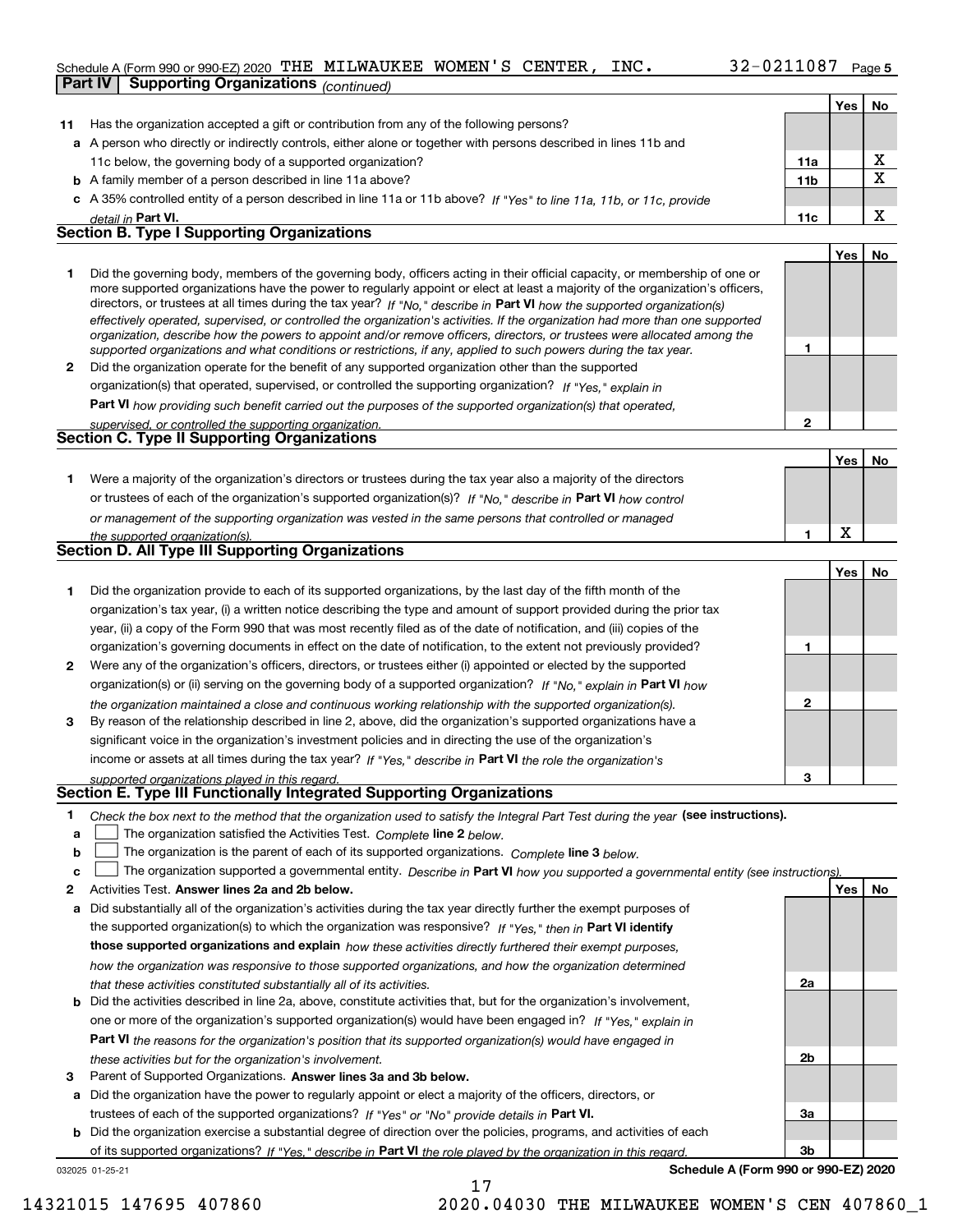|              | Schedule A (Form 990 or 990-EZ) 2020 THE MILWAUKEE WOMEN'S CENTER, INC.                                                                        |                |                | $32 - 0211087$ Page 6          |
|--------------|------------------------------------------------------------------------------------------------------------------------------------------------|----------------|----------------|--------------------------------|
|              | Type III Non-Functionally Integrated 509(a)(3) Supporting Organizations<br><b>Part V</b>                                                       |                |                |                                |
| 1.           | Check here if the organization satisfied the Integral Part Test as a qualifying trust on Nov. 20, 1970 (explain in Part VI). See instructions. |                |                |                                |
|              | All other Type III non-functionally integrated supporting organizations must complete Sections A through E.                                    |                |                |                                |
|              | Section A - Adjusted Net Income                                                                                                                |                | (A) Prior Year | (B) Current Year<br>(optional) |
| 1            | Net short-term capital gain                                                                                                                    | 1              |                |                                |
| 2            | Recoveries of prior-year distributions                                                                                                         | $\mathbf{2}$   |                |                                |
| 3            | Other gross income (see instructions)                                                                                                          | 3              |                |                                |
| 4            | Add lines 1 through 3.                                                                                                                         | 4              |                |                                |
| 5.           | Depreciation and depletion                                                                                                                     | 5              |                |                                |
| 6            | Portion of operating expenses paid or incurred for production or                                                                               |                |                |                                |
|              | collection of gross income or for management, conservation, or                                                                                 |                |                |                                |
|              | maintenance of property held for production of income (see instructions)                                                                       | 6              |                |                                |
| $\mathbf{7}$ | Other expenses (see instructions)                                                                                                              | $\overline{7}$ |                |                                |
| 8            | Adjusted Net Income (subtract lines 5, 6, and 7 from line 4)                                                                                   | 8              |                |                                |
|              | <b>Section B - Minimum Asset Amount</b>                                                                                                        |                | (A) Prior Year | (B) Current Year<br>(optional) |
| 1            | Aggregate fair market value of all non-exempt-use assets (see                                                                                  |                |                |                                |
|              | instructions for short tax year or assets held for part of year):                                                                              |                |                |                                |
|              | <b>a</b> Average monthly value of securities                                                                                                   | 1a             |                |                                |
|              | <b>b</b> Average monthly cash balances                                                                                                         | 1b             |                |                                |
|              | c Fair market value of other non-exempt-use assets                                                                                             | 1c             |                |                                |
|              | <b>d</b> Total (add lines 1a, 1b, and 1c)                                                                                                      | 1d             |                |                                |
|              | e Discount claimed for blockage or other factors                                                                                               |                |                |                                |
|              | (explain in detail in Part VI):                                                                                                                |                |                |                                |
|              | <b>2</b> Acquisition indebtedness applicable to non-exempt-use assets                                                                          | $\mathbf{2}$   |                |                                |
| 3.           | Subtract line 2 from line 1d.                                                                                                                  | 3              |                |                                |
| 4            | Cash deemed held for exempt use. Enter 0.015 of line 3 (for greater amount,                                                                    |                |                |                                |
|              | see instructions).                                                                                                                             | 4              |                |                                |
| 5.           | Net value of non-exempt-use assets (subtract line 4 from line 3)                                                                               | 5              |                |                                |
| 6            | Multiply line 5 by 0.035.                                                                                                                      | 6              |                |                                |
| 7            | Recoveries of prior-year distributions                                                                                                         | $\overline{7}$ |                |                                |
| 8            | Minimum Asset Amount (add line 7 to line 6)                                                                                                    | 8              |                |                                |
|              | <b>Section C - Distributable Amount</b>                                                                                                        |                |                | <b>Current Year</b>            |
| 1            | Adjusted net income for prior year (from Section A, line 8, column A)                                                                          | 1              |                |                                |
| 2            | Enter 0.85 of line 1.                                                                                                                          | 2              |                |                                |
| 3            | Minimum asset amount for prior year (from Section B, line 8, column A)                                                                         | 3              |                |                                |
| 4            | Enter greater of line 2 or line 3.                                                                                                             | 4              |                |                                |
| 5.           | Income tax imposed in prior year                                                                                                               | 5              |                |                                |
| 6            | Distributable Amount. Subtract line 5 from line 4, unless subject to                                                                           |                |                |                                |
|              | emergency temporary reduction (see instructions).                                                                                              | 6              |                |                                |
| 7            | Check here if the current year is the organization's first as a non-functionally integrated Type III supporting organization (see              |                |                |                                |

**Schedule A (Form 990 or 990-EZ) 2020**

032026 01-25-21

instructions).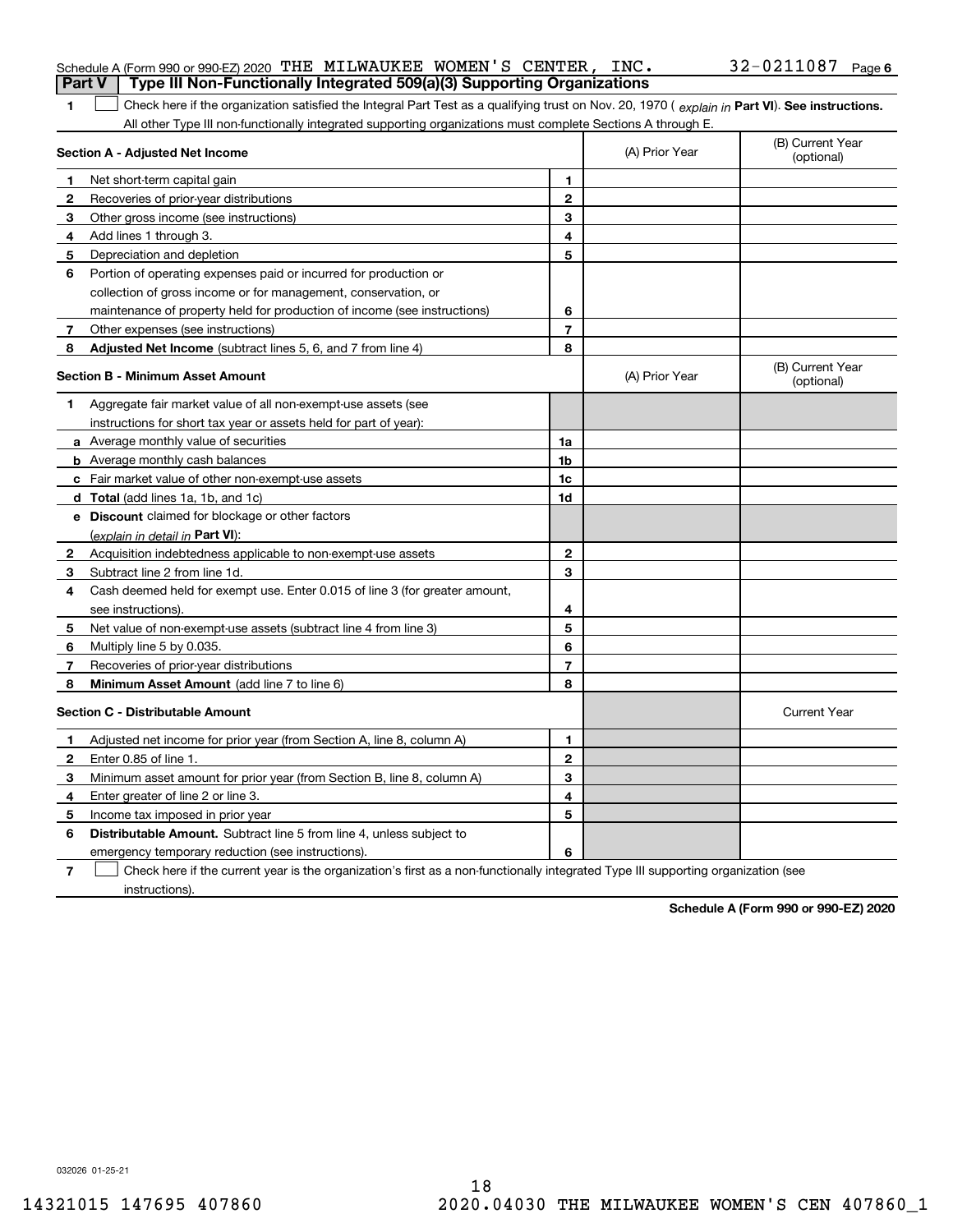## Schedule A (Form 990 or 990-EZ) 2020 Page THE MILWAUKEE WOMEN'S CENTER, INC. 32-0211087

| <b>Part V</b>  | Type III Non-Functionally Integrated 509(a)(3) Supporting Organizations                    |                             | (continued)                           |    |                                         |
|----------------|--------------------------------------------------------------------------------------------|-----------------------------|---------------------------------------|----|-----------------------------------------|
|                | <b>Section D - Distributions</b>                                                           |                             |                                       |    | <b>Current Year</b>                     |
| 1.             | Amounts paid to supported organizations to accomplish exempt purposes                      |                             | 1                                     |    |                                         |
| 2              | Amounts paid to perform activity that directly furthers exempt purposes of supported       |                             |                                       |    |                                         |
|                | organizations, in excess of income from activity                                           |                             | $\mathbf{2}$                          |    |                                         |
| 3              | Administrative expenses paid to accomplish exempt purposes of supported organizations      |                             | 3                                     |    |                                         |
| 4              | Amounts paid to acquire exempt-use assets                                                  |                             | 4                                     |    |                                         |
| 5              | Qualified set-aside amounts (prior IRS approval required - provide details in Part VI)     |                             | 5                                     |    |                                         |
| 6              | Other distributions ( <i>describe in</i> Part VI). See instructions.                       |                             |                                       | 6  |                                         |
| 7              | Total annual distributions. Add lines 1 through 6.                                         |                             |                                       | 7  |                                         |
| 8              | Distributions to attentive supported organizations to which the organization is responsive |                             |                                       |    |                                         |
|                | (provide details in Part VI). See instructions.                                            |                             |                                       | 8  |                                         |
| 9              | Distributable amount for 2020 from Section C, line 6                                       |                             |                                       | 9  |                                         |
| 10             | Line 8 amount divided by line 9 amount                                                     |                             |                                       | 10 |                                         |
|                |                                                                                            | (i)                         | (ii)                                  |    | (iii)                                   |
|                | <b>Section E - Distribution Allocations</b> (see instructions)                             | <b>Excess Distributions</b> | <b>Underdistributions</b><br>Pre-2020 |    | <b>Distributable</b><br>Amount for 2020 |
| 1              | Distributable amount for 2020 from Section C, line 6                                       |                             |                                       |    |                                         |
| 2              | Underdistributions, if any, for years prior to 2020 (reason-                               |                             |                                       |    |                                         |
|                | able cause required - explain in Part VI). See instructions.                               |                             |                                       |    |                                         |
| 3              | Excess distributions carryover, if any, to 2020                                            |                             |                                       |    |                                         |
|                | a From 2015                                                                                |                             |                                       |    |                                         |
|                | <b>b</b> From 2016                                                                         |                             |                                       |    |                                         |
|                | c From 2017                                                                                |                             |                                       |    |                                         |
|                | d From 2018                                                                                |                             |                                       |    |                                         |
|                | e From 2019                                                                                |                             |                                       |    |                                         |
|                | f Total of lines 3a through 3e                                                             |                             |                                       |    |                                         |
|                | g Applied to underdistributions of prior years                                             |                             |                                       |    |                                         |
|                | <b>h</b> Applied to 2020 distributable amount                                              |                             |                                       |    |                                         |
|                | Carryover from 2015 not applied (see instructions)                                         |                             |                                       |    |                                         |
|                | Remainder. Subtract lines 3g, 3h, and 3i from line 3f.                                     |                             |                                       |    |                                         |
| 4              | Distributions for 2020 from Section D.                                                     |                             |                                       |    |                                         |
|                | line $7:$                                                                                  |                             |                                       |    |                                         |
|                | a Applied to underdistributions of prior years                                             |                             |                                       |    |                                         |
|                | <b>b</b> Applied to 2020 distributable amount                                              |                             |                                       |    |                                         |
|                | c Remainder. Subtract lines 4a and 4b from line 4.                                         |                             |                                       |    |                                         |
| 5              | Remaining underdistributions for years prior to 2020, if                                   |                             |                                       |    |                                         |
|                | any. Subtract lines 3g and 4a from line 2. For result greater                              |                             |                                       |    |                                         |
|                | than zero, explain in Part VI. See instructions.                                           |                             |                                       |    |                                         |
| 6              | Remaining underdistributions for 2020. Subtract lines 3h                                   |                             |                                       |    |                                         |
|                | and 4b from line 1. For result greater than zero, explain in                               |                             |                                       |    |                                         |
|                | Part VI. See instructions.                                                                 |                             |                                       |    |                                         |
| $\overline{7}$ | Excess distributions carryover to 2021. Add lines 3j                                       |                             |                                       |    |                                         |
|                | and 4c.                                                                                    |                             |                                       |    |                                         |
| 8              | Breakdown of line 7:                                                                       |                             |                                       |    |                                         |
|                | a Excess from 2016                                                                         |                             |                                       |    |                                         |
|                | <b>b</b> Excess from 2017                                                                  |                             |                                       |    |                                         |
|                | c Excess from 2018                                                                         |                             |                                       |    |                                         |
|                | d Excess from 2019                                                                         |                             |                                       |    |                                         |
|                | e Excess from 2020                                                                         |                             |                                       |    |                                         |

**Schedule A (Form 990 or 990-EZ) 2020**

032027 01-25-21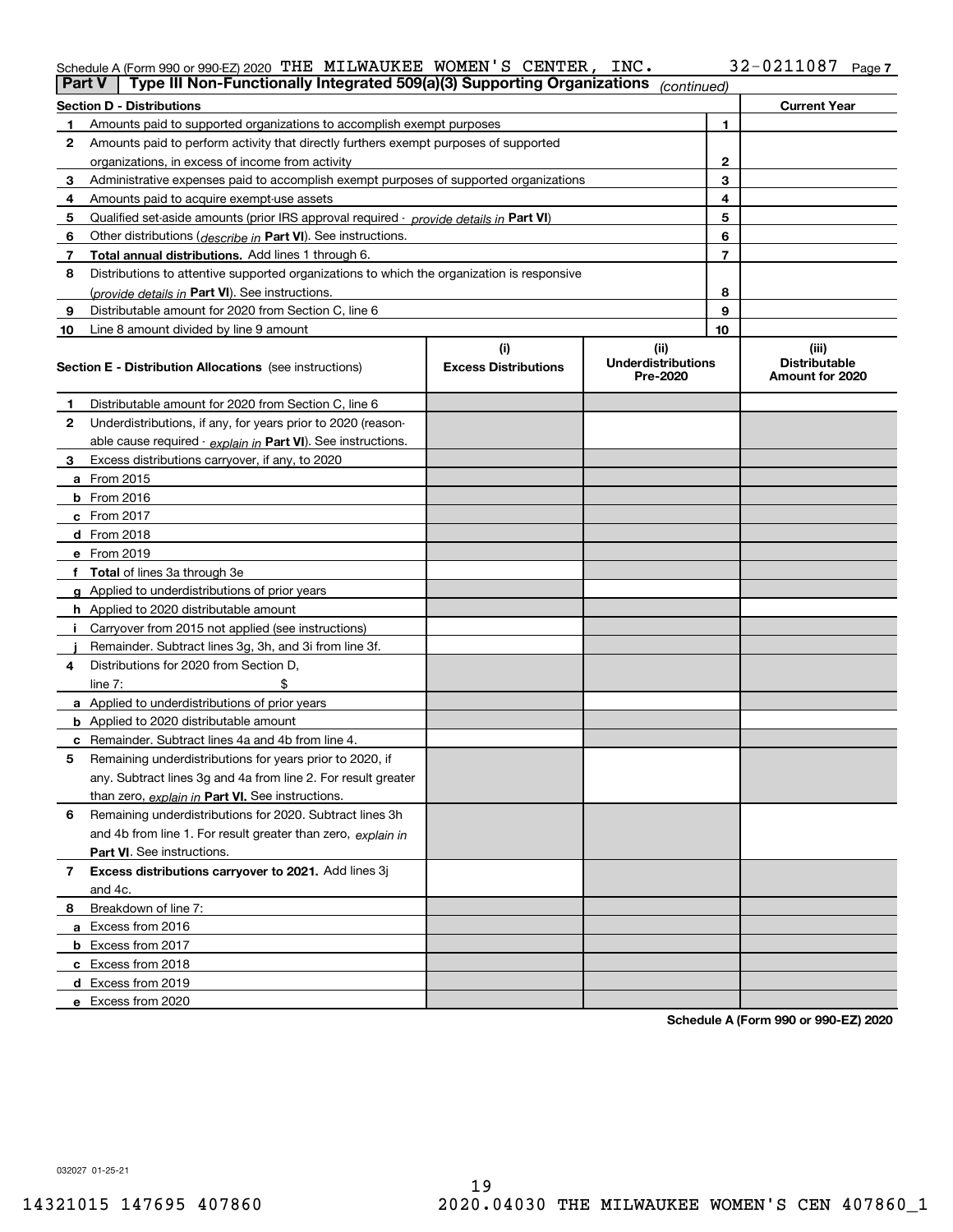|                 | Schedule A (Form 990 or 990-EZ) 2020 THE MILWAUKEE WOMEN'S CENTER, INC.                                                                                |  |    |  | $32 - 0211087$ Page 8                                                                                                                                                                                                                                                                                                                                                                                                             |  |
|-----------------|--------------------------------------------------------------------------------------------------------------------------------------------------------|--|----|--|-----------------------------------------------------------------------------------------------------------------------------------------------------------------------------------------------------------------------------------------------------------------------------------------------------------------------------------------------------------------------------------------------------------------------------------|--|
| <b>Part VI</b>  |                                                                                                                                                        |  |    |  | Supplemental Information. Provide the explanations required by Part II, line 10; Part II, line 17a or 17b; Part III, line 12;<br>Part IV, Section A, lines 1, 2, 3b, 3c, 4b, 4c, 5a, 6, 9a, 9b, 9c, 11a, 11b, and 11c; Part IV, Section B, lines 1 and 2; Part IV, Section C,<br>line 1; Part IV, Section D, lines 2 and 3; Part IV, Section E, lines 1c, 2a, 2b, 3a, and 3b; Part V, line 1; Part V, Section B, line 1e; Part V, |  |
|                 | Section D, lines 5, 6, and 8; and Part V, Section E, lines 2, 5, and 6. Also complete this part for any additional information.<br>(See instructions.) |  |    |  |                                                                                                                                                                                                                                                                                                                                                                                                                                   |  |
|                 |                                                                                                                                                        |  |    |  |                                                                                                                                                                                                                                                                                                                                                                                                                                   |  |
|                 |                                                                                                                                                        |  |    |  |                                                                                                                                                                                                                                                                                                                                                                                                                                   |  |
|                 |                                                                                                                                                        |  |    |  |                                                                                                                                                                                                                                                                                                                                                                                                                                   |  |
|                 |                                                                                                                                                        |  |    |  |                                                                                                                                                                                                                                                                                                                                                                                                                                   |  |
|                 |                                                                                                                                                        |  |    |  |                                                                                                                                                                                                                                                                                                                                                                                                                                   |  |
|                 |                                                                                                                                                        |  |    |  |                                                                                                                                                                                                                                                                                                                                                                                                                                   |  |
|                 |                                                                                                                                                        |  |    |  |                                                                                                                                                                                                                                                                                                                                                                                                                                   |  |
|                 |                                                                                                                                                        |  |    |  |                                                                                                                                                                                                                                                                                                                                                                                                                                   |  |
|                 |                                                                                                                                                        |  |    |  |                                                                                                                                                                                                                                                                                                                                                                                                                                   |  |
|                 |                                                                                                                                                        |  |    |  |                                                                                                                                                                                                                                                                                                                                                                                                                                   |  |
|                 |                                                                                                                                                        |  |    |  |                                                                                                                                                                                                                                                                                                                                                                                                                                   |  |
|                 |                                                                                                                                                        |  |    |  |                                                                                                                                                                                                                                                                                                                                                                                                                                   |  |
|                 |                                                                                                                                                        |  |    |  |                                                                                                                                                                                                                                                                                                                                                                                                                                   |  |
|                 |                                                                                                                                                        |  |    |  |                                                                                                                                                                                                                                                                                                                                                                                                                                   |  |
|                 |                                                                                                                                                        |  |    |  |                                                                                                                                                                                                                                                                                                                                                                                                                                   |  |
|                 |                                                                                                                                                        |  |    |  |                                                                                                                                                                                                                                                                                                                                                                                                                                   |  |
|                 |                                                                                                                                                        |  |    |  |                                                                                                                                                                                                                                                                                                                                                                                                                                   |  |
|                 |                                                                                                                                                        |  |    |  |                                                                                                                                                                                                                                                                                                                                                                                                                                   |  |
|                 |                                                                                                                                                        |  |    |  |                                                                                                                                                                                                                                                                                                                                                                                                                                   |  |
|                 |                                                                                                                                                        |  |    |  |                                                                                                                                                                                                                                                                                                                                                                                                                                   |  |
|                 |                                                                                                                                                        |  |    |  |                                                                                                                                                                                                                                                                                                                                                                                                                                   |  |
|                 |                                                                                                                                                        |  |    |  |                                                                                                                                                                                                                                                                                                                                                                                                                                   |  |
|                 |                                                                                                                                                        |  |    |  |                                                                                                                                                                                                                                                                                                                                                                                                                                   |  |
|                 |                                                                                                                                                        |  |    |  |                                                                                                                                                                                                                                                                                                                                                                                                                                   |  |
|                 |                                                                                                                                                        |  |    |  |                                                                                                                                                                                                                                                                                                                                                                                                                                   |  |
|                 |                                                                                                                                                        |  |    |  |                                                                                                                                                                                                                                                                                                                                                                                                                                   |  |
|                 |                                                                                                                                                        |  |    |  |                                                                                                                                                                                                                                                                                                                                                                                                                                   |  |
|                 |                                                                                                                                                        |  |    |  |                                                                                                                                                                                                                                                                                                                                                                                                                                   |  |
|                 |                                                                                                                                                        |  |    |  |                                                                                                                                                                                                                                                                                                                                                                                                                                   |  |
|                 |                                                                                                                                                        |  |    |  |                                                                                                                                                                                                                                                                                                                                                                                                                                   |  |
| 032028 01-25-21 |                                                                                                                                                        |  | 20 |  | Schedule A (Form 990 or 990-EZ) 2020                                                                                                                                                                                                                                                                                                                                                                                              |  |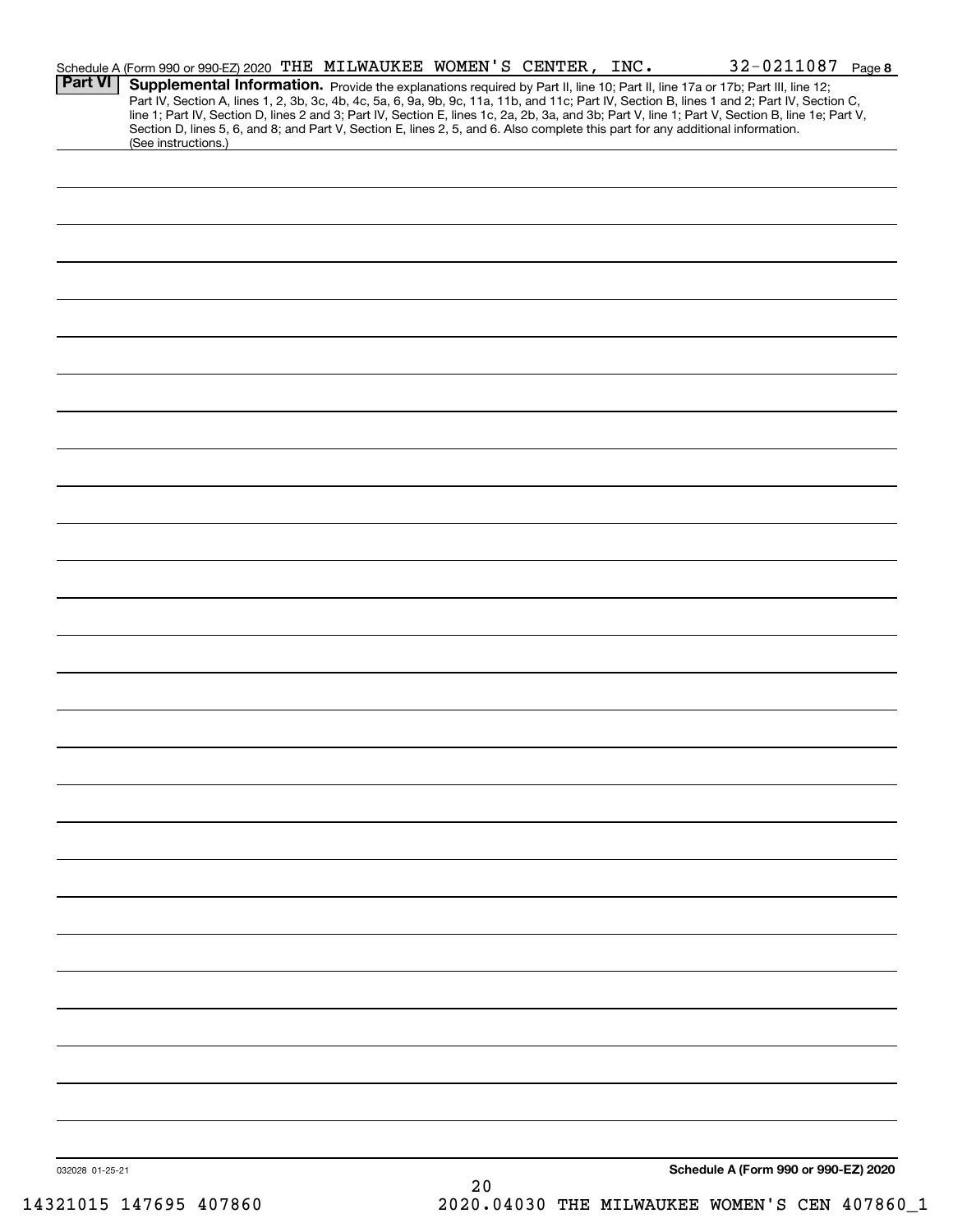| <b>SCHEDULE D</b> |  |
|-------------------|--|
|-------------------|--|

| (Form 990) |  |
|------------|--|
|------------|--|

# **Supplemental Financial Statements**

**(Form 990)** (**Form 990,**<br>Part IV, line 6, 7, 8, 9, 10, 11a, 11b, 11c, 11d, 11e, 11f, 12a, or 12b.<br>Department of the Treasury **and Exercise Connect Connect Connect Connect Connect Connect Connect Connect Connect** 

THE MILWAUKEE WOMEN'S CENTER, INC. 32-0211087



Department of the Treasury Internal Revenue Service

**|Go to www.irs.gov/Form990 for instructions and the latest information. Name of the organization Employer identification number**

**Held at the End of the Tax Year** (a) Donor advised funds **123456Yes No Yes**<u>es \_\_\_\_\_\_\_\_ No</u> **12**Complete lines 2a through 2d if the organization held a qualified conservation contribution in the form of a conservation easement on the last **3456789abc** Number of conservation easements on a certified historic structure included in (a) www.communically **d2a2b2c2dYes No Yes No 1a** If the organization elected, as permitted under FASB ASC 958, not to report in its revenue statement and balance sheet works **2b** If the organization elected, as permitted under FASB ASC 958, to report in its revenue statement and balance sheet works of **(i)** Revenue included on Form 990, Part VIII, line 1  $\ldots$   $\ldots$   $\ldots$   $\ldots$   $\ldots$   $\ldots$   $\ldots$   $\ldots$   $\ldots$   $\ldots$   $\ldots$   $\ldots$   $\ldots$   $\ldots$ **(ii)** Assets included in Form 990, Part X ~~~~~~~~~~~~~~~~~~~~~~~~~~~~~~~~~ | \$ Complete if the organization answered "Yes" on Form 990, Part IV, line 6. (b) Funds and other accounts Total number at end of year ~~~~~~~~~~~~~~~ Aggregate value of contributions to (during year)  $\quad \quad \ldots \ldots \ldots$ Aggregate value of grants from (during year) www.community Aggregate value at end of year ~~~~~~~~~~~~~ Did the organization inform all donors and donor advisors in writing that the assets held in donor advised funds are the organization's property, subject to the organization's exclusive legal control? ~~~~~~~~~~~~~~~~~~ Did the organization inform all grantees, donors, and donor advisors in writing that grant funds can be used only for charitable purposes and not for the benefit of the donor or donor advisor, or for any other purpose conferring impermissible private benefit? **Part II | Conservation Easements.** Complete if the organization answered "Yes" on Form 990, Part IV, line 7. Purpose(s) of conservation easements held by the organization (check all that apply). Preservation of land for public use (for example, recreation or education) **Protection of natural habitat Example 2014** Preservation of open space Preservation of a historically important land area Preservation of a certified historic structure day of the tax year. Total number of conservation easements ~~~~~~~~~~~~~~~~~~~~~~~~~~~~~~~~ Total acreage restricted by conservation easements ~~~~~~~~~~~~~~~~~~~~~~~~~~Number of conservation easements included in (c) acquired after 7/25/06, and not on a historic structure listed in the National Register ~~~~~~~~~~~~~~~~~~~~~~~~~~~~~~~~~~~~~~ Number of conservation easements modified, transferred, released, extinguished, or terminated by the organization during the tax  $year$ Number of states where property subject to conservation easement is located  $\blacktriangleright$ Does the organization have a written policy regarding the periodic monitoring, inspection, handling of violations, and enforcement of the conservation easements it holds? ~~~~~~~~~~~~~~~~~~~~~~~~~ Staff and volunteer hours devoted to monitoring, inspecting, handling of violations, and enforcing conservation easements during the year  $\blacktriangleright$ Amount of expenses incurred in monitoring, inspecting, handling of violations, and enforcing conservation easements during the year  $\blacktriangleright$  \$ Does each conservation easement reported on line 2(d) above satisfy the requirements of section 170(h)(4)(B)(i) and section 170(h)(4)(B)(ii)? ~~~~~~~~~~~~~~~~~~~~~~~~~~~~~~~~~~~~~~~~~~~~~~ In Part XIII, describe how the organization reports conservation easements in its revenue and expense statement and balance sheet, and include, if applicable, the text of the footnote to the organization's financial statements that describes the organization's accounting for conservation easements. Complete if the organization answered "Yes" on Form 990, Part IV, line 8. of art, historical treasures, or other similar assets held for public exhibition, education, or research in furtherance of public service, provide in Part XIII the text of the footnote to its financial statements that describes these items. art, historical treasures, or other similar assets held for public exhibition, education, or research in furtherance of public service, provide the following amounts relating to these items: If the organization received or held works of art, historical treasures, or other similar assets for financial gain, provide the following amounts required to be reported under FASB ASC 958 relating to these items: **Part I Organizations Maintaining Donor Advised Funds or Other Similar Funds or Accounts. Part III Organizations Maintaining Collections of Art, Historical Treasures, or Other Similar Assets.**  $\mathcal{L}^{\text{max}}$  $\mathcal{L}^{\text{max}}$  $\Box$  Yes  $\Box$  $\mathcal{L}^{\text{max}}$  $\mathcal{L}^{\text{max}}$  $\mathcal{L}^{\text{max}}$ 

**a**Revenue included on Form 990, Part VIII, line 1 ~~~~~~~~~~~~~~~~~~~~~~~~~~~~~~**bFor Paperwork Reduction Act Notice, see the Instructions for Form 990. Schedule D (Form 990) 2020** LHAAssets included in Form 990, Part X 

032051 12-01-20

21

14321015 147695 407860 2020.04030 THE MILWAUKEE WOMEN'S CEN 407860\_1

 $\blacktriangleright$  \$

 $\ldots$   $\blacktriangleright$  \$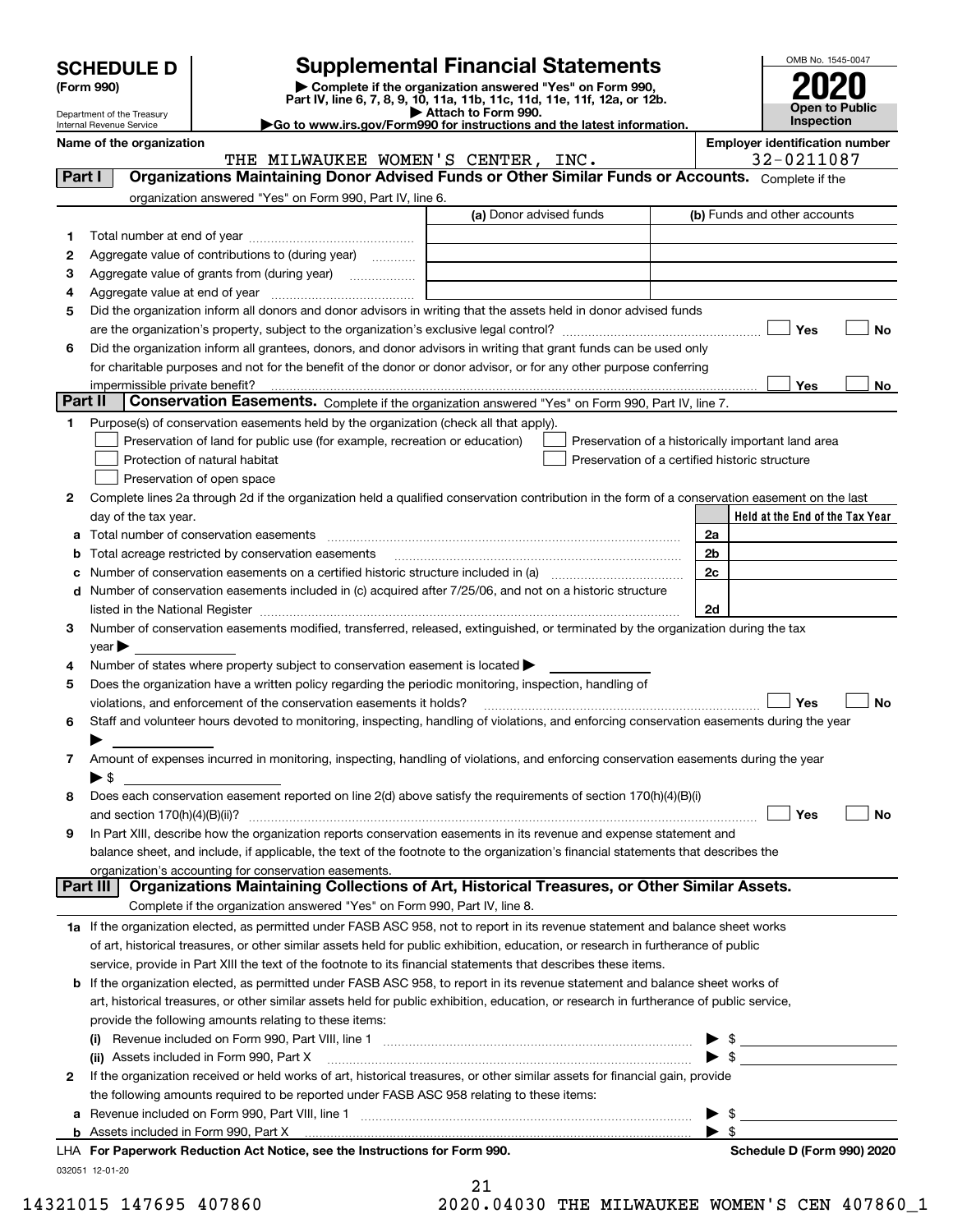|        | Schedule D (Form 990) 2020                                                                                                                                                                                                     | THE MILWAUKEE WOMEN'S CENTER, INC.      |   |                                                      |                    |                                 | 32-0211087 |                     |     | Page 2 |
|--------|--------------------------------------------------------------------------------------------------------------------------------------------------------------------------------------------------------------------------------|-----------------------------------------|---|------------------------------------------------------|--------------------|---------------------------------|------------|---------------------|-----|--------|
|        | Part III<br>Organizations Maintaining Collections of Art, Historical Treasures, or Other Similar Assets (continued)                                                                                                            |                                         |   |                                                      |                    |                                 |            |                     |     |        |
| 3      | Using the organization's acquisition, accession, and other records, check any of the following that make significant use of its                                                                                                |                                         |   |                                                      |                    |                                 |            |                     |     |        |
|        | collection items (check all that apply):                                                                                                                                                                                       |                                         |   |                                                      |                    |                                 |            |                     |     |        |
| a      | Public exhibition                                                                                                                                                                                                              |                                         |   | Loan or exchange program                             |                    |                                 |            |                     |     |        |
| b      | Scholarly research                                                                                                                                                                                                             | е                                       |   | Other <b>Committee Committee Committee Committee</b> |                    |                                 |            |                     |     |        |
| с      | Preservation for future generations                                                                                                                                                                                            |                                         |   |                                                      |                    |                                 |            |                     |     |        |
| 4      | Provide a description of the organization's collections and explain how they further the organization's exempt purpose in Part XIII.                                                                                           |                                         |   |                                                      |                    |                                 |            |                     |     |        |
| 5      | During the year, did the organization solicit or receive donations of art, historical treasures, or other similar assets                                                                                                       |                                         |   |                                                      |                    |                                 |            |                     |     |        |
|        | to be sold to raise funds rather than to be maintained as part of the organization's collection?                                                                                                                               |                                         |   |                                                      |                    |                                 |            | Yes                 |     | No     |
|        | <b>Part IV</b><br>Escrow and Custodial Arrangements. Complete if the organization answered "Yes" on Form 990, Part IV, line 9, or                                                                                              |                                         |   |                                                      |                    |                                 |            |                     |     |        |
|        | reported an amount on Form 990, Part X, line 21.                                                                                                                                                                               |                                         |   |                                                      |                    |                                 |            |                     |     |        |
|        | 1a Is the organization an agent, trustee, custodian or other intermediary for contributions or other assets not included                                                                                                       |                                         |   |                                                      |                    |                                 |            |                     |     |        |
|        | on Form 990, Part X? [11] matter contracts and contracts and contracts are contracted as a form 990, Part X?                                                                                                                   |                                         |   |                                                      |                    |                                 |            | Yes                 |     | No     |
|        | b If "Yes," explain the arrangement in Part XIII and complete the following table:                                                                                                                                             |                                         |   |                                                      |                    |                                 |            |                     |     |        |
|        |                                                                                                                                                                                                                                |                                         |   |                                                      |                    |                                 |            | Amount              |     |        |
| c      | Beginning balance material content contracts and content and content and content and content and content and content and content and content and content and content and content and content and content and content and conte |                                         |   |                                                      |                    | 1c                              |            |                     |     |        |
|        | Additions during the year manufactured and an annual contract of the year manufactured and a set of the year manufactured and a set of the year manufactured and a set of the year manufactured and a set of the set of the se |                                         |   |                                                      |                    | 1d                              |            |                     |     |        |
|        | Distributions during the year manufactured and continuum and continuum and continuum and continuum and continuum                                                                                                               |                                         |   |                                                      |                    | 1e                              |            |                     |     |        |
| Ť.     | 2a Did the organization include an amount on Form 990, Part X, line 21, for escrow or custodial account liability?                                                                                                             |                                         |   |                                                      |                    | 1f                              |            | Yes                 |     | No     |
|        | <b>b</b> If "Yes," explain the arrangement in Part XIII. Check here if the explanation has been provided on Part XIII                                                                                                          |                                         |   |                                                      |                    |                                 | .          |                     |     |        |
| Part V | Endowment Funds. Complete if the organization answered "Yes" on Form 990, Part IV, line 10.                                                                                                                                    |                                         |   |                                                      |                    |                                 |            |                     |     |        |
|        |                                                                                                                                                                                                                                | (a) Current year                        |   | (b) Prior year                                       | (c) Two years back | (d) Three years back            |            | (e) Four years back |     |        |
| 1a     | Beginning of year balance                                                                                                                                                                                                      |                                         |   |                                                      |                    |                                 |            |                     |     |        |
|        |                                                                                                                                                                                                                                |                                         |   |                                                      |                    |                                 |            |                     |     |        |
|        | Net investment earnings, gains, and losses                                                                                                                                                                                     |                                         |   |                                                      |                    |                                 |            |                     |     |        |
| d      |                                                                                                                                                                                                                                |                                         |   |                                                      |                    |                                 |            |                     |     |        |
|        | e Other expenditures for facilities                                                                                                                                                                                            |                                         |   |                                                      |                    |                                 |            |                     |     |        |
|        | and programs                                                                                                                                                                                                                   |                                         |   |                                                      |                    |                                 |            |                     |     |        |
|        |                                                                                                                                                                                                                                |                                         |   |                                                      |                    |                                 |            |                     |     |        |
| g      | End of year balance                                                                                                                                                                                                            |                                         |   |                                                      |                    |                                 |            |                     |     |        |
| 2      | Provide the estimated percentage of the current year end balance (line 1g, column (a)) held as:                                                                                                                                |                                         |   |                                                      |                    |                                 |            |                     |     |        |
| а      | Board designated or quasi-endowment                                                                                                                                                                                            |                                         | ℅ |                                                      |                    |                                 |            |                     |     |        |
|        | Permanent endowment > 1                                                                                                                                                                                                        | %                                       |   |                                                      |                    |                                 |            |                     |     |        |
|        | Term endowment $\blacktriangleright$                                                                                                                                                                                           | %                                       |   |                                                      |                    |                                 |            |                     |     |        |
|        | The percentages on lines 2a, 2b, and 2c should equal 100%.                                                                                                                                                                     |                                         |   |                                                      |                    |                                 |            |                     |     |        |
|        | 3a Are there endowment funds not in the possession of the organization that are held and administered for the organization                                                                                                     |                                         |   |                                                      |                    |                                 |            |                     |     |        |
|        | by:                                                                                                                                                                                                                            |                                         |   |                                                      |                    |                                 |            |                     | Yes | No.    |
|        | (i)                                                                                                                                                                                                                            |                                         |   |                                                      |                    |                                 |            | 3a(i)               |     |        |
|        |                                                                                                                                                                                                                                |                                         |   |                                                      |                    |                                 |            | 3a(ii)              |     |        |
|        |                                                                                                                                                                                                                                |                                         |   |                                                      |                    |                                 |            | 3b                  |     |        |
| 4      | Describe in Part XIII the intended uses of the organization's endowment funds.                                                                                                                                                 |                                         |   |                                                      |                    |                                 |            |                     |     |        |
|        | Land, Buildings, and Equipment.<br>Part VI                                                                                                                                                                                     |                                         |   |                                                      |                    |                                 |            |                     |     |        |
|        | Complete if the organization answered "Yes" on Form 990, Part IV, line 11a. See Form 990, Part X, line 10.                                                                                                                     |                                         |   |                                                      |                    |                                 |            |                     |     |        |
|        | Description of property                                                                                                                                                                                                        | (a) Cost or other<br>basis (investment) |   | (b) Cost or other<br>basis (other)                   |                    | (c) Accumulated<br>depreciation |            | (d) Book value      |     |        |
|        |                                                                                                                                                                                                                                |                                         |   |                                                      |                    |                                 |            |                     |     |        |
| b      |                                                                                                                                                                                                                                |                                         |   |                                                      | 836,243.           | 836,243.                        |            |                     |     | 0.     |
|        |                                                                                                                                                                                                                                |                                         |   |                                                      |                    |                                 |            |                     |     |        |
|        |                                                                                                                                                                                                                                |                                         |   |                                                      |                    |                                 |            |                     |     |        |
|        |                                                                                                                                                                                                                                |                                         |   |                                                      |                    |                                 |            |                     |     |        |
|        |                                                                                                                                                                                                                                |                                         |   |                                                      |                    |                                 |            |                     |     | 0.     |

**Schedule D (Form 990) 2020**

032052 12-01-20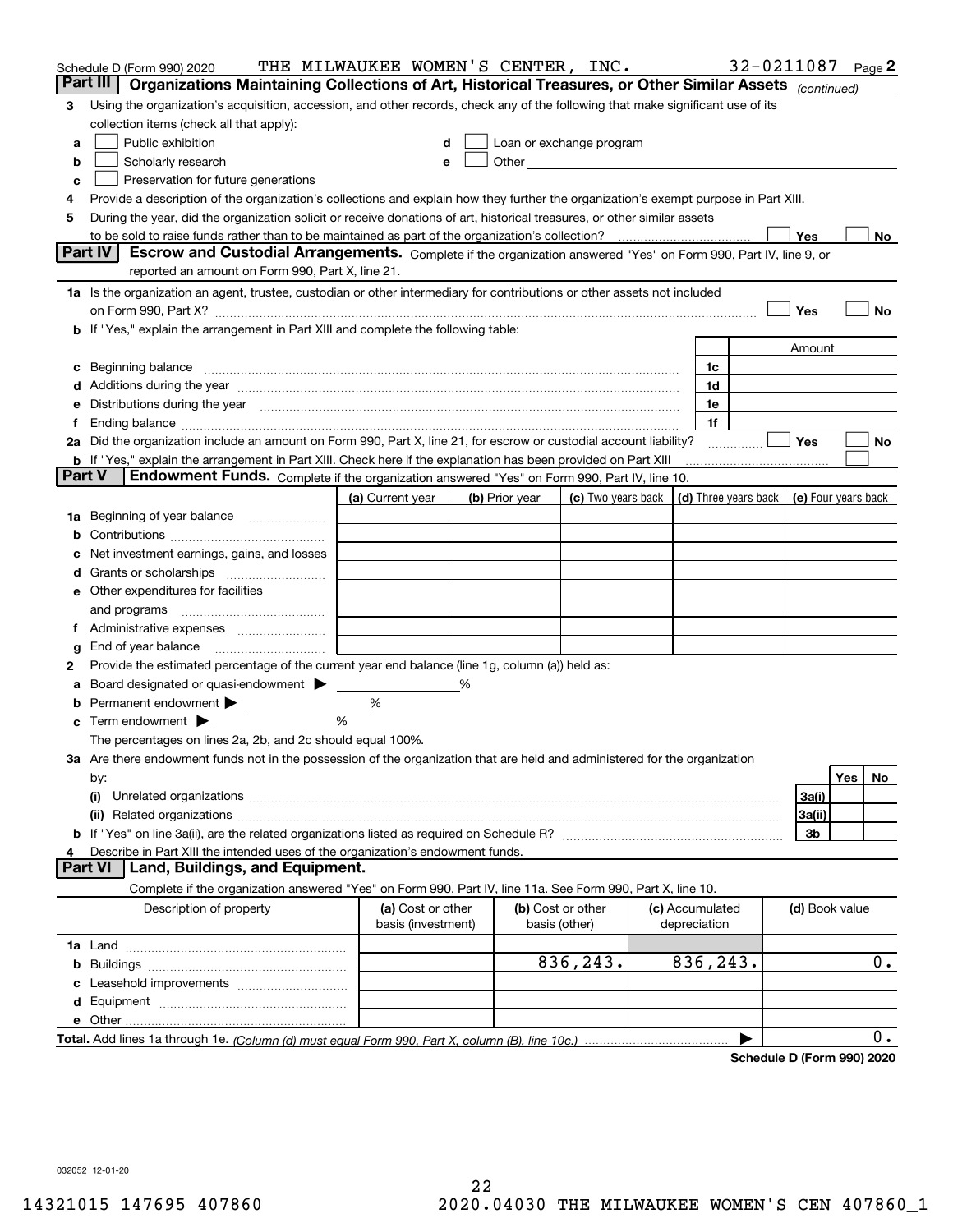| Complete if the organization answered "Yes" on Form 990, Part IV, line 11b. See Form 990, Part X, line 12.                                           |                 |                                                           |                |
|------------------------------------------------------------------------------------------------------------------------------------------------------|-----------------|-----------------------------------------------------------|----------------|
| (a) Description of security or category (including name of security)                                                                                 | (b) Book value  | (c) Method of valuation: Cost or end-of-year market value |                |
| (1) Financial derivatives                                                                                                                            |                 |                                                           |                |
| (2) Closely held equity interests                                                                                                                    |                 |                                                           |                |
| (3) Other                                                                                                                                            |                 |                                                           |                |
| (A)                                                                                                                                                  |                 |                                                           |                |
| (B)                                                                                                                                                  |                 |                                                           |                |
| (C)                                                                                                                                                  |                 |                                                           |                |
| (D)                                                                                                                                                  |                 |                                                           |                |
|                                                                                                                                                      |                 |                                                           |                |
| (E)                                                                                                                                                  |                 |                                                           |                |
| (F)                                                                                                                                                  |                 |                                                           |                |
| (G)                                                                                                                                                  |                 |                                                           |                |
| (H)                                                                                                                                                  |                 |                                                           |                |
| Total. (Col. (b) must equal Form 990, Part X, col. (B) line 12.)                                                                                     |                 |                                                           |                |
| Part VIII Investments - Program Related.                                                                                                             |                 |                                                           |                |
| Complete if the organization answered "Yes" on Form 990, Part IV, line 11c. See Form 990, Part X, line 13.                                           |                 |                                                           |                |
| (a) Description of investment                                                                                                                        | (b) Book value  | (c) Method of valuation: Cost or end-of-year market value |                |
| (1)                                                                                                                                                  |                 |                                                           |                |
| (2)                                                                                                                                                  |                 |                                                           |                |
| (3)                                                                                                                                                  |                 |                                                           |                |
| (4)                                                                                                                                                  |                 |                                                           |                |
| (5)                                                                                                                                                  |                 |                                                           |                |
| (6)                                                                                                                                                  |                 |                                                           |                |
| (7)                                                                                                                                                  |                 |                                                           |                |
| (8)                                                                                                                                                  |                 |                                                           |                |
| (9)                                                                                                                                                  |                 |                                                           |                |
| Total. (Col. (b) must equal Form 990, Part X, col. (B) line 13.)                                                                                     |                 |                                                           |                |
| Part IX<br><b>Other Assets.</b>                                                                                                                      |                 |                                                           |                |
| Complete if the organization answered "Yes" on Form 990, Part IV, line 11d. See Form 990, Part X, line 15.                                           |                 |                                                           |                |
|                                                                                                                                                      | (a) Description |                                                           | (b) Book value |
| (1)                                                                                                                                                  |                 |                                                           |                |
| (2)                                                                                                                                                  |                 |                                                           |                |
| (3)                                                                                                                                                  |                 |                                                           |                |
| (4)                                                                                                                                                  |                 |                                                           |                |
| (5)                                                                                                                                                  |                 |                                                           |                |
|                                                                                                                                                      |                 |                                                           |                |
| (6)                                                                                                                                                  |                 |                                                           |                |
| (7)                                                                                                                                                  |                 |                                                           |                |
| (8)                                                                                                                                                  |                 |                                                           |                |
| (9)                                                                                                                                                  |                 |                                                           |                |
| <b>Other Liabilities.</b><br>Part X                                                                                                                  |                 |                                                           |                |
|                                                                                                                                                      |                 |                                                           |                |
| Complete if the organization answered "Yes" on Form 990, Part IV, line 11e or 11f. See Form 990, Part X, line 25.                                    |                 |                                                           |                |
| (a) Description of liability<br>1.                                                                                                                   |                 |                                                           | (b) Book value |
| (1)<br>Federal income taxes                                                                                                                          |                 |                                                           |                |
| TO COMMUNITY ADVOCATES,<br>DUE<br>(2)                                                                                                                | INC.            |                                                           | 401,857.       |
| (3)                                                                                                                                                  |                 |                                                           |                |
| (4)                                                                                                                                                  |                 |                                                           |                |
| (5)                                                                                                                                                  |                 |                                                           |                |
| (6)                                                                                                                                                  |                 |                                                           |                |
| (7)                                                                                                                                                  |                 |                                                           |                |
| (8)                                                                                                                                                  |                 |                                                           |                |
| (9)                                                                                                                                                  |                 |                                                           |                |
|                                                                                                                                                      |                 |                                                           | 401,857.       |
| 2. Liability for uncertain tax positions. In Part XIII, provide the text of the footnote to the organization's financial statements that reports the |                 |                                                           |                |

organization's liability for uncertain tax positions under FASB ASC 740. Check here if the text of the footnote has been provided in Part XIII  $\,$  ...  $\overline{\rm X}$ 

**Schedule D (Form 990) 2020**

032053 12-01-20

| (b) Book value | (c) Method of valuation: Cost or end-of-year market value |
|----------------|-----------------------------------------------------------|
|                |                                                           |
|                |                                                           |
|                |                                                           |
|                |                                                           |
|                |                                                           |
|                |                                                           |
|                |                                                           |
|                |                                                           |
|                |                                                           |
|                |                                                           |
|                |                                                           |
|                |                                                           |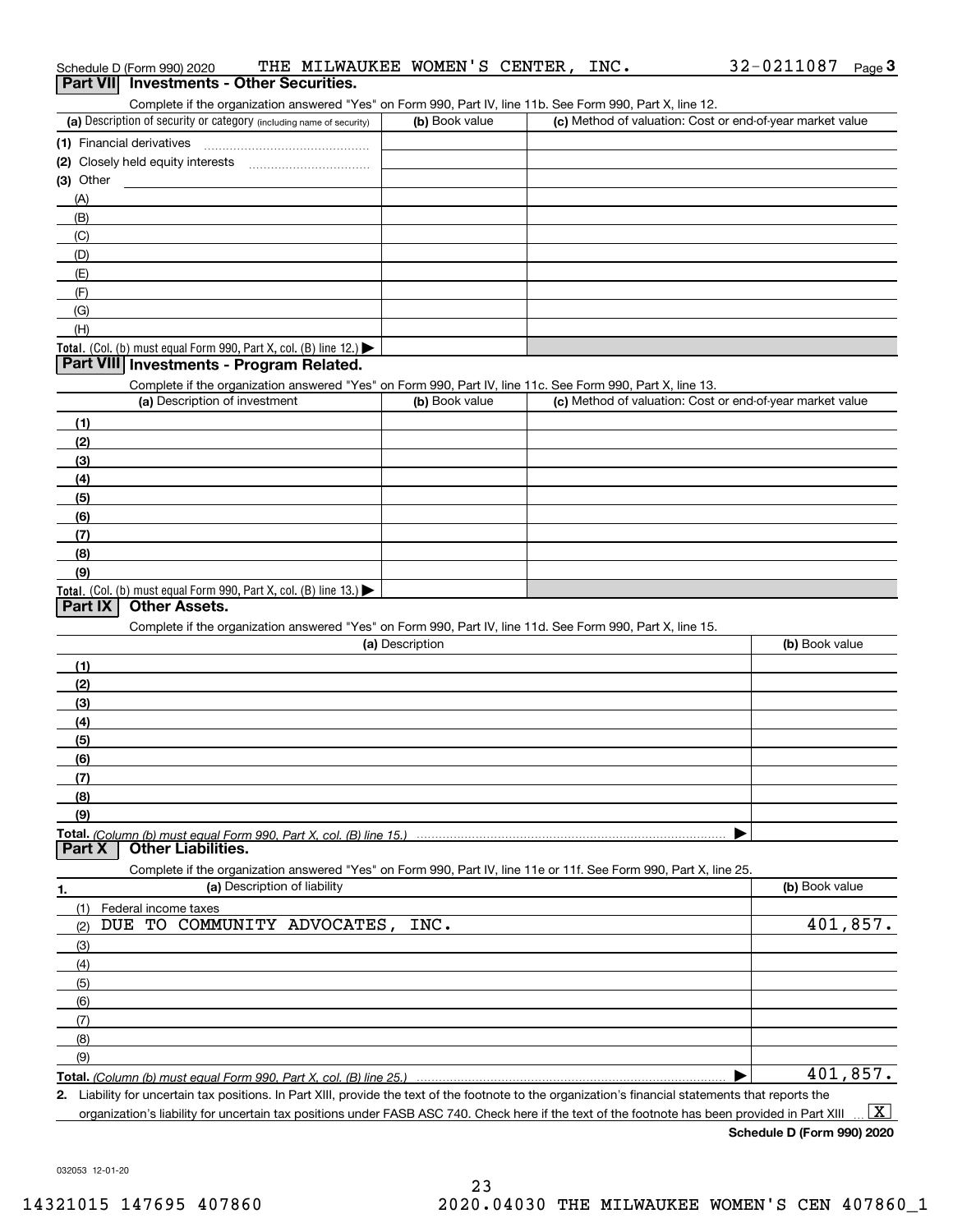|    | THE MILWAUKEE WOMEN'S CENTER, INC.<br>Schedule D (Form 990) 2020                                                      |                | 32-0211087<br>Page 4 |
|----|-----------------------------------------------------------------------------------------------------------------------|----------------|----------------------|
|    | Reconciliation of Revenue per Audited Financial Statements With Revenue per Return.<br>Part XI                        |                |                      |
|    | Complete if the organization answered "Yes" on Form 990, Part IV, line 12a.                                           |                |                      |
| 1  | Total revenue, gains, and other support per audited financial statements                                              |                | $\mathbf{1}$         |
| 2  | Amounts included on line 1 but not on Form 990, Part VIII, line 12:                                                   |                |                      |
| a  | Net unrealized gains (losses) on investments [11] matter contracts and the unrealized gains (losses) on investments   | 2a             |                      |
| b  |                                                                                                                       | 2 <sub>b</sub> |                      |
|    | Recoveries of prior year grants <i>manual content of the series</i> of prior year grants                              | 2 <sub>c</sub> |                      |
| d  | Other (Describe in Part XIII.) <b>Construction Contract Construction</b> Chern Construction Construction Construction | 2d             |                      |
| е  | Add lines 2a through 2d                                                                                               |                | 2e                   |
| 3  |                                                                                                                       |                | 3                    |
| 4  | Amounts included on Form 990, Part VIII, line 12, but not on line 1:                                                  |                |                      |
| a  |                                                                                                                       | 4a             |                      |
|    |                                                                                                                       | 4 <sub>b</sub> |                      |
|    | Add lines 4a and 4b                                                                                                   |                | 4c                   |
| 5  |                                                                                                                       |                | 5                    |
|    | Part XII   Reconciliation of Expenses per Audited Financial Statements With Expenses per Return.                      |                |                      |
|    | Complete if the organization answered "Yes" on Form 990, Part IV, line 12a.                                           |                |                      |
| 1  |                                                                                                                       |                | $\mathbf{1}$         |
| 2  | Amounts included on line 1 but not on Form 990, Part IX, line 25:                                                     |                |                      |
| а  |                                                                                                                       | 2a             |                      |
| b  |                                                                                                                       | 2 <sub>b</sub> |                      |
| c  | Other losses                                                                                                          | 2c             |                      |
|    |                                                                                                                       | 2d             |                      |
| е  |                                                                                                                       |                | 2e                   |
| з  |                                                                                                                       |                | 3                    |
|    | Amounts included on Form 990, Part IX, line 25, but not on line 1:                                                    |                |                      |
| a  | Investment expenses not included on Form 990, Part VIII, line 7b [100] [100] [100] [100] [100] [100] [100] [10        | 4a             |                      |
| b  | Other (Describe in Part XIII.)                                                                                        | 4 <sub>b</sub> |                      |
| c. | Add lines 4a and 4b                                                                                                   |                | 4с                   |
| 5  |                                                                                                                       |                | 5                    |
|    | Part XIII Supplemental Information.                                                                                   |                |                      |
|    |                                                                                                                       |                |                      |

Provide the descriptions required for Part II, lines 3, 5, and 9; Part III, lines 1a and 4; Part IV, lines 1b and 2b; Part V, line 4; Part X, line 2; Part XI, lines 2d and 4b; and Part XII, lines 2d and 4b. Also complete this part to provide any additional information.

PART X, LINE 2:

| IN ORDER TO ACCOUNT FOR ANY UNCERTAIN TAX POSITIONS, THE ORGANIZATION     |
|---------------------------------------------------------------------------|
| DETERMINES WHETHER IT IS MORE LIKELY THAN NOT THAT A TAX POSITION WILL BE |
| SUSTAINED UPON EXAMINATION ON THE TECHNICAL MERITS OF THE POSITION,       |
| ASSUMING THE TAXING AUTHORITY HAS FULL KNOWLEDGE OF ALL INFORMATION. IF   |
| THE TAX POSITION DOES NOT MEET THE MORE-LIKELY-THAN-NOT RECOGNITION       |
| THRESHOLD, THE BENEFIT OF THAT POSITION IS NOT RECOGNIZED IN THE          |
| CONSOLIDATED FINANCIAL STATEMENTS. THE ORGANIZATION RECORDED NO ASSETS OR |
| LIABILITIES RELATED TO UNCERTAIN TAX POSITIONS.                           |

24

032054 12-01-20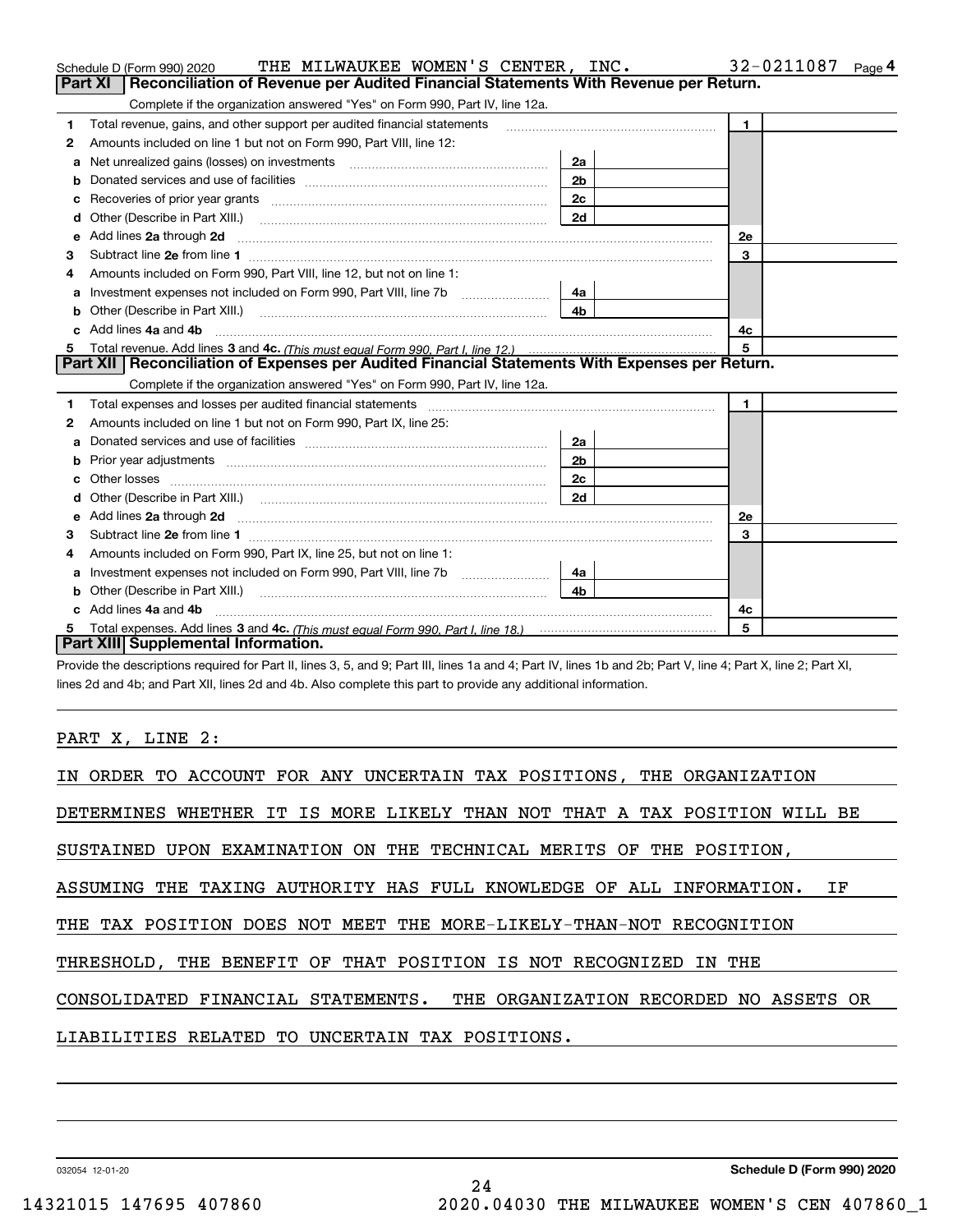|                                                                                                   | THE MILWAUKEE WOMEN'S CENTER, INC. |  | 32-0211087 Page 5          |  |
|---------------------------------------------------------------------------------------------------|------------------------------------|--|----------------------------|--|
| Schedule D (Form 990) 2020 THE MILWAUI<br><b>Part XIII   Supplemental Information</b> (continued) |                                    |  |                            |  |
|                                                                                                   |                                    |  |                            |  |
|                                                                                                   |                                    |  |                            |  |
|                                                                                                   |                                    |  |                            |  |
|                                                                                                   |                                    |  |                            |  |
|                                                                                                   |                                    |  |                            |  |
|                                                                                                   |                                    |  |                            |  |
|                                                                                                   |                                    |  |                            |  |
|                                                                                                   |                                    |  |                            |  |
|                                                                                                   |                                    |  |                            |  |
|                                                                                                   |                                    |  |                            |  |
|                                                                                                   |                                    |  |                            |  |
|                                                                                                   |                                    |  |                            |  |
|                                                                                                   |                                    |  |                            |  |
|                                                                                                   |                                    |  |                            |  |
|                                                                                                   |                                    |  |                            |  |
|                                                                                                   |                                    |  |                            |  |
|                                                                                                   |                                    |  |                            |  |
|                                                                                                   |                                    |  |                            |  |
|                                                                                                   |                                    |  |                            |  |
|                                                                                                   |                                    |  |                            |  |
|                                                                                                   |                                    |  |                            |  |
|                                                                                                   |                                    |  |                            |  |
|                                                                                                   |                                    |  |                            |  |
|                                                                                                   |                                    |  |                            |  |
|                                                                                                   |                                    |  |                            |  |
|                                                                                                   |                                    |  |                            |  |
|                                                                                                   |                                    |  |                            |  |
|                                                                                                   |                                    |  |                            |  |
|                                                                                                   |                                    |  |                            |  |
|                                                                                                   |                                    |  |                            |  |
|                                                                                                   |                                    |  |                            |  |
|                                                                                                   |                                    |  |                            |  |
|                                                                                                   |                                    |  |                            |  |
|                                                                                                   |                                    |  |                            |  |
|                                                                                                   |                                    |  |                            |  |
|                                                                                                   |                                    |  |                            |  |
|                                                                                                   |                                    |  |                            |  |
|                                                                                                   |                                    |  |                            |  |
|                                                                                                   |                                    |  |                            |  |
|                                                                                                   |                                    |  |                            |  |
|                                                                                                   |                                    |  |                            |  |
|                                                                                                   |                                    |  |                            |  |
|                                                                                                   |                                    |  |                            |  |
|                                                                                                   |                                    |  |                            |  |
|                                                                                                   |                                    |  |                            |  |
|                                                                                                   |                                    |  |                            |  |
|                                                                                                   |                                    |  |                            |  |
|                                                                                                   |                                    |  |                            |  |
|                                                                                                   |                                    |  |                            |  |
|                                                                                                   |                                    |  | Schedule D (Form 990) 2020 |  |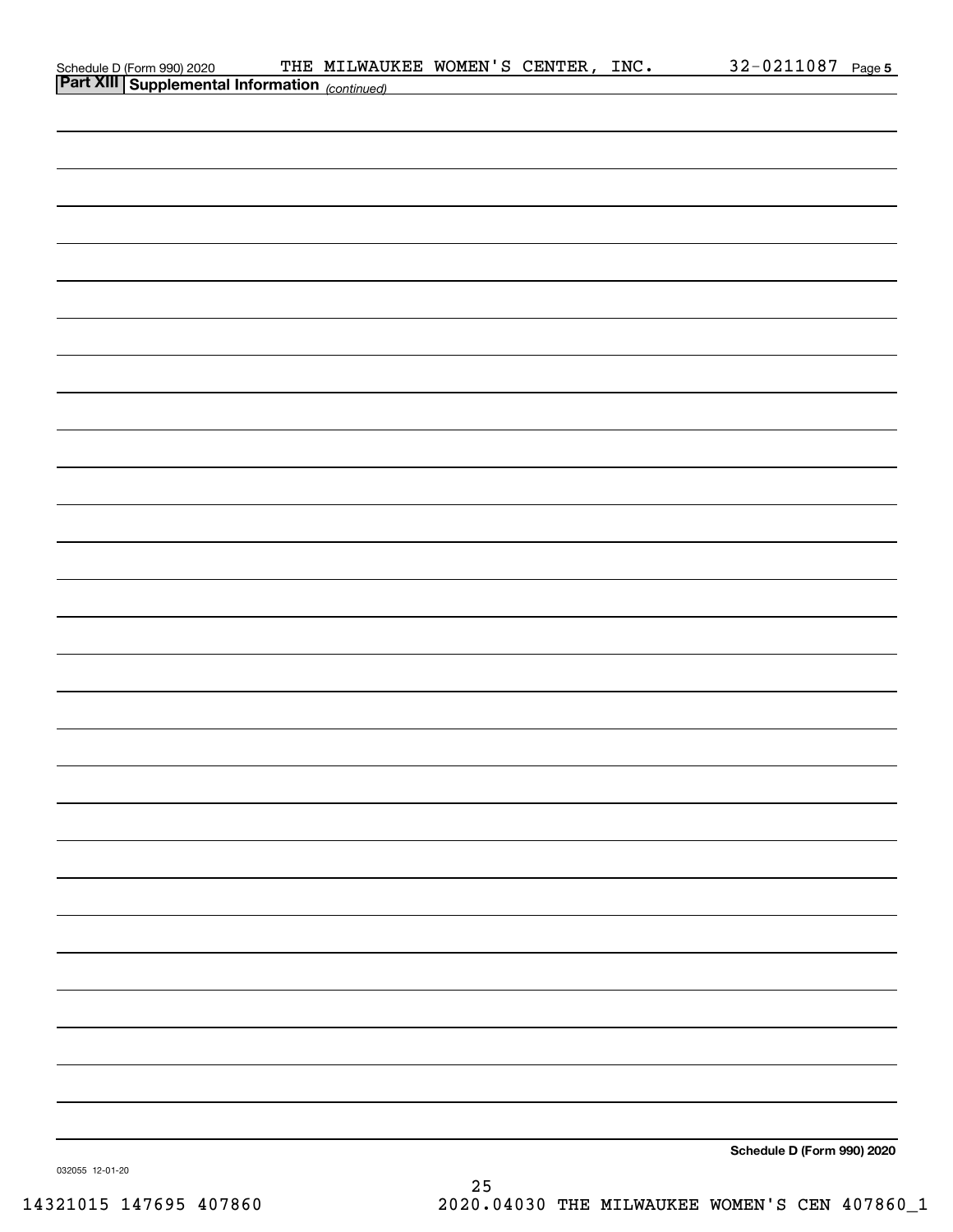| <b>SCHEDULE I</b>                                                                  |                                                                                                                                                                            |                          | <b>Grants and Other Assistance to Organizations,</b>                                                                                  |                                                       |                                         |                                                                |                                          | OMB No. 1545-0047                                   |
|------------------------------------------------------------------------------------|----------------------------------------------------------------------------------------------------------------------------------------------------------------------------|--------------------------|---------------------------------------------------------------------------------------------------------------------------------------|-------------------------------------------------------|-----------------------------------------|----------------------------------------------------------------|------------------------------------------|-----------------------------------------------------|
| (Form 990)                                                                         |                                                                                                                                                                            |                          | Governments, and Individuals in the United States<br>Complete if the organization answered "Yes" on Form 990, Part IV, line 21 or 22. |                                                       |                                         |                                                                |                                          | 2020                                                |
| Department of the Treasury                                                         |                                                                                                                                                                            |                          |                                                                                                                                       | Attach to Form 990.                                   |                                         |                                                                |                                          | <b>Open to Public</b>                               |
| Internal Revenue Service                                                           |                                                                                                                                                                            |                          |                                                                                                                                       | Go to www.irs.gov/Form990 for the latest information. |                                         |                                                                |                                          | Inspection                                          |
| Name of the organization                                                           |                                                                                                                                                                            |                          | THE MILWAUKEE WOMEN'S CENTER, INC.                                                                                                    |                                                       |                                         |                                                                |                                          | <b>Employer identification number</b><br>32-0211087 |
| Part I                                                                             | <b>General Information on Grants and Assistance</b>                                                                                                                        |                          |                                                                                                                                       |                                                       |                                         |                                                                |                                          |                                                     |
|                                                                                    | 1 Does the organization maintain records to substantiate the amount of the grants or assistance, the grantees' eligibility for the grants or assistance, and the selection |                          |                                                                                                                                       |                                                       |                                         |                                                                |                                          | $\boxed{\text{X}}$ Yes<br>  No                      |
| $\mathbf{2}$                                                                       | Describe in Part IV the organization's procedures for monitoring the use of grant funds in the United States.                                                              |                          |                                                                                                                                       |                                                       |                                         |                                                                |                                          |                                                     |
| Part II                                                                            | Grants and Other Assistance to Domestic Organizations and Domestic Governments. Complete if the organization answered "Yes" on Form 990, Part IV, line 21, for any         |                          |                                                                                                                                       |                                                       |                                         |                                                                |                                          |                                                     |
|                                                                                    | recipient that received more than \$5,000. Part II can be duplicated if additional space is needed.                                                                        |                          |                                                                                                                                       |                                                       |                                         |                                                                |                                          |                                                     |
|                                                                                    | <b>1 (a)</b> Name and address of organization<br>or government                                                                                                             | $(b)$ EIN                | (c) IRC section<br>(if applicable)                                                                                                    | (d) Amount of<br>cash grant                           | (e) Amount of<br>non-cash<br>assistance | (f) Method of<br>valuation (book,<br>FMV, appraisal,<br>other) | (g) Description of<br>noncash assistance | (h) Purpose of grant<br>or assistance               |
| FRESH START LEARNING CENTER, INC.<br>4314 WEST NORTH AVENUE<br>MILWAUKEE, WI 53208 |                                                                                                                                                                            | $45 - 2674487$ 501(C)(3) |                                                                                                                                       | 36,466.                                               | $\mathbf{0}$ .                          |                                                                |                                          | PREVENTION GRANT                                    |
|                                                                                    |                                                                                                                                                                            |                          |                                                                                                                                       |                                                       |                                         |                                                                |                                          |                                                     |
|                                                                                    |                                                                                                                                                                            |                          |                                                                                                                                       |                                                       |                                         |                                                                |                                          |                                                     |
|                                                                                    |                                                                                                                                                                            |                          |                                                                                                                                       |                                                       |                                         |                                                                |                                          |                                                     |
| $\mathbf{2}$                                                                       | Enter total number of section 501(c)(3) and government organizations listed in the line 1 table                                                                            |                          |                                                                                                                                       |                                                       |                                         |                                                                |                                          | 1.<br>0.                                            |
| 3<br>LHA For Paperwork Reduction Act Notice, see the Instructions for Form 990.    | Enter total number of other organizations listed in the line 1 table                                                                                                       |                          |                                                                                                                                       |                                                       |                                         |                                                                |                                          | <b>Schedule I (Form 990) 2020</b>                   |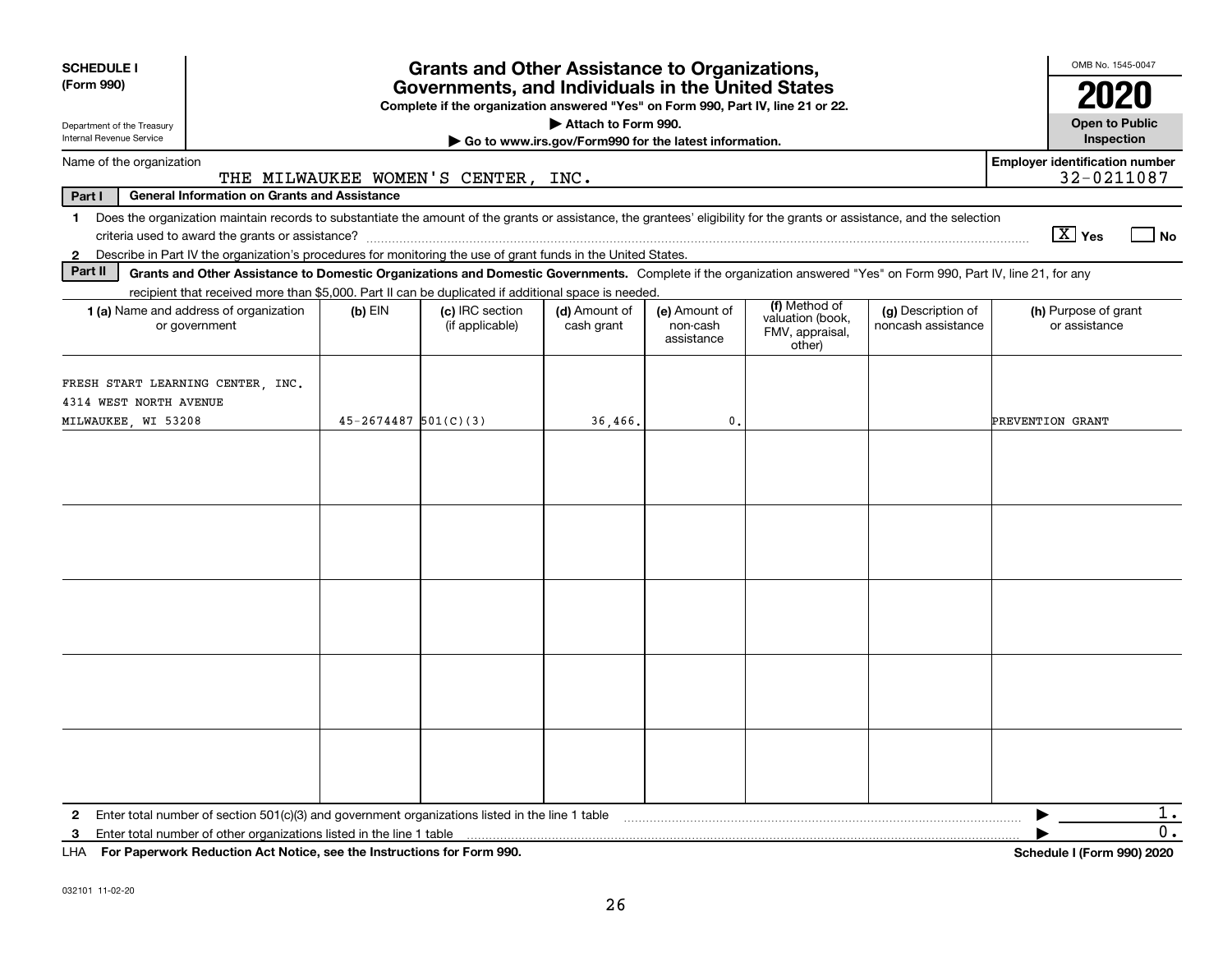#### Schedule I (Form 990) 2020 THE <code>MILWAUKEE WOMEN'S CENTER,INC</code> .  $$32-0211087$   $$Page$

(a) Type of grant or assistance **Audity Commet Audio Commet Commet Commet Commet Commet Commet Commet Commet Comme** Part III can be duplicated if additional space is needed. (e) Method of valuation (book, FMV, appraisal, other) recipients(c) Amount of cash grant (d) Amount of noncash assistance **(f)** Description of noncash assistance RENT ASSISTANCE, HOUSEHOLD FURNISHING ASSISTANCE, TRANSPORTATION ASSISTANCE  $\begin{array}{ccc} 93 & 11,120. \end{array}$ 

Part IV | Supplemental Information. Provide the information required in Part I, line 2; Part III, column (b); and any other additional information.

**Part III | Grants and Other Assistance to Domestic Individuals. Complete if the organization answered "Yes" on Form 990, Part IV, line 22.** 

PART I, LINE 2:

RENT ASSISTANCE - PROGRAM STAFF COMPLETE INTAKE AND ELIGIBILITY

CHECKLIST/DOCUMENTATION, REVIEW TO VERIFY CLIENT MEETS ALL HUD ELIGIBILITY

GUIDELINES, CONDUCT HOME INSPECTION WHEN NEEDED, PREPARE LANDLORD PAYMENT

REQUEST, SUBMIT LANDLORD PAYMENT REQUEST TO SUPERVISOR FOR APPROVAL,

LANDLORD SUBMITS W-9 FORM, LANDLORD PAYMENT REQUEST IS APPROVED BY COO AND

SUBMITTED TO ACCOUNTING FOR PROCESSING, PROGRAM STAFF DISTRIBUTE CHECK TO

LANDLORD.

### HOUSEHOLD FURNISHING ASSISTANCE - PROGRAM STAFF COMPLETE PROGRAM

**2**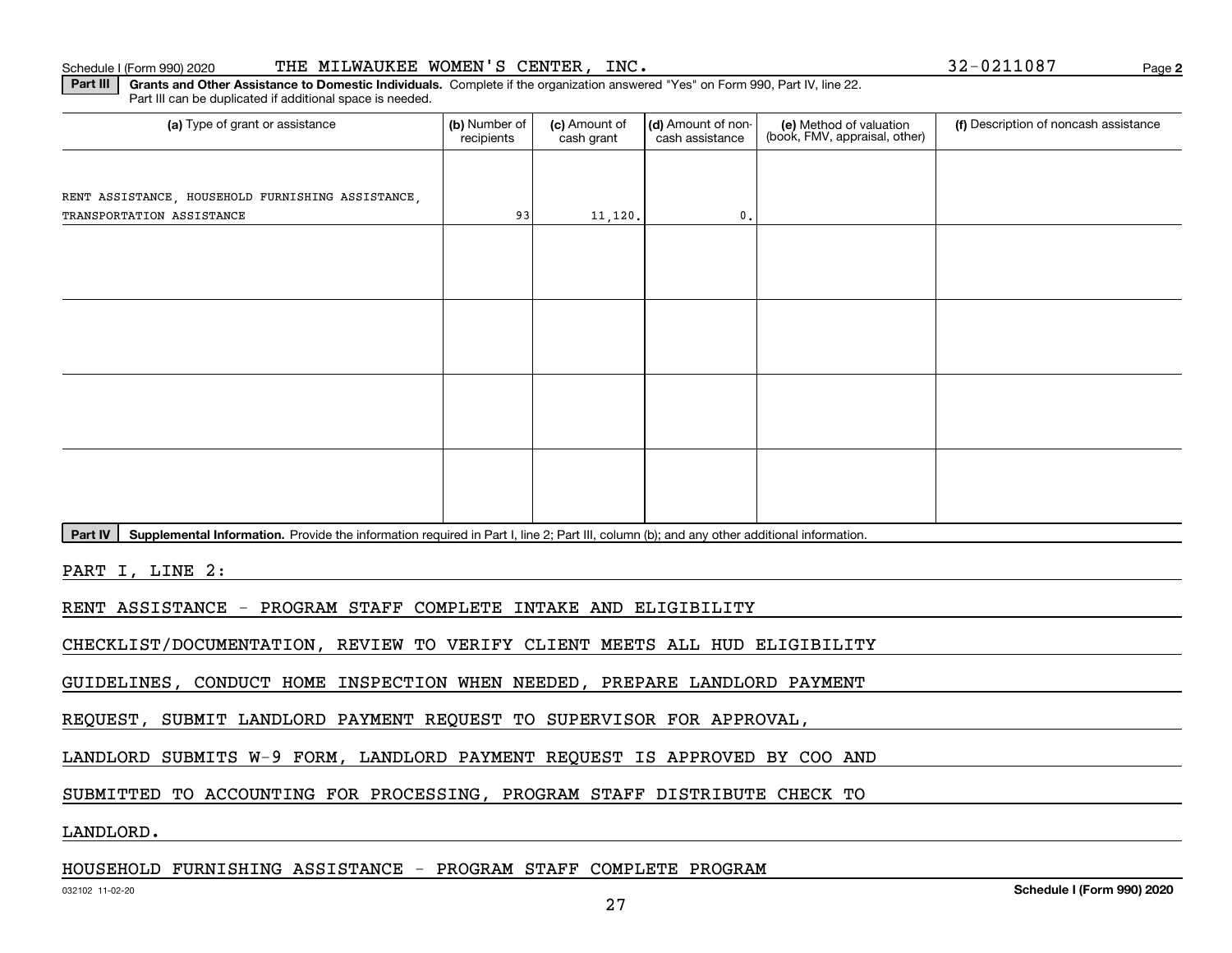| Schedule I (Form 990) THE MILWAUKEE WOMEN'S CENTER, INC. 32-0211087 Page 2<br>Part IV Supplemental Information |
|----------------------------------------------------------------------------------------------------------------|
| ELIGIBILITY AND NEEDS ASSESSMENT, PREPARE CLIENT FURNITURE                                                     |
| APPROVAL/REQUEST, CONTACT FURNITURE VENDOR, REQUEST FURNITURE BASED ON                                         |
| CLIENT NEEDS, SUBMIT FURNITURE PAYMENT REQUEST TO SUPERVISOR FOR APPROVAL,                                     |
| FURNITURE APPROVAL IS APPROVED BY COO AND SUBMITTED TO ACCOUNTING FOR                                          |
| PROCESSING, PROGRAM STAFF AND CLIENT CONFIRM RECEIPT OF FURNITURE.                                             |
| BUS TICKETS - PROGRAM STAFF PREPARE BUS TICKET PURCHASE REQUEST, SUBMIT TO                                     |
| SUPERVISOR FOR APPROVAL, PAYMENT REQUEST IS APPROVED BY COO, PROGRAM STAFF                                     |
| PURCHASE BUS TICKETS, CLIENT SIGNS FOR RECEIPT OF BUS TICKETS.                                                 |
| CLIENT TRANSPORTATION - CLIENTS SEEKING REFUGE IN OUR DOMESTIC VIOLENCE                                        |
| SHELTER CONTACT OUR HOTLINE, PROGRAM STAFF ARRANGE TAXI TRANSPORT, CLIENT                                      |
| AND PROGRAM STAFF SIGN TAXI LOG TO CONFIRM CLIENT INTAKE INTO DOMESTIC                                         |
| VIOLENCE SHELTER.                                                                                              |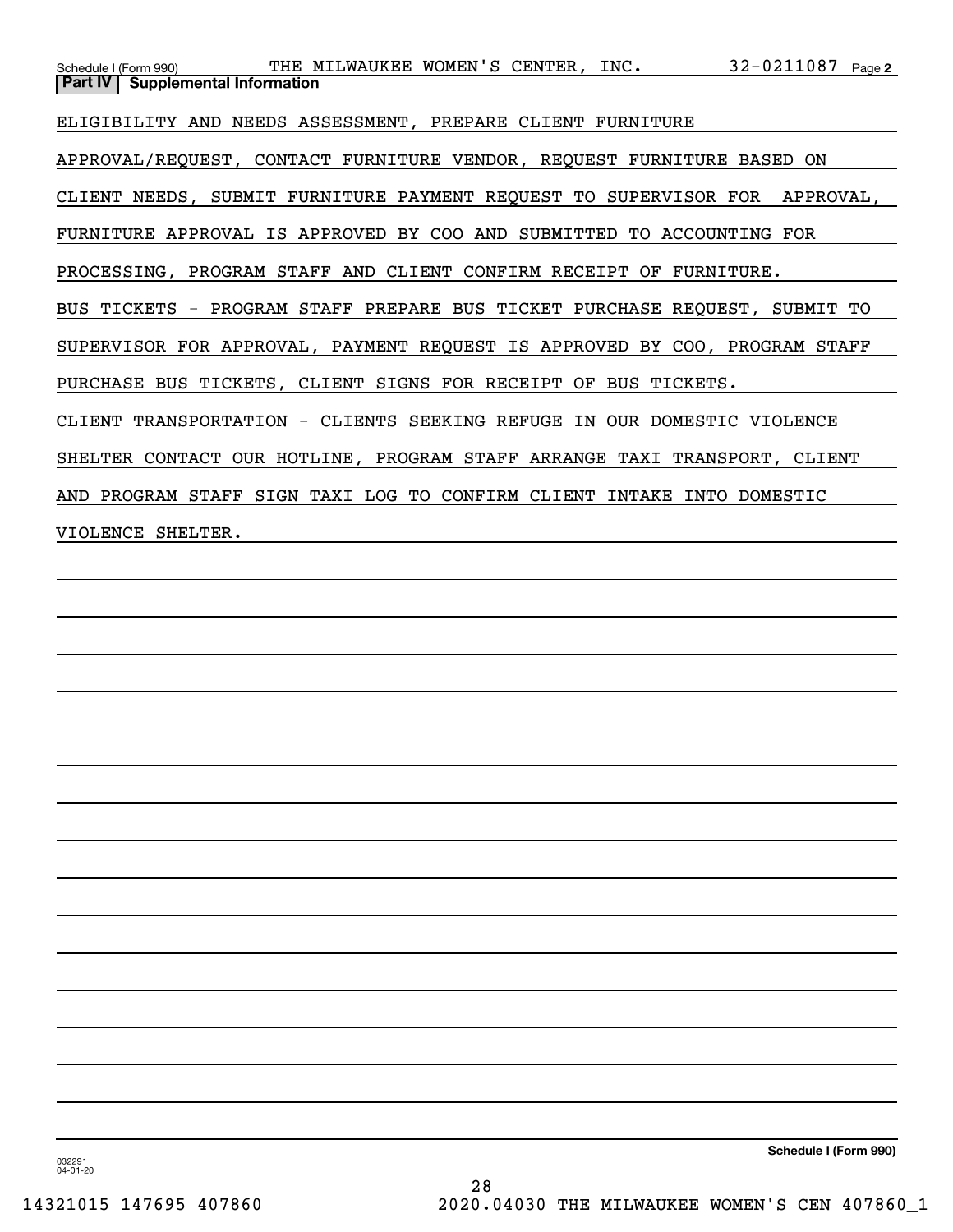**(Form 990 or 990-EZ)**

Department of the Treasury Internal Revenue Service Name of the organization

**SCHEDULE O Supplemental Information to Form 990 or 990-EZ**

**Complete to provide information for responses to specific questions on Form 990 or 990-EZ or to provide any additional information. | Attach to Form 990 or 990-EZ. | Go to www.irs.gov/Form990 for the latest information.**

OMB No. 1545-0047 **Open to Public Inspection2020**

THE MILWAUKEE WOMEN'S CENTER, INC. 32-0211087

**Employer identification number**

FORM 990, PART I, LINE 1, DESCRIPTION OF ORGANIZATION MISSION:

CULTURALLY COMPETENT HOLISTIC CARE THAT WILL EMPOWER MEN, WOMEN, AND

CHILDREN TO LIVE SAFE, INDEPENDENT, AND HEALTHY LIVES.

FORM 990, PART III, LINE 4A, PROGRAM SERVICE ACCOMPLISHMENTS:

EMERGENCY SHELTER CONTINUED TO OPERATE 24/7 WITH INCREASED SAFETY AND

HEALTH PROTOCOLS WHILE OTHER SERVICES WERE PROVIDED REMOTELY OVER THE

PHONE, VIA EMAIL, AND THROUGH VIDEO CONFERENCING.

FORM 990, PART VI, SECTION B, LINE 11B:

THE FORM 990 IS REVIEWED BY THE TREASURER AND/OR THE FINANCE COMMITTEE AND

FULL COPY OF THE FORM 990 IS PROVIDED TO THE ENTIRE BOARD BEFORE FILING

WITH THE INTERNAL REVENUE SERVICE.

FORM 990, PART VI, SECTION B, LINE 12C:

BOARD MEMBERS SIGN A CONFLICT OF INTEREST DISCLOSURE STATEMENT. EMPLOYEES

MUST ALSO DISCLOSE OUTSIDE EMPLOYMENT OR NON-PROFIT BOARD PARTICIPATION;

ANY DISCLOSURES ARE REVIEWED BY THE CEO FOR POTENTIAL CONFLICTS, SHOULD A

CONFLICT ARISE, THE PERSON AFFECTED IS ASKED TO EXCUSE THEMSELVES FROM

VOTING.

FORM 990, PART VI, SECTION C, LINE 19:

GOVERNING DOCUMENTS, CONFLICT OF INTEREST POLICY AND FINANCIAL STATEMENTS

ARE AVAILABLE UPON REQUEST.

FORM 990, PART IX, LINE 11G, OTHER FEES:

032211 11-20-20 LHA For Paperwork Reduction Act Notice, see the Instructions for Form 990 or 990-EZ. Schedule O (Form 990 or 990-EZ) 2020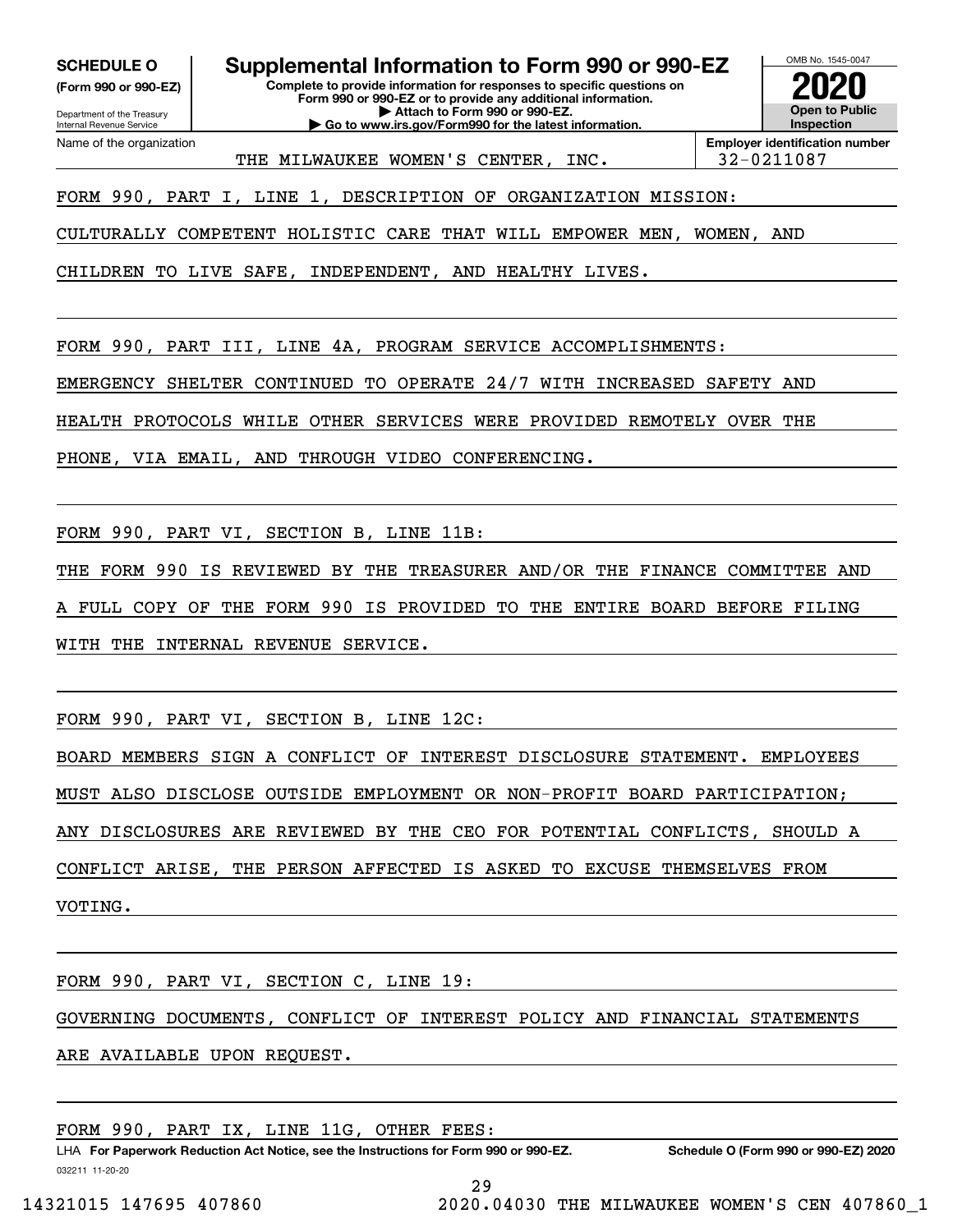| Schedule O (Form 990 or 990-EZ) 2020<br>Name of the organization<br>THE MILWAUKEE WOMEN'S CENTER, INC.                                                                                                                                                | Page 2<br><b>Employer identification number</b><br>32-0211087 |
|-------------------------------------------------------------------------------------------------------------------------------------------------------------------------------------------------------------------------------------------------------|---------------------------------------------------------------|
| OTHER PROFESSIONAL FEES:                                                                                                                                                                                                                              |                                                               |
| PROGRAM SERVICE EXPENSES                                                                                                                                                                                                                              | 64,357.                                                       |
| MANAGEMENT AND GENERAL EXPENSES                                                                                                                                                                                                                       | 19,467.                                                       |
| FUNDRAISING EXPENSES                                                                                                                                                                                                                                  | 0.                                                            |
| TOTAL EXPENSES                                                                                                                                                                                                                                        | 83,824.                                                       |
| GROUP FACILITATOR SERVICES:                                                                                                                                                                                                                           |                                                               |
| PROGRAM SERVICE EXPENSES                                                                                                                                                                                                                              | 80,647.                                                       |
| MANAGEMENT AND GENERAL EXPENSES                                                                                                                                                                                                                       | 0.                                                            |
| FUNDRAISING EXPENSES<br>the control of the control of the control of the control of the control of the control of the control of the control of the control of the control of the control of the control of the control of the control of the control | $0$ .                                                         |
| TOTAL EXPENSES<br>the control of the control of the control of the control of the control of                                                                                                                                                          | 80,647.                                                       |
| TOTAL OTHER FEES ON FORM 990, PART IX, LINE 11G, COL A                                                                                                                                                                                                | 164,471.                                                      |
|                                                                                                                                                                                                                                                       |                                                               |
|                                                                                                                                                                                                                                                       |                                                               |
|                                                                                                                                                                                                                                                       |                                                               |
|                                                                                                                                                                                                                                                       |                                                               |
|                                                                                                                                                                                                                                                       |                                                               |
|                                                                                                                                                                                                                                                       |                                                               |
|                                                                                                                                                                                                                                                       |                                                               |
|                                                                                                                                                                                                                                                       |                                                               |
|                                                                                                                                                                                                                                                       |                                                               |
|                                                                                                                                                                                                                                                       |                                                               |
|                                                                                                                                                                                                                                                       |                                                               |
|                                                                                                                                                                                                                                                       |                                                               |
|                                                                                                                                                                                                                                                       |                                                               |
|                                                                                                                                                                                                                                                       |                                                               |
|                                                                                                                                                                                                                                                       |                                                               |
| 11.00.00                                                                                                                                                                                                                                              | Schodule O (Form 990 or 990 FZ) 2020                          |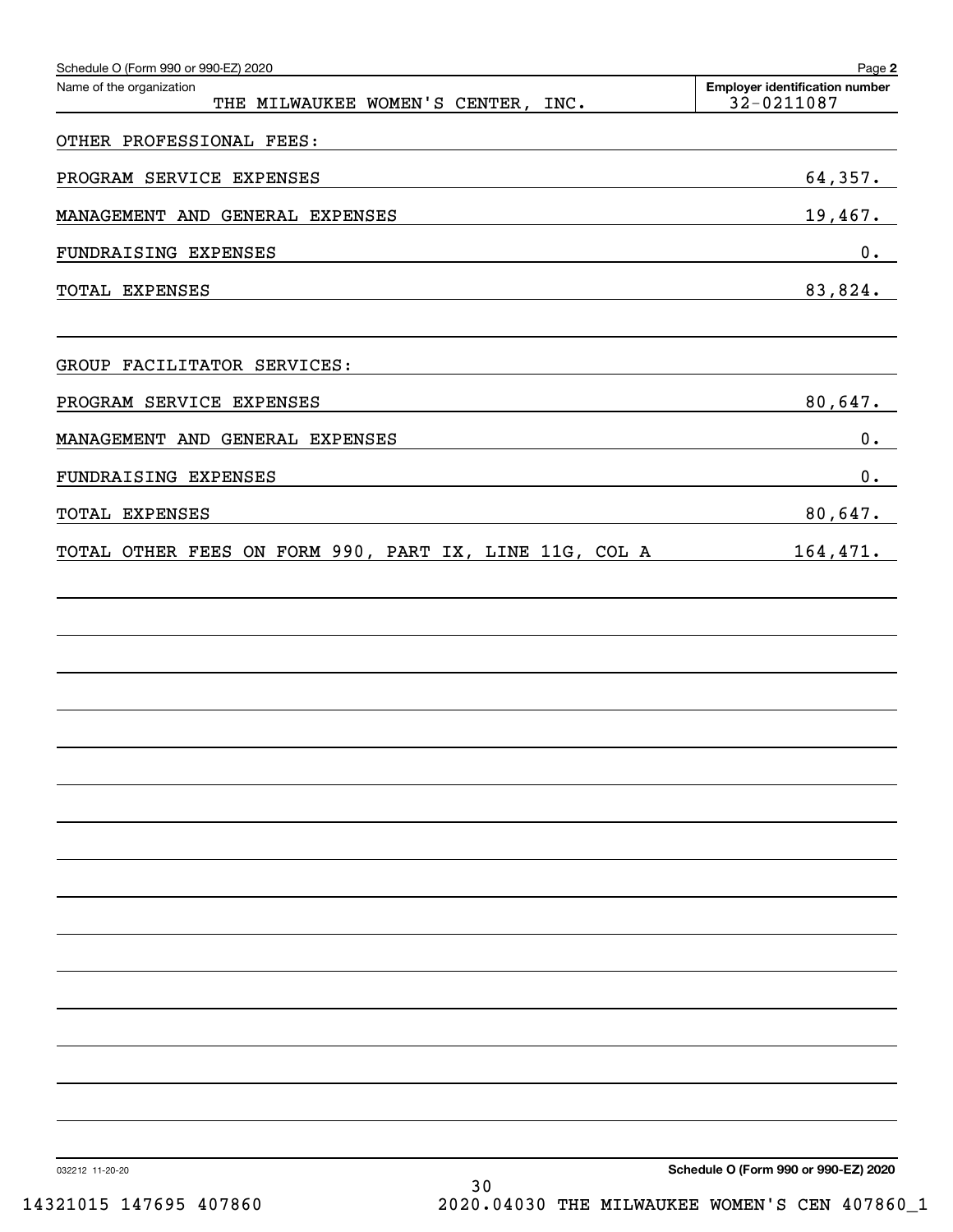# **Related Organizations and Unrelated Partnerships**

**Complete if the organization answered "Yes" on Form 990, Part IV, line 33, 34, 35b, 36, or 37.** |

**Attach to Form 990.**  |

OMB No. 1545-0047

**Open to Public 2020**

**Employer identification number**

32-0211087

**| Go to www.irs.gov/Form990 for instructions and the latest information. Inspection**

of the organization

Department of the Treasury Internal Revenue Service

**SCHEDULE R (Form 990)**

THE MILWAUKEE WOMEN'S CENTER, INC.

**Part I Identification of Disregarded Entities.**  Complete if the organization answered "Yes" on Form 990, Part IV, line 33.

| (a)<br>Name, address, and EIN (if applicable)<br>of disregarded entity | (b)<br>Primary activity | (c)<br>Legal domicile (state or<br>foreign country) | (d)<br>Total income | (e)<br>End-of-year assets | (f)<br>Direct controlling<br>entity |
|------------------------------------------------------------------------|-------------------------|-----------------------------------------------------|---------------------|---------------------------|-------------------------------------|
|                                                                        |                         |                                                     |                     |                           |                                     |
|                                                                        |                         |                                                     |                     |                           |                                     |
|                                                                        |                         |                                                     |                     |                           |                                     |
|                                                                        |                         |                                                     |                     |                           |                                     |

**Identification of Related Tax-Exempt Organizations.** Complete if the organization answered "Yes" on Form 990, Part IV, line 34, because it had one or more related tax-exempt **Part II** organizations during the tax year.

| (a)<br>Name, address, and EIN<br>of related organization | (b)<br>Primary activity | (c)<br>Legal domicile (state or<br>Exempt Code<br>foreign country) |           |            | (f)<br>Direct controlling<br>status (if section  <br>entity |     | $(g)$<br>Section 512(b)(13)<br>controlled<br>entity? |
|----------------------------------------------------------|-------------------------|--------------------------------------------------------------------|-----------|------------|-------------------------------------------------------------|-----|------------------------------------------------------|
|                                                          |                         |                                                                    |           | 501(c)(3)) |                                                             | Yes | No                                                   |
| COMMUNITY ADVOCATES, INC. - 39-1249426                   |                         |                                                                    |           |            |                                                             |     |                                                      |
| 728 NORTH JAMES LOVELL STREET                            |                         |                                                                    |           |            |                                                             |     |                                                      |
| MILWAUKEE, WI 53233                                      | COMMUNITY SERVICES      | WISCONSIN                                                          | 501(C)(3) | LINE 7     | N/A                                                         |     | X                                                    |
|                                                          |                         |                                                                    |           |            |                                                             |     |                                                      |
|                                                          |                         |                                                                    |           |            |                                                             |     |                                                      |
|                                                          |                         |                                                                    |           |            |                                                             |     |                                                      |

**For Paperwork Reduction Act Notice, see the Instructions for Form 990. Schedule R (Form 990) 2020**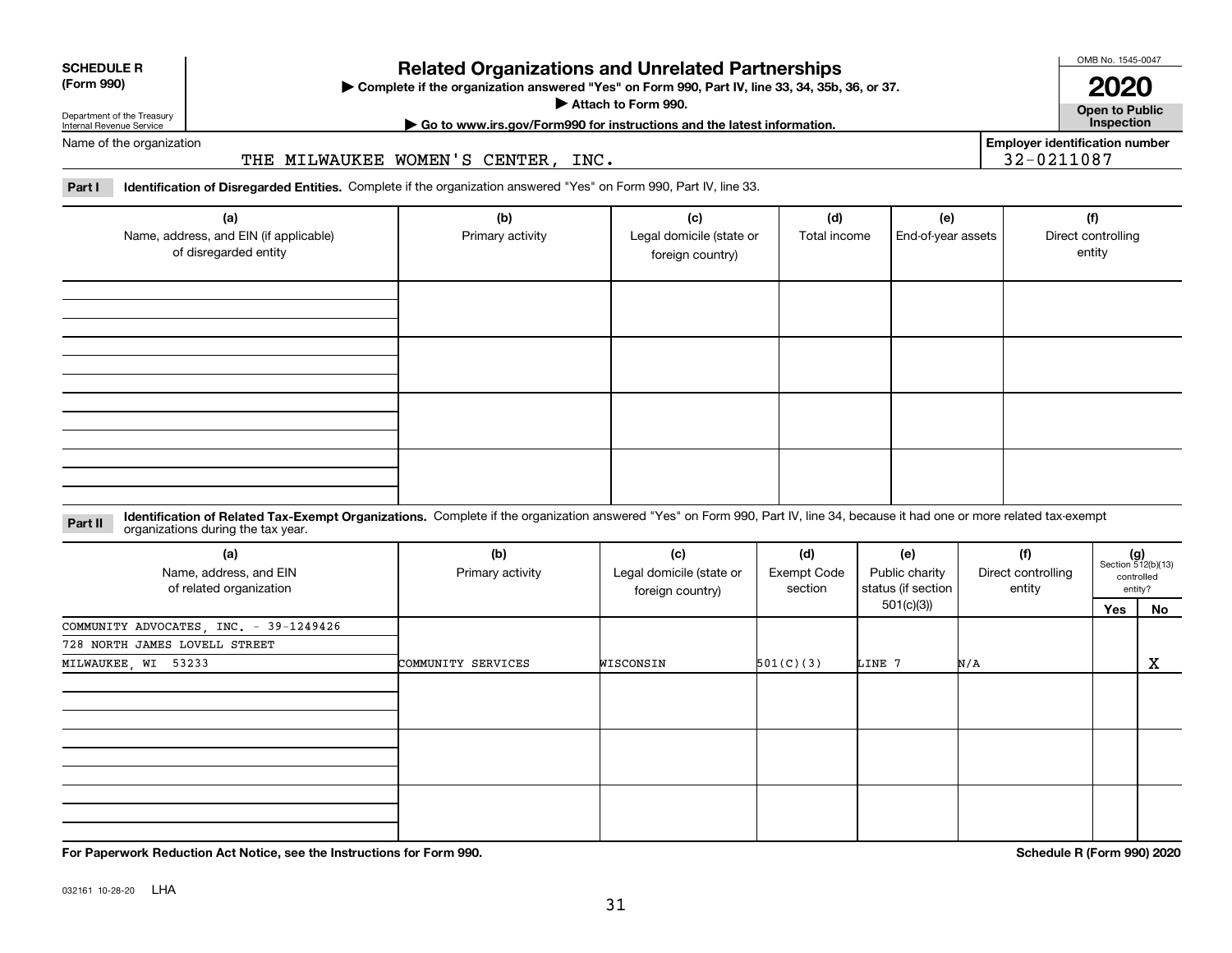#### Schedule R (Form 990) 2020 THE MILWAUKEE WOMEN'S CENTER, INC. 3 2-0 2 1 1 0 8 7 <sub>Page</sub>

**2**

**Identification of Related Organizations Taxable as a Partnership.** Complete if the organization answered "Yes" on Form 990, Part IV, line 34, because it had one or more related **Part III** organizations treated as a partnership during the tax year.

| (a)                                               | (b)              | (c)                  | (d)                          | (e)                                                                 | (f)                      | (g)                     |         | (h)              | (i)                                      | (j) | (k)                                                     |
|---------------------------------------------------|------------------|----------------------|------------------------------|---------------------------------------------------------------------|--------------------------|-------------------------|---------|------------------|------------------------------------------|-----|---------------------------------------------------------|
| Name, address, and EIN<br>of related organization | Primary activity | Legal<br>domicile    | Direct controlling<br>entity | Predominant income                                                  | Share of total<br>income | Share of<br>end-of-year |         | Disproportionate | Code V-UBI<br>amount in box              |     | General or Percentage<br>managing ownership<br>partner? |
|                                                   |                  | (state or<br>foreign |                              |                                                                     |                          | assets                  |         | allocations?     |                                          |     |                                                         |
|                                                   |                  | country)             |                              | related, unrelated,<br>excluded from tax under<br>sections 512-514) |                          |                         | Yes $ $ | No               | 20 of Schedule<br>K-1 (Form 1065) Yes No |     |                                                         |
|                                                   |                  |                      |                              |                                                                     |                          |                         |         |                  |                                          |     |                                                         |
|                                                   |                  |                      |                              |                                                                     |                          |                         |         |                  |                                          |     |                                                         |
|                                                   |                  |                      |                              |                                                                     |                          |                         |         |                  |                                          |     |                                                         |
|                                                   |                  |                      |                              |                                                                     |                          |                         |         |                  |                                          |     |                                                         |
|                                                   |                  |                      |                              |                                                                     |                          |                         |         |                  |                                          |     |                                                         |
|                                                   |                  |                      |                              |                                                                     |                          |                         |         |                  |                                          |     |                                                         |
|                                                   |                  |                      |                              |                                                                     |                          |                         |         |                  |                                          |     |                                                         |
|                                                   |                  |                      |                              |                                                                     |                          |                         |         |                  |                                          |     |                                                         |
|                                                   |                  |                      |                              |                                                                     |                          |                         |         |                  |                                          |     |                                                         |
|                                                   |                  |                      |                              |                                                                     |                          |                         |         |                  |                                          |     |                                                         |
|                                                   |                  |                      |                              |                                                                     |                          |                         |         |                  |                                          |     |                                                         |
|                                                   |                  |                      |                              |                                                                     |                          |                         |         |                  |                                          |     |                                                         |
|                                                   |                  |                      |                              |                                                                     |                          |                         |         |                  |                                          |     |                                                         |
|                                                   |                  |                      |                              |                                                                     |                          |                         |         |                  |                                          |     |                                                         |
|                                                   |                  |                      |                              |                                                                     |                          |                         |         |                  |                                          |     |                                                         |
|                                                   |                  |                      |                              |                                                                     |                          |                         |         |                  |                                          |     |                                                         |
|                                                   |                  |                      |                              |                                                                     |                          |                         |         |                  |                                          |     |                                                         |

**Identification of Related Organizations Taxable as a Corporation or Trust.** Complete if the organization answered "Yes" on Form 990, Part IV, line 34, because it had one or more related **Part IV** organizations treated as a corporation or trust during the tax year.

| (a)<br>Name, address, and EIN<br>of related organization | (b)<br>Primary activity | (c)<br>Legal domicile<br>(state or<br>foreign | (d)<br>Direct controlling<br>entity | (e)<br>Type of entity<br>(C corp, S corp,<br>or trust) | (f)<br>Share of total<br>income | (g)<br>Share of<br>end-of-year<br>assets | (h)<br>Percentage<br>ownership | $\begin{array}{c} \textbf{(i)}\\ \text{Section}\\ 512 \text{(b)} \text{(13)}\\ \text{controlled}\\ \text{entity?} \end{array}$ |
|----------------------------------------------------------|-------------------------|-----------------------------------------------|-------------------------------------|--------------------------------------------------------|---------------------------------|------------------------------------------|--------------------------------|--------------------------------------------------------------------------------------------------------------------------------|
|                                                          |                         | country)                                      |                                     |                                                        |                                 |                                          |                                | Yes No                                                                                                                         |
|                                                          |                         |                                               |                                     |                                                        |                                 |                                          |                                |                                                                                                                                |
|                                                          |                         |                                               |                                     |                                                        |                                 |                                          |                                |                                                                                                                                |
|                                                          |                         |                                               |                                     |                                                        |                                 |                                          |                                |                                                                                                                                |
|                                                          |                         |                                               |                                     |                                                        |                                 |                                          |                                |                                                                                                                                |
|                                                          |                         |                                               |                                     |                                                        |                                 |                                          |                                |                                                                                                                                |
|                                                          |                         |                                               |                                     |                                                        |                                 |                                          |                                |                                                                                                                                |
|                                                          |                         |                                               |                                     |                                                        |                                 |                                          |                                |                                                                                                                                |
|                                                          |                         |                                               |                                     |                                                        |                                 |                                          |                                |                                                                                                                                |
|                                                          |                         |                                               |                                     |                                                        |                                 |                                          |                                |                                                                                                                                |
|                                                          |                         |                                               |                                     |                                                        |                                 |                                          |                                |                                                                                                                                |
|                                                          |                         |                                               |                                     |                                                        |                                 |                                          |                                |                                                                                                                                |
|                                                          |                         |                                               |                                     |                                                        |                                 |                                          |                                |                                                                                                                                |
|                                                          |                         |                                               |                                     |                                                        |                                 |                                          |                                |                                                                                                                                |
|                                                          |                         |                                               |                                     |                                                        |                                 |                                          |                                |                                                                                                                                |
|                                                          |                         |                                               |                                     |                                                        |                                 |                                          |                                |                                                                                                                                |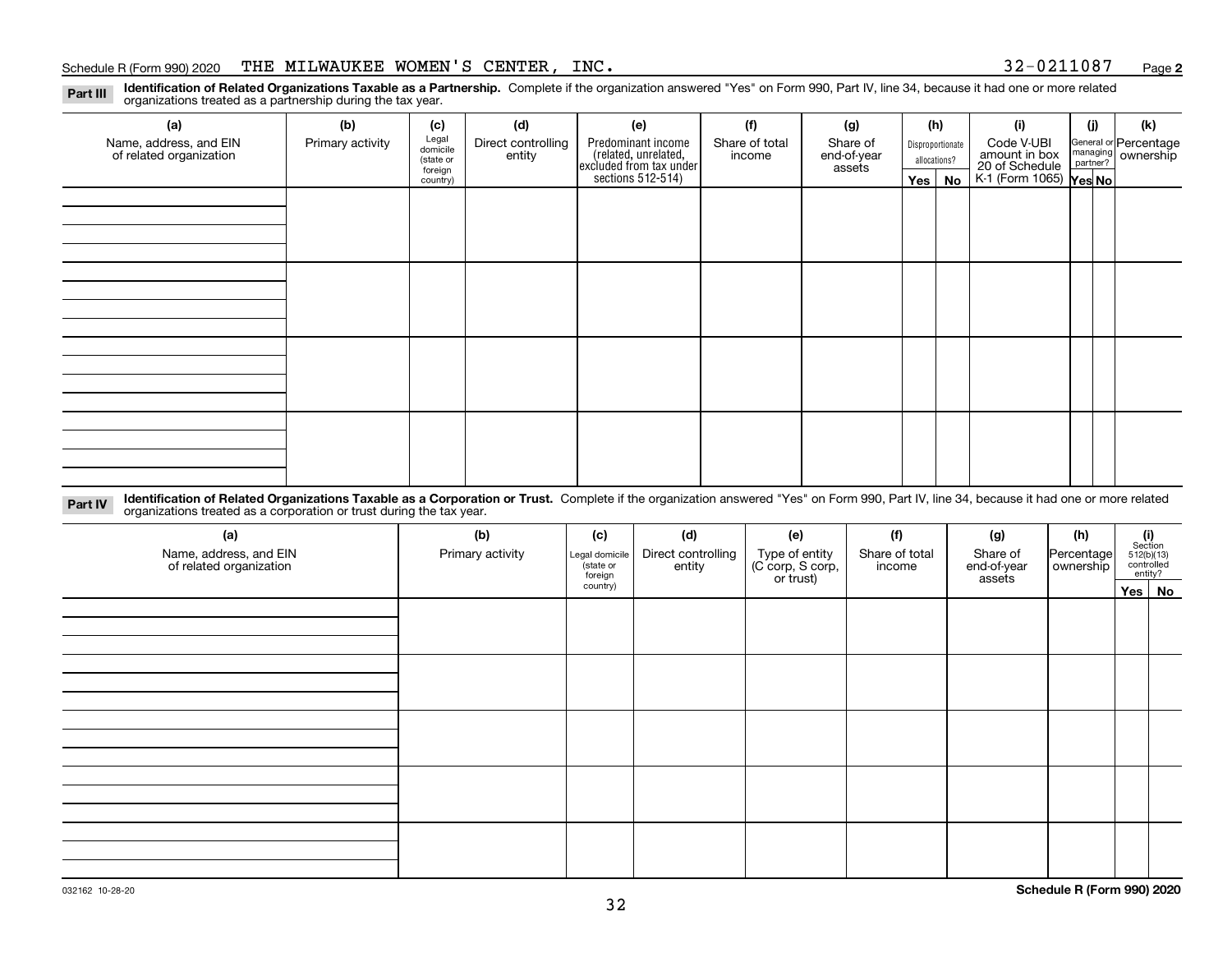#### Schedule R (Form 990) 2020 THE MILWAUKEE WOMEN'S CENTER, INC. 3 2-0 2 1 1 0 8 7 <sub>Page</sub>

#### **Part V** T**ransactions With Related Organizations.** Complete if the organization answered "Yes" on Form 990, Part IV, line 34, 35b, or 36.

| Note: Complete line 1 if any entity is listed in Parts II, III, or IV of this schedule.                                                                                                                                        |                | <b>Yes</b> | No          |
|--------------------------------------------------------------------------------------------------------------------------------------------------------------------------------------------------------------------------------|----------------|------------|-------------|
| 1 During the tax year, did the organization engage in any of the following transactions with one or more related organizations listed in Parts II-IV?                                                                          |                |            |             |
|                                                                                                                                                                                                                                | 1a             |            | х           |
| b Gift, grant, or capital contribution to related organization(s) manufactured and contribution to related organization(s)                                                                                                     | 1b             |            | X           |
|                                                                                                                                                                                                                                | 1c             |            | X           |
|                                                                                                                                                                                                                                | 1d             |            | X           |
|                                                                                                                                                                                                                                | 1e             |            | X           |
|                                                                                                                                                                                                                                |                |            |             |
| f Dividends from related organization(s) manufactured and contract the contract of the contract of the contract of the contract of the contract of the contract of the contract of the contract of the contract of the contrac |                |            | х           |
|                                                                                                                                                                                                                                | 1g             |            | X           |
| h Purchase of assets from related organization(s) manufactured content to content the content of the content of the content of the content of the content of the content of the content of the content of the content of the c | 1h             |            | X           |
| Exchange of assets with related organization(s) www.andron.com/www.andron.com/www.andron.com/www.andron.com/www.andron.com/www.andron.com/www.andron.com/www.andron.com/www.andron.com/www.andron.com/www.andron.com/www.andro | 1i.            |            | X           |
| Lease of facilities, equipment, or other assets to related organization(s) использованно положенно положенно по                                                                                                                | 1i.            |            | X           |
|                                                                                                                                                                                                                                |                |            |             |
| k Lease of facilities, equipment, or other assets from related organization(s) manufaction content and content to the assets from related organization(s) manufaction content and content and content and content and content  | 1k.            |            | х           |
| Performance of services or membership or fundraising solicitations for related organization(s) matchinary material contents and content of the services or membership or fundraising solicitations for related organization(s) | 11             |            | $\mathbf x$ |
|                                                                                                                                                                                                                                | 1 <sub>m</sub> | X          |             |
|                                                                                                                                                                                                                                | 1n             | X          |             |
|                                                                                                                                                                                                                                | 1o             | x          |             |
|                                                                                                                                                                                                                                |                |            |             |
| p Reimbursement paid to related organization(s) for expenses [111] All and the content of the content of the content of the content of the content of the content of the content of the content of the content of the content  | 1p             | X          |             |
|                                                                                                                                                                                                                                | 1q             |            | X           |
|                                                                                                                                                                                                                                |                |            |             |
| r Other transfer of cash or property to related organization(s)                                                                                                                                                                |                |            | x           |
|                                                                                                                                                                                                                                | 1s             |            | X           |

**2**If the answer to any of the above is "Yes," see the instructions for information on who must complete this line, including covered relationships and transaction thresholds.

| (a)<br>Name of related organization | (b)<br>Transaction<br>type (a-s) | (c)<br>Amount involved | (d)<br>Method of determining amount involved |
|-------------------------------------|----------------------------------|------------------------|----------------------------------------------|
| (1)                                 |                                  |                        |                                              |
| (2)                                 |                                  |                        |                                              |
| (3)                                 |                                  |                        |                                              |
| (4)                                 |                                  |                        |                                              |
| (5)                                 |                                  |                        |                                              |
| (6)                                 |                                  |                        |                                              |

 $\overline{a}$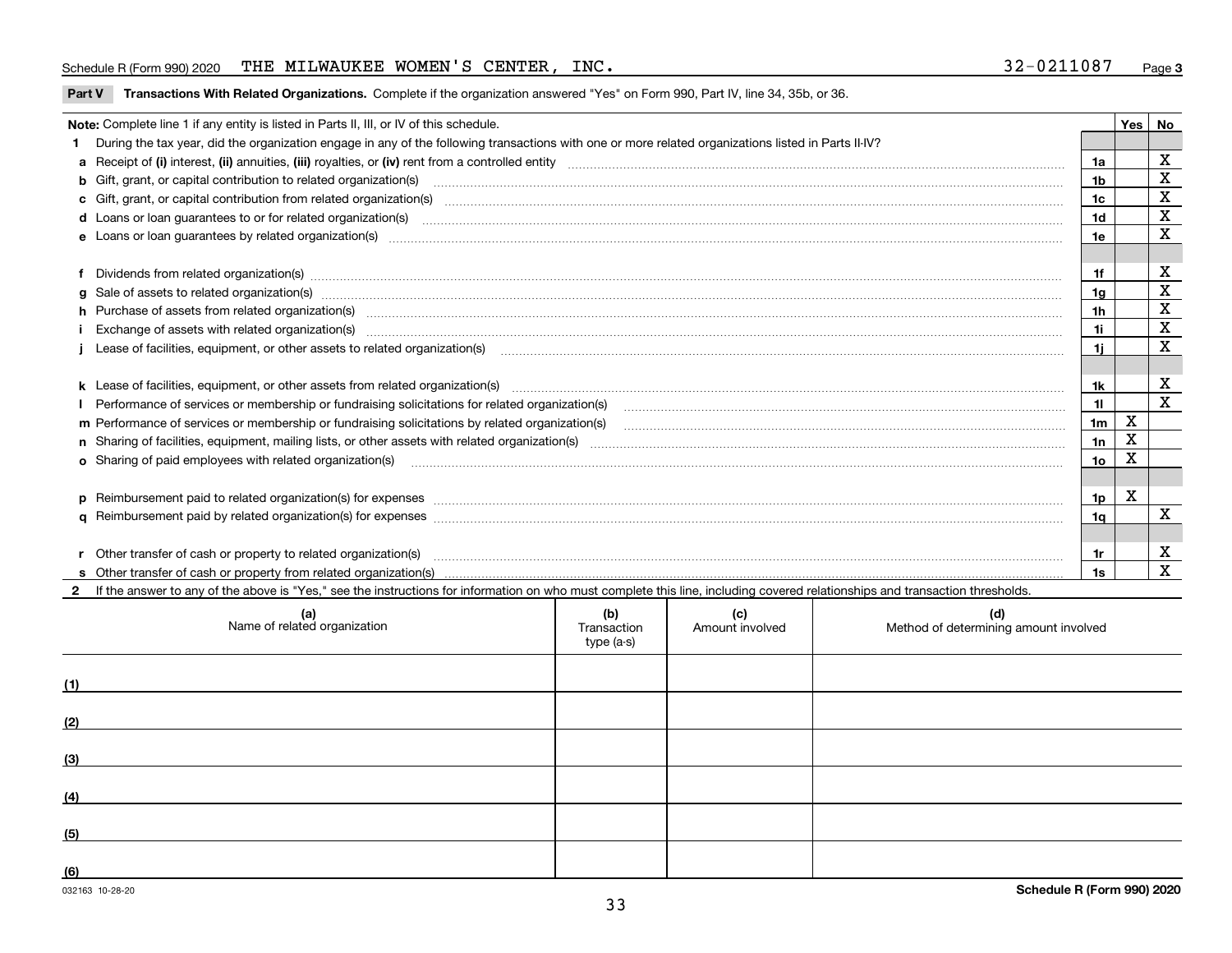#### Schedule R (Form 990) 2020 THE MILWAUKEE WOMEN'S CENTER, INC. 3 2-0 2 1 1 0 8 7 <sub>Page</sub>

#### **Part VI Unrelated Organizations Taxable as a Partnership. Complete if the organization answered "Yes" on Form 990, Part IV, line 37.**

Provide the following information for each entity taxed as a partnership through which the organization conducted more than five percent of its activities (measured by total assets or gross revenue) that was not a related organization. See instructions regarding exclusion for certain investment partnerships.

| ັ<br>(a)<br>Name, address, and EIN<br>of entity | ັ<br>ັ<br>(b)<br>Primary activity | (c)<br>Legal domicile<br>(state or foreign<br>country) | (d)<br>Predominant income<br>(related, unrelated,<br>excluded from tax under<br>sections 512-514) | (e)<br>Are all<br>$\begin{array}{c}\n\text{partners} \sec.\n\\ \n501(c)(3)\n\\ \n0rgs.?\n\end{array}$<br>Yes No | (f)<br>Share of<br>total<br>income | (g)<br>Share of<br>end-of-year<br>assets | (h)<br>Dispropor-<br>tionate<br>allocations?<br>Yes No | (i)<br>Code V-UBI<br>amount in box 20 managing<br>of Schedule K-1<br>(Form 1065)<br>$\overline{Yes}$ No | (i)<br>Yes No | (k) |
|-------------------------------------------------|-----------------------------------|--------------------------------------------------------|---------------------------------------------------------------------------------------------------|-----------------------------------------------------------------------------------------------------------------|------------------------------------|------------------------------------------|--------------------------------------------------------|---------------------------------------------------------------------------------------------------------|---------------|-----|
|                                                 |                                   |                                                        |                                                                                                   |                                                                                                                 |                                    |                                          |                                                        |                                                                                                         |               |     |
|                                                 |                                   |                                                        |                                                                                                   |                                                                                                                 |                                    |                                          |                                                        |                                                                                                         |               |     |
|                                                 |                                   |                                                        |                                                                                                   |                                                                                                                 |                                    |                                          |                                                        |                                                                                                         |               |     |
|                                                 |                                   |                                                        |                                                                                                   |                                                                                                                 |                                    |                                          |                                                        |                                                                                                         |               |     |
|                                                 |                                   |                                                        |                                                                                                   |                                                                                                                 |                                    |                                          |                                                        |                                                                                                         |               |     |
|                                                 |                                   |                                                        |                                                                                                   |                                                                                                                 |                                    |                                          |                                                        |                                                                                                         |               |     |
|                                                 |                                   |                                                        |                                                                                                   |                                                                                                                 |                                    |                                          |                                                        |                                                                                                         |               |     |
|                                                 |                                   |                                                        |                                                                                                   |                                                                                                                 |                                    |                                          |                                                        |                                                                                                         |               |     |

**Schedule R (Form 990) 2020**